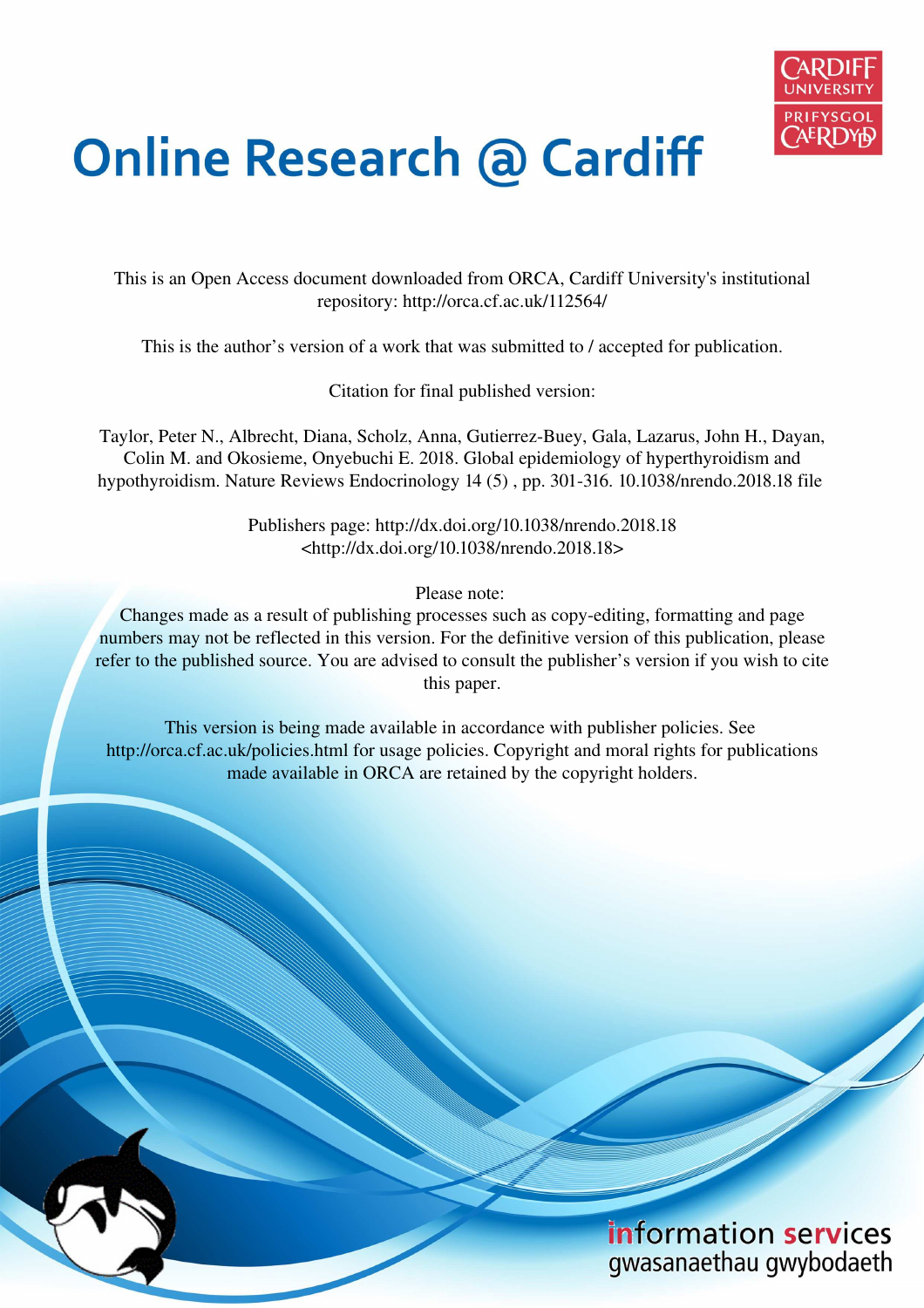# **Global epidemiology of hyperthyroidism and hypothyroidism**

Peter N Taylor<sup>1\*</sup>, Diana Albrecht<sup>2\*</sup>, Anna Scholz<sup>1\*</sup>, Gala Gutierrez-Buey<sup>3</sup>, John H Lazarus<sup>1</sup>, Colin M Dayan<sup>1</sup> Onyebuchi E Okosieme1,3

- 1) Thyroid Research Group, Systems Immunity Research Institute, Cardiff University School of Medicine, Cardiff, UK
- 2) University Medicine Greifswald, Institute for Community Medicine, Greifswald, Germany
- 3) Clinica Universidad de Navarra, Department of Endocrinology and Nutirition, Avenida Pio XII, 31008, Pamplona, Spain
- 4) Diabetes Department, Prince Charles Hospital, Cwm Taf Health Board, Gurnos Estate, Merthyr Tydfil, UK CF47 9DT

\*Authors contributed equally

# **Name and Address of corresponding author:**

Peter Taylor, Thyroid Research Group, Systems Immunity Research Institute Medicine, C2 link corridor, UHW, Cardiff University School of Medicine, Heath Park email: taylorpn@cardiff.ac.uk **telephone: 00447590520741 fax: 0044** 29 20 744671 Please send address for re-prints to taylorpn@cardiff.ac.uk

Key Words Hypothyroidism, Hyperthyroidism, Epidemiology, Global, Prevalence, Incidence, Thyroid

Word Count 5458

# **Author Contributions**

Data Acquistion and Review: PNT, DA, AS, GG, OEO Drafting of the Manuscript: PNT, DA, AS, OEO,

Critical Revision of Manuscript: OEO, CMD, JHL, PNT, DA, AS

# **Conflicts of Interest**

The authors report no conflicts of interest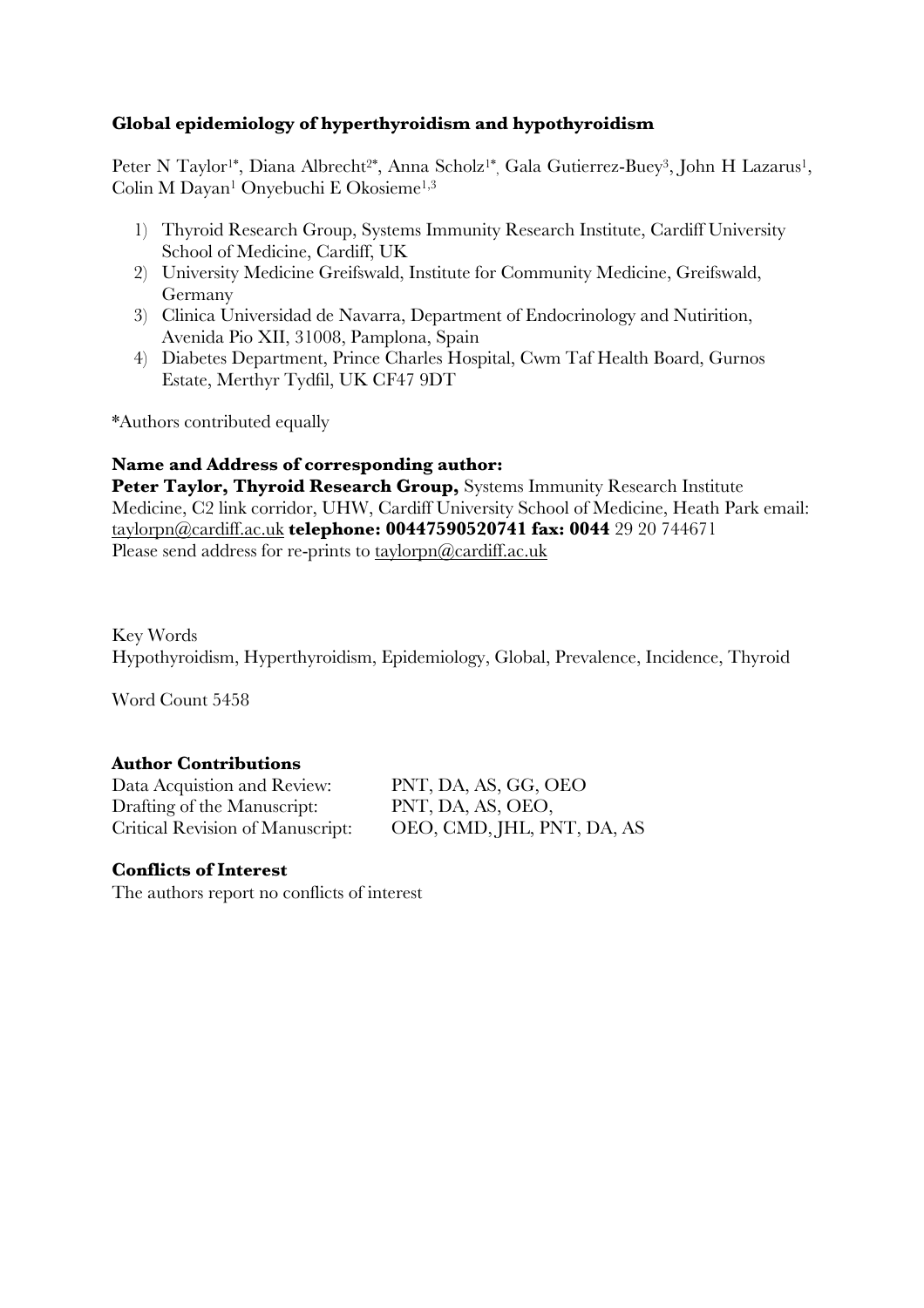#### **Abstract**

Thyroid hormones act on almost all nucleated cells and are essential for growth, neuronal development, reproduction, and regulation of energy metabolism. Hypothyroidism and hyperthyroidism are common conditions that affect all populations worldwide, with potentially devastating health consequences. Iodine nutrition is a key determinant of thyroid disease risk, however, other factors such as ageing, smoking status, genetic susceptibility, ethnicity, endocrine disruptors and the advent of novel biologic agents also influence thyroid disease epidemiology. In this report, we review the global incidence and prevalence of hyperthyroidism and hypothyroidism, highlighting geographical differences and the impact of environmental factors such as iodine supplementation. We highlight the pressing need for detailed epidemiological surveys of thyroid dysfunction and iodine status in developing countries. In the developed world, the prevalence of undiagnosed thyroid disease is likely falling, due to widespread thyroid function testing and relatively low thresholds for treatment initiation. However, continued vigilance against iodine deficiency remains essential in developed countries, particularly in Europe.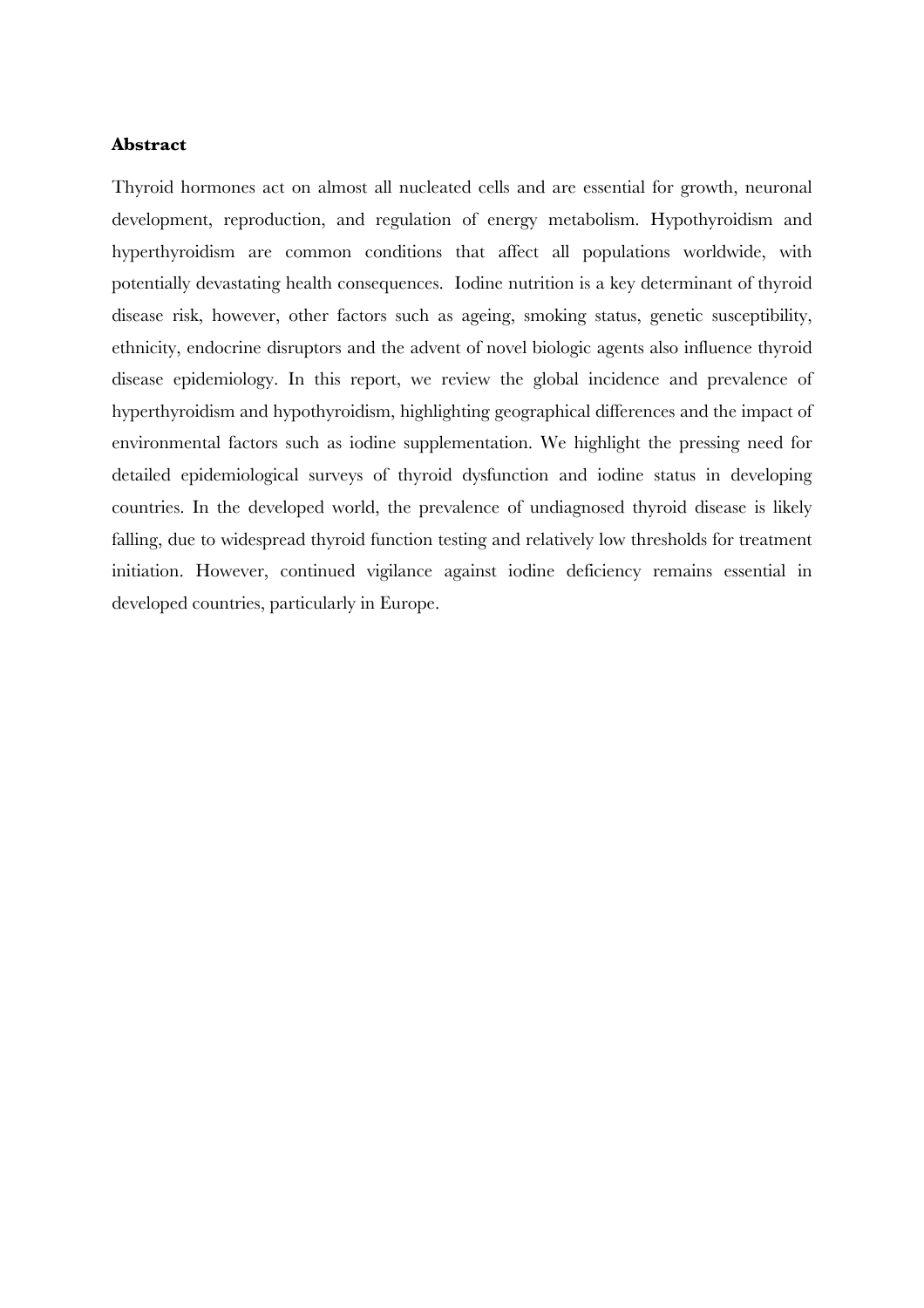#### **Introduction**

Thyroid hormones act on almost all nucleated cells and are essential for normal growth and energy metabolism<sup>1</sup>. Thyroid dysfunction is common, readily identifiable and easily treatable but if undiagnosed or untreated can have profound adverse consequences<sup>2,3</sup>. Despite an increase in thyroid disease awareness and the availability of sensitive laboratory assays for the measurement of thyroid hormones it is remarkable that instances of extreme thyroid dysfunction continue to occur<sup>4,5</sup>. Hypothyroidism and hyperthyroidism most commonly arise from pathology within the thyroid gland (primary thyroid disease), although rarely they may arise from disorders of the hypothalamus or pituitary (central) or from peripheral causes<sup>6</sup>. Conditions causing thyroid dysfunction are summarized in **Figure 1**.

Because the clinical presentation of thyroid disease is highly variable and often non-specific the diagnosis of thyroid dysfunction is predominantly based on biochemical confirmation. The complex inverse association between the pituitary derived thyroid stimulating hormone (TSH) and the thyroid hormones, free thyroxine (FT4) and free tri-iodothyronine (FT3), renders TSH the more sensitive marker of thyroid status<sup>7</sup> . Accordingly, overt hypothyroidism is defined as TSH concentrations above the reference range and FT4 levels below the reference range while subclinical hypothyroidism is defined as TSH levels above the reference range, but FT4 levels within the population reference range<sup>8</sup>. Likewise, the reverse hormone pattern is applied in the definition of overt (low TSH, high FT4) and subclinical hyperthyroidism (low TSH, normal FT4).

Iodine is an integral component of thyroid hormones but is unevenly distributed globally<sup>9</sup>. Over a billion people worldwide live in iodine deficient areas with populations at greatest risk residing in remote mountainous regions such as in South-East Asia, South America and Central Africa<sup>10</sup>. Population differences in iodine nutrition play a major role in the global prevalence of thyroid dysfunction. Nodular thyroid disorders are more prevalent in iodine deficiency while autoimmune thyroid disorders including Hashimoto's thyroiditis and Graves' disease occur more frequently in iodine-replete populations. However, a multitude of other risk factors including genetic and ethnic susceptibility, gender<sup>11</sup>, smoking<sup>12</sup>, alcohol consumption<sup>9,13-15</sup>, presence of other auto-immune conditions<sup>16</sup>, syndromic conditions<sup>17</sup> and drug exposures18,19 also influence thyroid disease epidemiology<sup>20</sup> (**Table 1**). Lastly, the detection of thyroid dysfunction is driven by clinical practice trends <sup>21</sup> and in recent decades, progressive lowering of treatment thresholds together<sup>22</sup> with increased thyroid function testing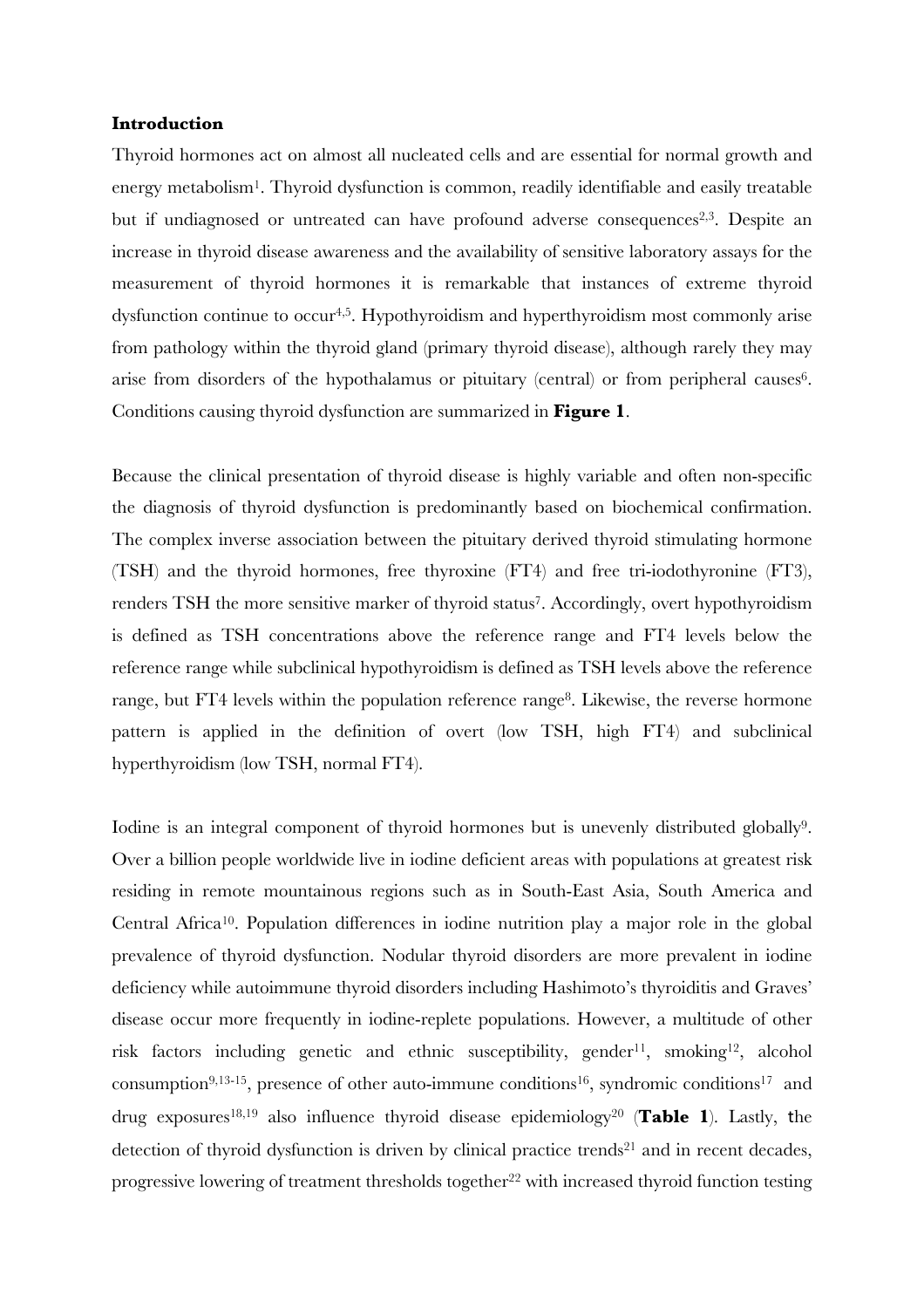with sensitive assays has led to a higher prevalence of so called borderline or mild cases<sup>22</sup>. This review summarises the current epidemiology of hyperthyroidism and hypothyroidism and highlights global differences and environmental factors that influence disease occurrence.

#### **Epidemiology of Hyperthyroidism**

#### *Overview*

The prevalence of overt hyperthyroidism ranges from 0.2 to 1.3% in iodine sufficient parts of the world23,24 (**Table 2**). In the UK Whickham study the incidence of hyperthyroidism was estimated at between 100-200 cases per 100,000 a year with a prevalence of 2.7% in women and  $0.23\%$  in men, taking into account both established and possible cases<sup>25</sup>. These figures were considerably higher than earlier retrospective data from the USA which reported an incidence of 30 cases per 100,000/year for Graves' disease in the period 1935-1967<sup>26</sup>. A 20 year follow up of the Whickham cohort showed an ongoing incidence of 80 cases/100,000 women/year<sup>24,27</sup>. In the United States National Health and Nutrition Examination Survey (NHANES III) overt hyperthyroidism was detected in 0.5% of the population while 0.7% of the population had subclinical hyperthyroidism<sup>24</sup> with an overall prevalence of 1.3%. Studies from several other countries including Sweden<sup>28,29</sup> Denmark<sup>30</sup>, Norway<sup>31</sup>, and Japan<sup>32</sup> have all reported comparable incidence and prevalence rates. A meta-analysis of European studies estimated a mean prevalence rate of 0.75% and an incidence rate of 51 per 100,000 per year<sup>23</sup>.

#### *Global variation in the epidemiology of hyperthyroidism (Figure 2)*

The prevalence and incidence of thyroid dysfunction is difficult to compare across countries due to differences in diagnostic thresholds, assay sensitivities, population selection, and fluxes in iodine nutrition and population dynamics (**Table 2**). Furthermore, the precise causes of hyperthyroidism are not always reliably defined. The prevalence of overt hyperthyroidism is roughly similar in Europe and the United States  $(0.7 \text{ vs. } 0.5\%)^{23,24}$ . In Australia a slightly lower prevalence of 0.3% was reported for each of overt and subclinical hyperthyroidism<sup>33</sup> while a five-year incidence of hyperthyroidism was estimated at  $0.5\%$ <sup>34</sup>. In general the incidence of hyperthyroidism corresponds with population iodine nutrition with higher rates in iodine deficient countries, mostly due to an excess of nodular thyroid disease in the elderly35,36. For example in Pescopagano, an iodine deficient village of Southern Italy, the prevalence of hyperthyroidism was much higher at 2.9% than in iodine sufficient countries, mostly due to an excess of cases of toxic nodular goiters<sup>37</sup>. A cross sectional study in China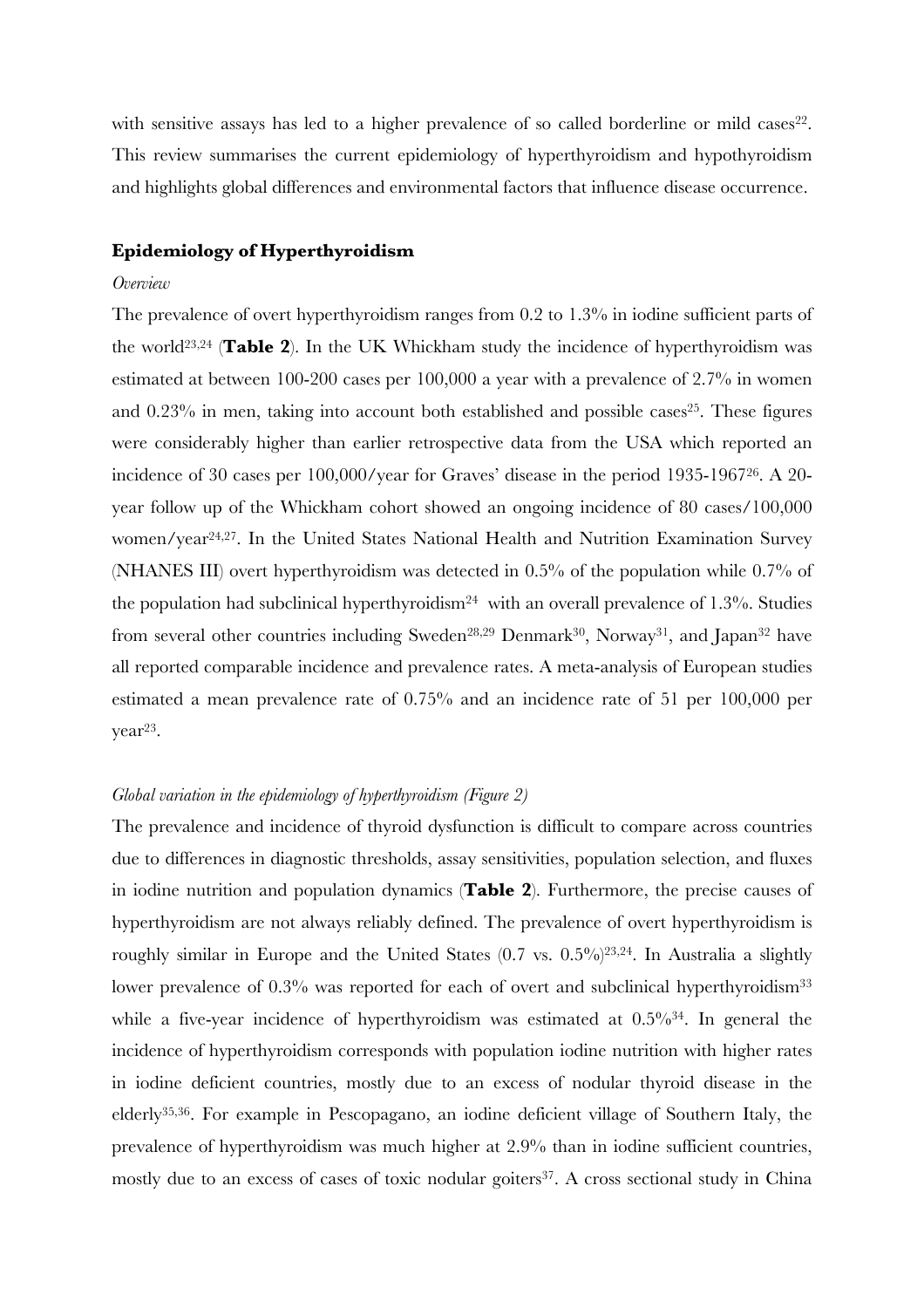reported a higher prevalence of overt and subclinical hyperthyroidism in an iodine sufficient area compared to an iodine deficient area (1.2% vs 1.0%; P<0.001)<sup>38</sup>. These differences were however not seen either in China or in Japan when iodine sufficient areas were compared to areas with excessive iodine intake32,39 .

In Africa the epidemiology of thyroid dysfunction has proved more challenging to monitor due to a lack of comprehensive population based studies<sup>40</sup>. Existing studies are largely sourced from hospital based cohorts that exclude large segments of the rural population<sup>41</sup> and are unlikely to be representative of the general population. A population study from several elderly care homes in Cape Town indicated a prevalence of 0.6% and 1.7% of hyperthyroidism and hypothyroidism respectively, with two-thirds of cases being previously undiagnosed<sup>42</sup>. However, this study only included a population of Caucasian or mixed descent, and not black South Africans. In Johannesburg in 1981, the incidence of Graves' disease was 5.5 per 100,000/year which was substantially lower than rates reported in the rest of the world<sup>43</sup>. However, a 60% rise in Graves' disease incidence was observed over a 10 year period possibly due to improvements in dietary iodine intake amongst urban migrants<sup>43</sup>. Recent hospital based studies from Ghana show that contrary to earlier reports, Graves' disease is not uncommon, comprising  $54\%$  of all cases of thyroid dysfunction<sup>44</sup> although there may be ascertainment bias. While this may be due to improvements in iodine nutrition subsequent studies in the aftermath of iodisation in Ghana has shown marked increases in the incidence of both Graves' disease and nodular disease suggesting a role for improved diagnosis<sup>45</sup> .

#### *Aetiology and clinical phenotype*

Graves' disease is the most common cause of hyperthyroidism in iodine replete populations. Other common causes include toxic multinodular goiter and autonomously functioning thyroid adenoma<sup>10</sup> while less common causes are thyroiditis, pituitary TSH secreting adenoma, and drug induced hyperthyroidism. In iodine sufficient countries Graves' disease accounts for  $70-80%$  of patients with hyperthyroidism<sup>29</sup> whereas in areas with iodine deficiency, Graves' disease constitutes about half of all cases of hyperthyroidism with the other half attributable to nodular thyroid disease<sup>35</sup>. These differences were elegantly demonstrated in the classic epidemiological studies conducted by Laurberg *et al* in the ethnically identical Northern European populations of Iceland and Denmark. They showed a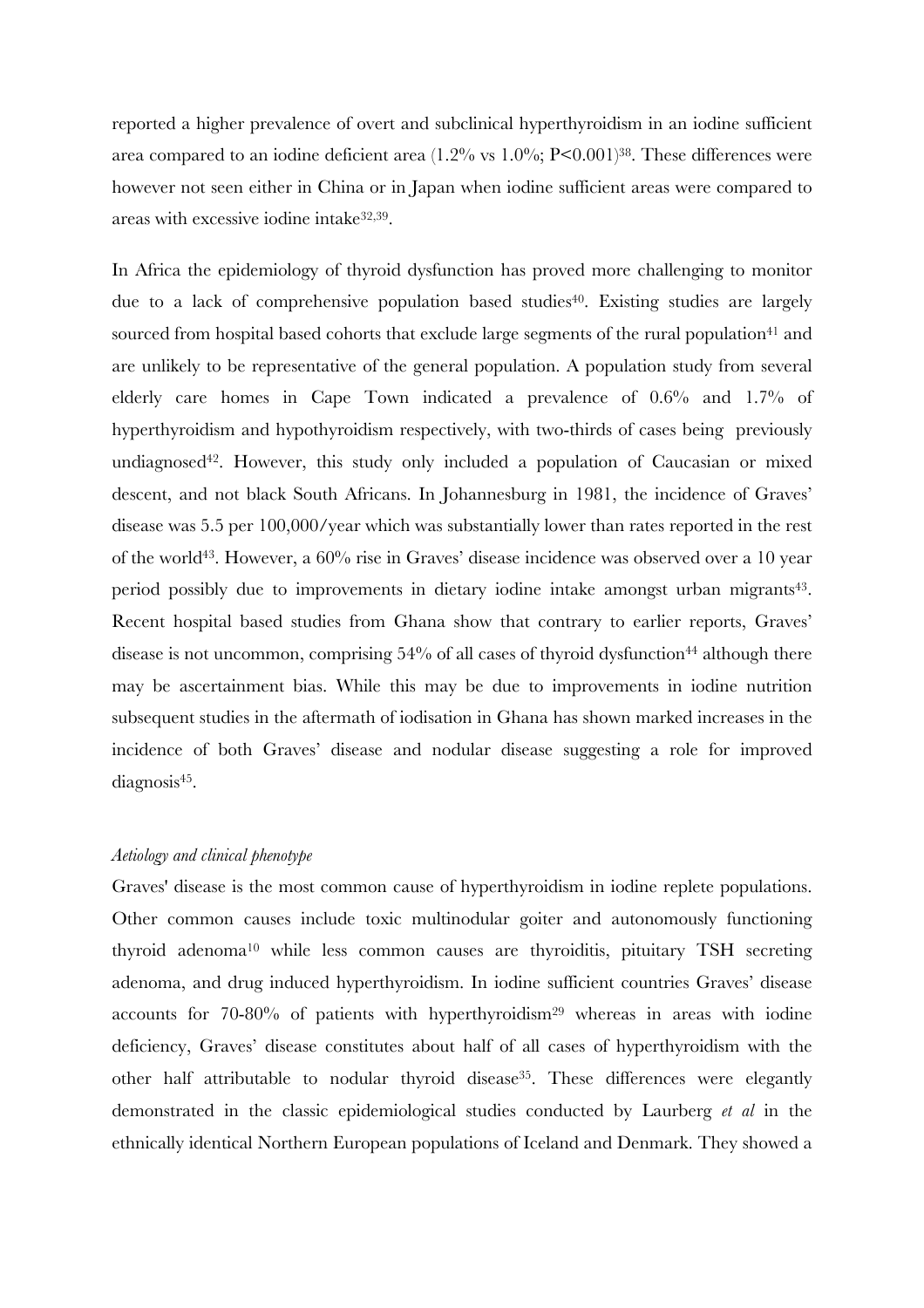high prevalence of Graves' disease in the iodine sufficient Iceland compared to a predominance of toxic multinodular goiter in Denmark with its lower iodine intake<sup>35</sup>.

The clinical phenotype in hyperthyroidism also shows geographical variation. Compared to patients with nodular disease Graves' disease patients are younger, have higher thyroid hormone levels, and are more likely to present with overt than subclinical hyperthyroidism<sup>29</sup>. Cardiovascular complications appear to be more prevalent in areas where toxic multinodular goitres are common in part due to the older age of patients with nodular disease. Sub-Saharan African populations suffer a disproportionate cardiovascular disease burden and it is uncertain whether this is due to genetic susceptibility or to socio-economic factors that promote late presentation and poor disease control<sup>46</sup>. Ethnicity does seem to influence the risk of developing certain disease complications. For examples Graves ophthalmopathy is six times more common in Caucasians than in Asians<sup>47</sup>. Furthermore, the rare but serious complication of hyperthyroidism, thyrotoxic periodic paralysis is significantly more common in Asian men. In China and Japan<sup>48</sup> periodic paralysis has an incidence of  $2\%$  compared to  $0.2\%$  in North America<sup>49</sup>. The genetic basis of this condition has been extensively studied and variations in certain HLA haplotypes such as DRw8, A2, Bw22, Aw19, and B17 have been identified in patients of Chinese or Japanese origin $50$  .

#### *Graves' disease*

Graves' disease is characterized by hyperthyroidism and diffuse goiter; ophthalmopathy, pretibial myxedema and thyroid achropachy may also be observed. The pathogenesis of this enigmatic condition remains incompletely understood but the central pathogenetic event is the unregulated stimulation of the TSH receptor by autoreactive TSH receptor antibodies  $(TRAbs)$ . Graves' disease has been described throughout the globe<sup>10</sup> and predominantly affects women (female: male ratio 8:1), typically in their 3rd to 5th decades of life<sup>2</sup> . Recent observational studies suggest that the clinical phenotype of Graves' disease, at least in Western countries, is becoming milder, presumably due to earlier diagnosis and treatment<sup>51</sup>. Graves ophthalmopathy occurs in 20-30% of patients while pretibial myxedema is now rarely observed<sup>52</sup>. A recent European survey showed a declining incidence of severe thyroid eye disease possibly due to reduction in smoking rates together with more effective management of early stage disease in multidisciplinary clinic set-ups<sup>53</sup>.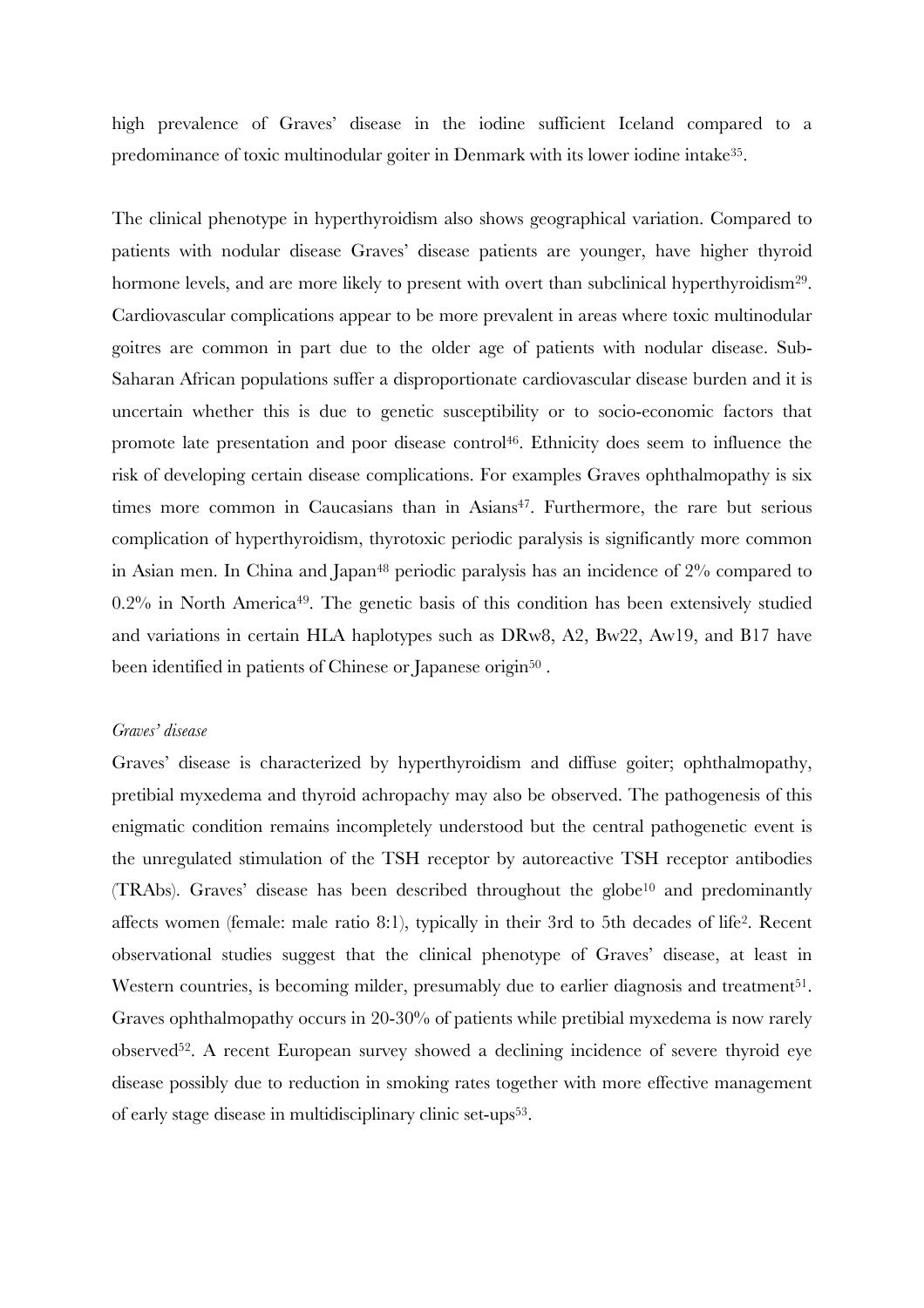#### *Toxic nodular disease*

Toxic nodular goitre is the most frequent cause of thyrotoxicosis in the elderly, especially in iodine deficient areas<sup>54</sup>. Solitary toxic nodules are more common in women than in men with a 1:5 M:F ratio reported in some studies<sup>29,55</sup>. In low iodine intake area the incidence of toxic multinodular goitre was 18.0 cases per 100,000/year compared to 1.5 cases per 100,000/year in a high iodine intake area ( $p \leq 0.001$ )<sup>35</sup>. The incidence of solitary toxic nodules was similarly higher in low iodine intake (3.6 vs. 1.6 per 100,000/year; p  $\leq 0.05$ )<sup>35</sup>. In a stable iodine sufficient area of Sweden, incidence rates for toxic multinodular goitre and solitary adenoma were  $4.3$  and  $1.8$  per  $100,000$ /year respectively<sup>29</sup>.

#### *Thyroiditis*

Thyroiditis is characterized by a self-limiting course of thyrotoxicosis, followed by hypothyroidism, and then return to normal thyroid function<sup>56</sup>. It is slightly more common in females than males (ratio of  $1.5:1$ )<sup>57</sup> and permanent hypothyroidism occurs in 10-20% of cases. Acute painful thyroiditis often presents following a respiratory tract infection<sup>58</sup> while painless thyroiditis may occur post-partum in up to 9% of otherwise normal women. Details of the epidemiology of painless thyroiditis are however limited. One registry study in Minnesota showed an estimated incidence of 4.9 cases per 100,000/year with permanent hypothyroidism in 15% of people<sup>59</sup>. On the other hand a Danish scintigraphy based study estimated the incidence of painless thyroiditis to be only 0.49 cases per 100,000/year<sup>60</sup>. Data from iodine-rich coastal areas of Japan suggested that as much as 10% of thyrotoxic patients had painless thyroiditis in contrast to 2.4% of thyrotoxic patients in New York<sup>61</sup>. Some authors have argued that this variation may be due to increases in iodine intake in previously iodine deficient regions<sup>61</sup> although ascertainment bias remains possible. A poll of endocrinologists indicated that silent thyroiditis was uncommon in Europe, Argentina, and coastal areas of the United States but was more prevalent around the Great lakes of the United States and Canada<sup>62</sup>.

#### *Drug induced hyperthyroidism*

The iodine-rich compound Amiodarone has been available since the 1960s and remains widely used as an anti-arrhythmic agent. Amiodarone induced thyrotoxicosis is more common in iodine deficient areas $63$  and appears to be more common in men $63$ . The reported prevalence is highly variable ranging from 1-38%63-65 with more detailed reported rates of 3% in North America66 and 5.8% in Japan67.However, these results need to be interpreted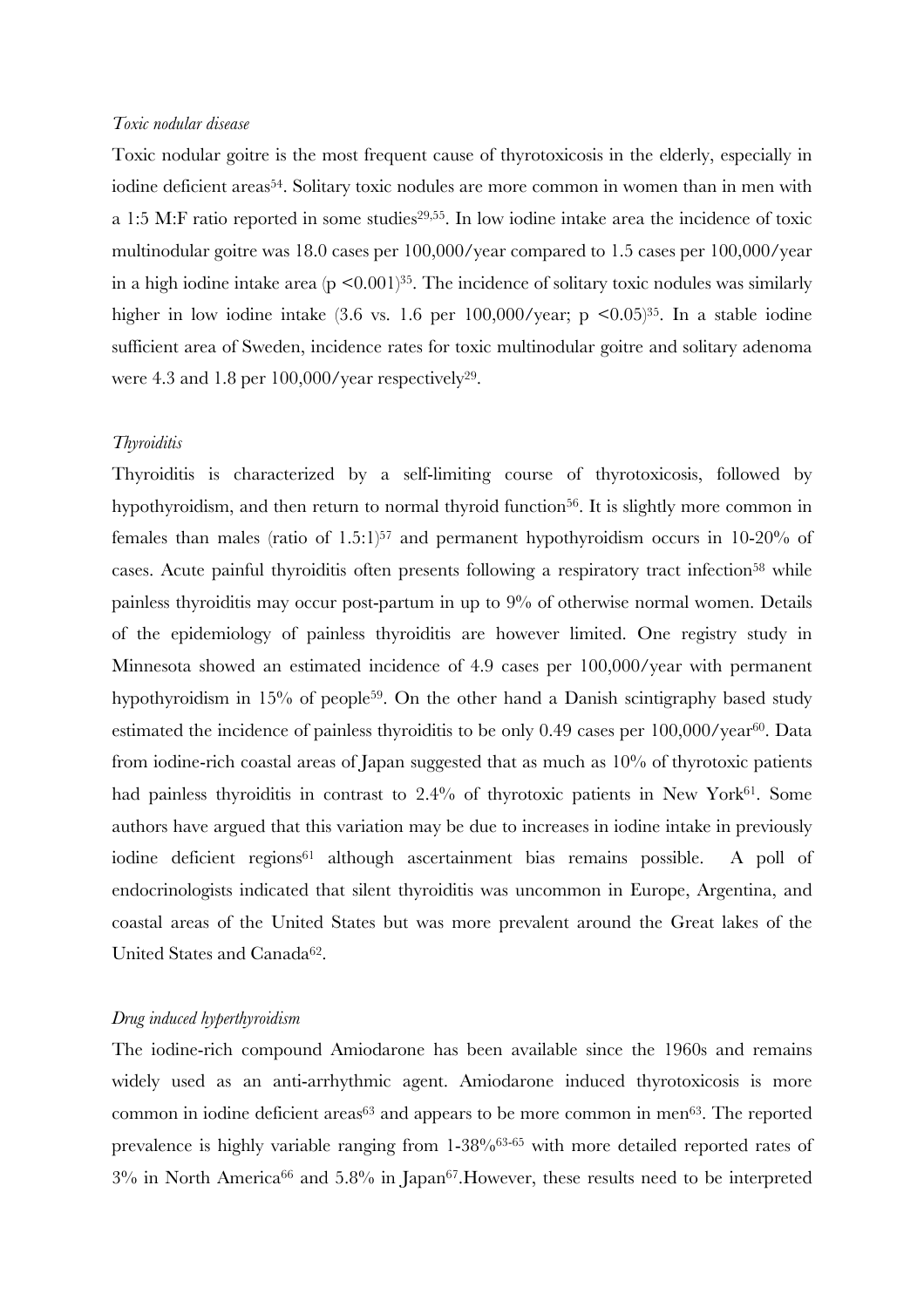with caution as the precise definition of AIT and the frequency of patient monitoring are key determinants of the observed prevalence. Other drugs that cause thyrotoxicosis include interferon-α, lithium, tyrosine kinase inhibitors, highly active antiretroviral therapies (HAART), immune checkpoint mediators and the humanised monoclonal antibodies used in the treatment of multiple sclerosis. Although these drugs may cause transient thyrotoxicosis through destructive thyroiditis the immune modifying agents such as interferon-α, HAART, and alemtuzumab may in addition induce Graves' diseases through less well-defined immune reactivation mechanisms.

#### *Subclinical hyperthyroidism*

Precise estimates of the prevalence of subclinical hyperthyroidism are difficult because epidemiological studies use different diagnostic thresholds. Studies report figures ranging from 1 to 5% <sup>68</sup> although some of these include patients on levothyroxine<sup>10</sup>. Data from the NHANES III study suggest a bimodal peak at age 20-39 years and at 80 years and above<sup>24</sup>. The NHANES study also showed that women were more likely to have a TSH level less than 0.4 mU/l and that ethnicity influenced the risk of having subclinical hyperthyroidism with blacks having a prevalence of 0.4%, Mexican Americans 0.3%, and whites 0.1%<sup>24</sup>. In Asia, prevalence ranges between 0.43% to 3.9% of the general population. Globally, the greatest risk factor for subclinical hyperthyroidism aside from levothyroxine use is iodine deficiency with the prevalence of subclinical hyperthyroidism rising to 6-10% in iodine deficient areas, largely due to toxic nodular goitres<sup>10</sup>. In the UK a TSH level  $\leq 0.1$  mU/L was observed in 5.8  $\%$  of levothyroxine-treated patients while 10.2% had TSH 0.1-0.5 mU/l with women more likely to be over-replaced<sup>22</sup>. There is limited data on the risk of progression from subclinical to overt hyperthyroidism. In a Scottish database comprising 2,024 cases of subclinical hyperthyroidism the vast majority of untreated patients did not progress to overt hyperthyroidism and a third returned to normal thyroid status seven years later<sup>69</sup>. Other studies showed that patients with more severe grades of subclinical hyperthyroidism progressed more frequently to overt disease<sup>70,71</sup>.

#### *Iodine induced hyperthyroidism*

Iodine-induced hyperthyroidism, the Jod-Basedow phenomenon, is commoner in older persons with long standing nodular goitre and in regions of chronic iodine deficiency<sup>72</sup> undergoing iodine supplementation. Iodisation programs temporarily increase the risk of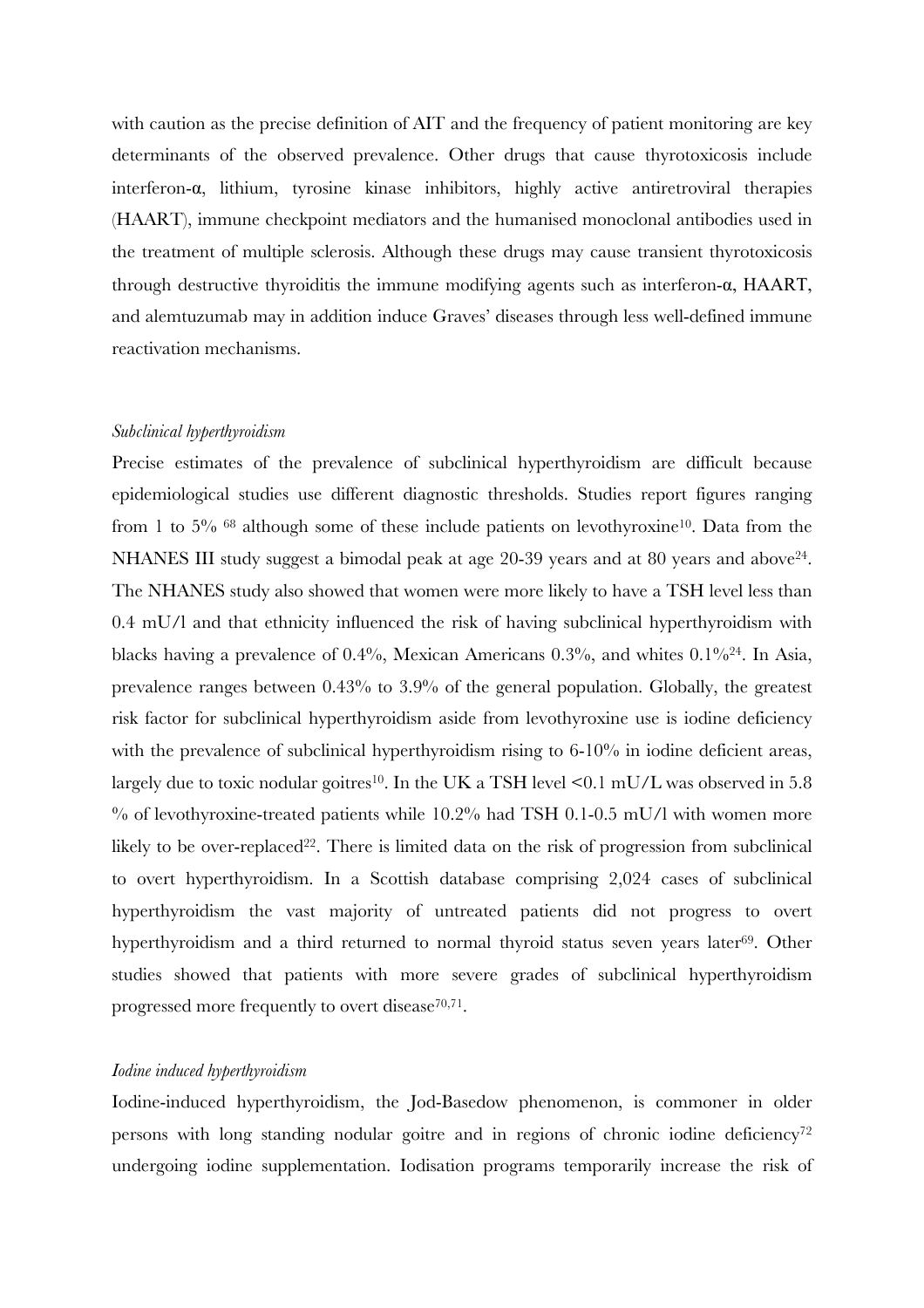iodine induced hyperthyroidism; the risks are principally to the elderly who may have coexisting cardiac disease and also to those with limited access to healthcare<sup>72</sup>. Radiographic contrast agents, also cause iodine induced hyperthyroidism. Individuals with pre-existing multinodular goitre or those from iodine deficient areas are at greatest risk73,74 .

#### *Pregnancy*

Thyrotoxicosis in pregnancy has an estimated incidence of 0.2% for overt thyrotoxicosis and 2.5% for subclinical thyrotoxicosis. More recent data from the USA estimates the incidence to be 5.9 per 1000 pregnant women per year<sup>75</sup>. The greatest risk of hyperthyroidism appears to be in the first trimester<sup>76</sup>. Graves' disease is the most common cause of thyrotoxicosis in pregnancy<sup>2</sup> although other causes may also occur during gestation. The occurrence of hyperthyroidism in pregnancy may however be over-estimated by inclusion of cases of gestational thyrotoxicosis, a benign and transient disorder of pregnancy that typically occurs in the first trimester<sup>2</sup>. The management of thyrotoxicosis in pregnancy is complex and has to address the risk of maternal hyperthyroidism with that of fetal harm from transplacental transfer of maternal antibodies and thionamide drugs<sup>77,78</sup>.

#### *Treatment of Hyperthyroidism*

There is surprisingly substantial global variation in the treatment of hyperthyroidism. The choice of anti-thyroid drugs, radio-iodine or surgery may have a modest impact on the epidemiology of hypothyroidism given that radio-iodine and surgery ultimately result in permanent hypothyroidism. Unlike in Europe, USA endocrinologists have traditionally preferred radio-iodine over anti-thyroid drugs. Two-thirds of American Thyroid Association (ATA) respondents favoured the use of radio-iodine as the primary treatment modality for Graves' disease whereas only 20% of members of European and UK thyroid societies would use radioiodine as primary therapy<sup>79</sup>. In Korea 10% of practitioners recommended thyroidectomy as first line treatment for Graves' disease in contrast to other regions where thyroidectomy is hardly used<sup>79</sup> For pragmatic reasons thyrotoxicosis in African countries is treated with anti-thyroid drugs or surgery due to limited availability of radioisotopes<sup>80</sup>.

## **Epidemiology of Hypothyroidism**

#### *Overview*

Iodine deficiency and auto-immune disease (Hashimoto's) account for the vast majority of cases of primary hypothyroidism<sup>3</sup> . A third of the world's population live in iodine deficient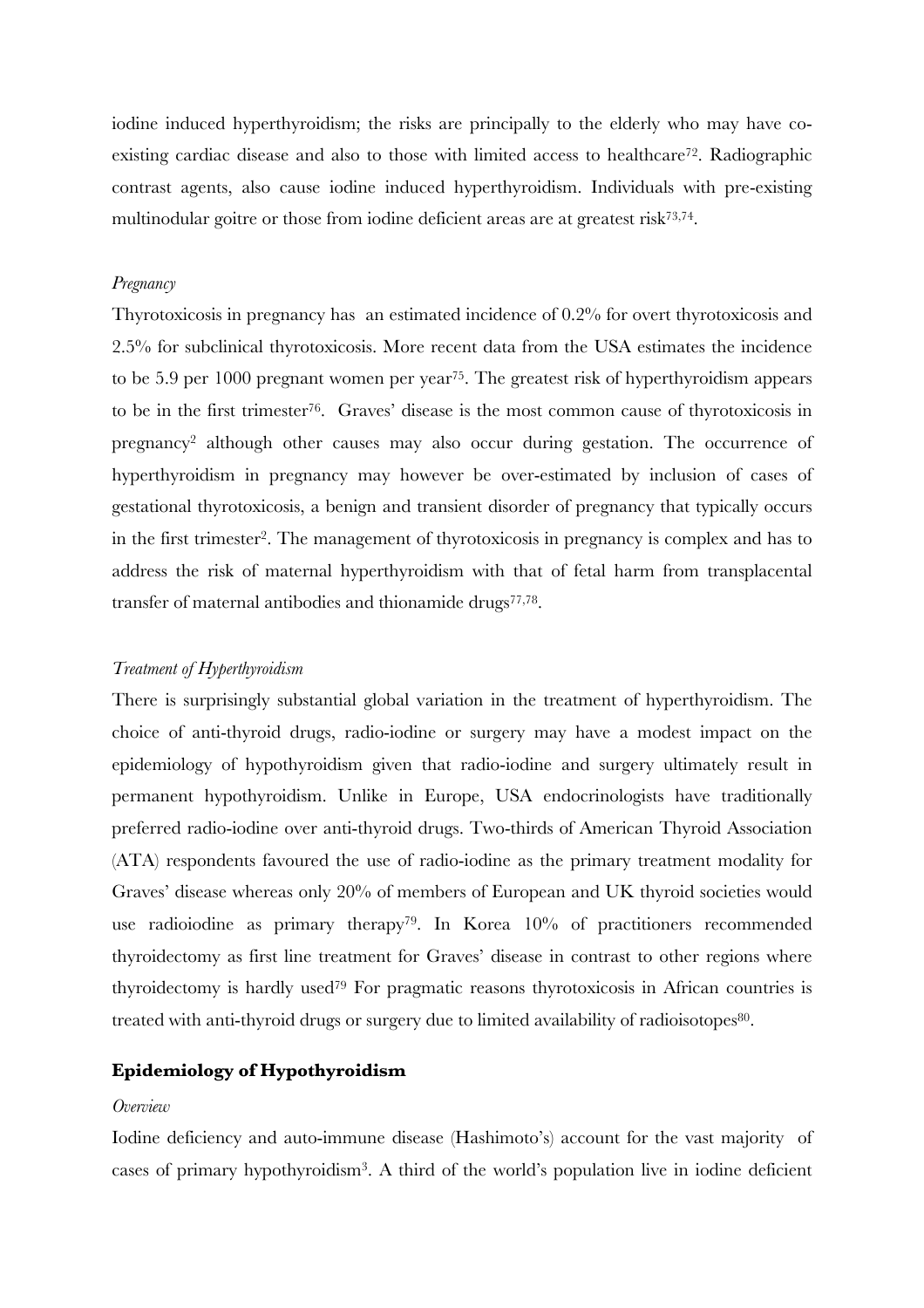areas and the devastating consequences of severe iodine deficiency on fetal and child neurological development are well recognised<sup>9</sup>. Furthermore, there is increasing concern of the possible effects of less severe grades of iodine deficiency during pregnancy on offspring cognitive development<sup>81</sup>. Changes in diet and agricultural practices have led to the reemergence of iodine deficiency in countries previously believed to be iodine sufficient including developed countries $82$ . In Europe,  $44\%$  of school-age children still have insufficient iodine intake and countries such as the UK, Italy, and Spain now appear to be moderately iodine deficient83-90 .

In iodine sufficient countries, the prevalence of hypothyroidism ranges from  $1-2\%^{10,91}$  rising to  $7\%$  in individuals aged between 85-89 years<sup>92</sup>. In the absence of age-specific reference ranges for TSH an ageing population is likely to result in a higher prevalence of hypothyroidism. Hypothyroidism is approximately 10 times more common in women than men<sup>10</sup>. Data from Norway showed that the prevalence of untreated overt hypothyroidism was low at 0.1%, reflecting a fall of 84% from the 1990s. In the UK the rate of new prescriptions of levothyroxine for primary hypothyroidism increased 1.74 fold between 2001-2009<sup>22</sup> indicating widespread testing.

#### *Global variation in the epidemiology of hypothyroidism (Figure 3)*

The prevalence of overt hypothyroidism in the general population varies between 0.2% and 5.3% in Europe<sup>93,94</sup> and 0.3% and 3.7% in the USA<sup>95</sup>. depending on the definition used and population studied (**Table 3)**. Longitudinal studies from large UK cohorts report an incidence rate of spontaneous hypothyroidism of  $3.5 - 5.0$  per  $1000$  and  $0.6 - 1.0$  per  $1000$  in women and men, respectively<sup>27,96</sup>. A survey conducted in Spain reported a prevalence of treated hypothyroidism, untreated subclinical hypothyroidism, and untreated clinical hypothyroidism of  $4.2\%$  4.6 and  $0.3\%$ , respectively<sup>97</sup>. In Australia, the five-year incidence of hypothyroidism in individuals aged above 55 years was 0.5% and 4.2% respectively<sup>34</sup> while the prevalence of overt and subclinical hypothyroidism is estimated at 0.5% and 5.0% respectively<sup>33</sup>. The longest follow-up study is from the UK Whickham cohort<sup>25,27</sup> where the mean annual incidence of spontaneous hypothyroidism during a 20 year follow-up period was 35 cases per 10,000 surviving women and 6 per 10,000 surviving men<sup>27</sup>. Higher TSH levels and antibody positive were associated with increased risk of developing hypothyroidism with a positive interactive effect<sup>27</sup>.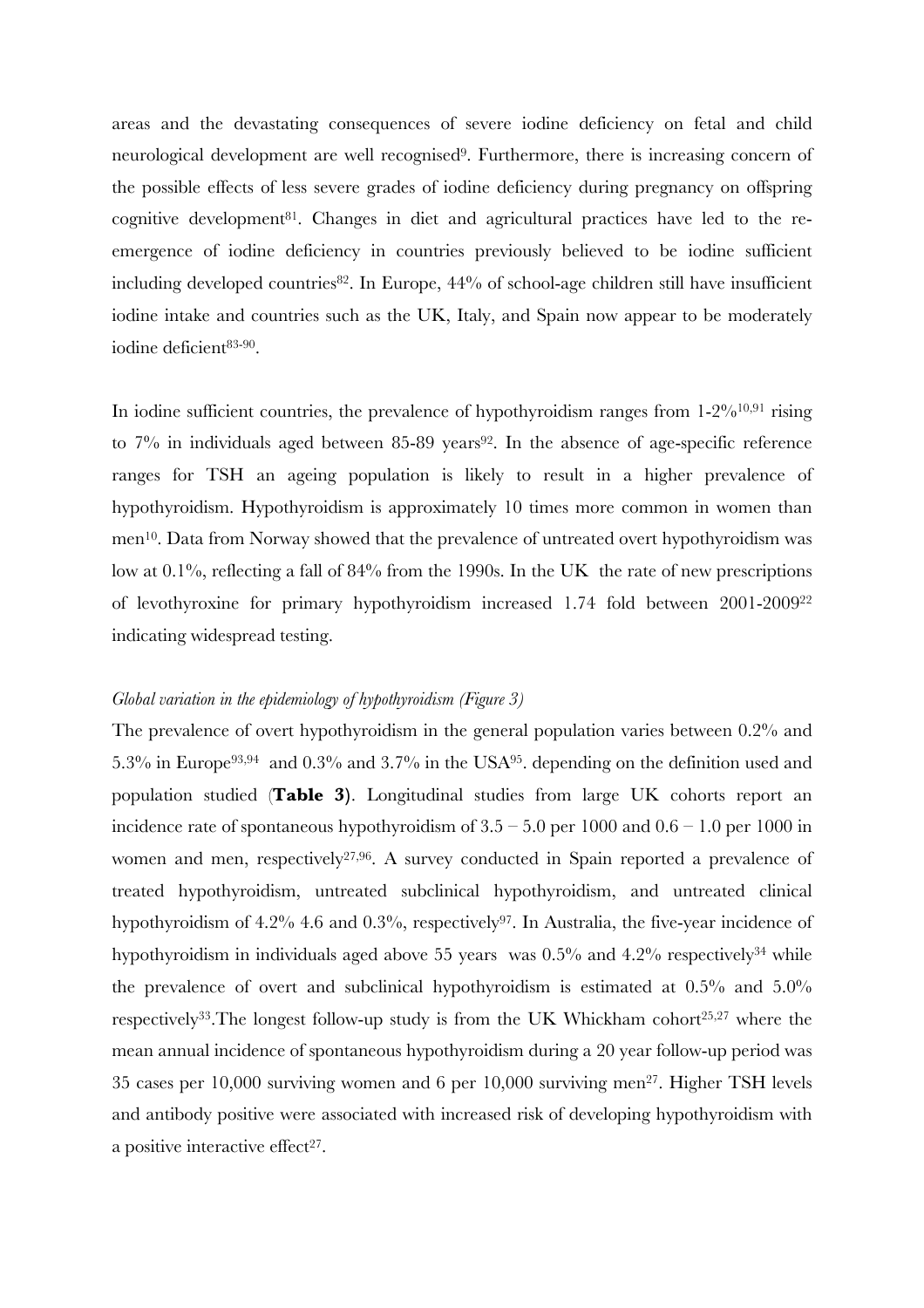In the NHANES study, the overall prevalence of hypothyroidism was  $4.6\%^{24}$ . The prevalence was similar in Caucasians and Hispanic but was markedly lower in individuals of Afro-Caribbean descent (1.7%). A study from Brazil demonstrated similar differences with the highest prevalence of hypothyroidism seen in white  $(1.6\%)$  compared to people of black  $(0.59\%)$  or mixed  $(1.27\%)$  ancestry<sup>98</sup>. A separate study examined thyroid dysfunction in Brazilians of Japanese descent, with 0.8% found to have hypothyroidism and 8.9% subclinical hypothyroidism<sup>99</sup>. Intriguingly overall thyroid dysfunction rates were lower in a study based in Japan<sup>100</sup> despite the older age range of the study population suggesting regional environmental differences.

Data from the Arab world are limited. One systematic review<sup>101</sup> evaluated 21 studies that addressed thyroid disease prevalence across ten Middle Eastern countries. However, there was wide heterogeneity in the populations studied and most of the available studies were convenience samples sourced from cohorts with high risk of thyroid dysfunction such as diabetes, thyroid cancer, or surgical and histopathological series. In Tehran, an iodine sufficient area of Iran, the annual incidence rates of subclinical and overt hypothyroidism were 7.62 and 2.0 per 1000 persons, respectively<sup>102</sup> and in the same population thyroid antibodies were deteceted in  $16\%$  of women and  $8\%$  of men<sup>103</sup> figures that are comparable to data from European populations<sup>104</sup>

The overall disease burden of hypothyroidism in Sub-Saharan Africa based on largely hospital clinic data, has been generally felt to be minimal, even rare, and substantially lower than the prevalence found in African-Americans. In a small hospital study in Lagos, Nigeria, the majority of patients seen in a thyroid clinic had hyperthyroidism<sup>105</sup>. In this study Hashimoto's thyroiditis was diagnosed in only 6% of patients and positive thyroid peroxidase antibodies were detected in  $4\%$  of the healthy population<sup>105</sup>. However, the significant referal bias and exclusion of large numbers of the general population should question the generalizability of these figures. More recently, thyroid dysfunction has been highlighted in African as well as Asian patients with HIV on multi-drug resistant treatment regimens for tuberculosis with agents like ethionamide that inhibit thyroid hormone synthesis<sup>106</sup>.

In China it is striking that in the last decade, the prevalence of subclinical hypothyroidism has increased (16.7% vs 3.22%), along with the proportion of the thyroid peroxidase antibody positive population<sup>107</sup>, reflecting the transition to iodine sufficiency<sup>107,108</sup>. Similar to China, a recent large cross-sectional multi-city study in India reported remarkably high rates of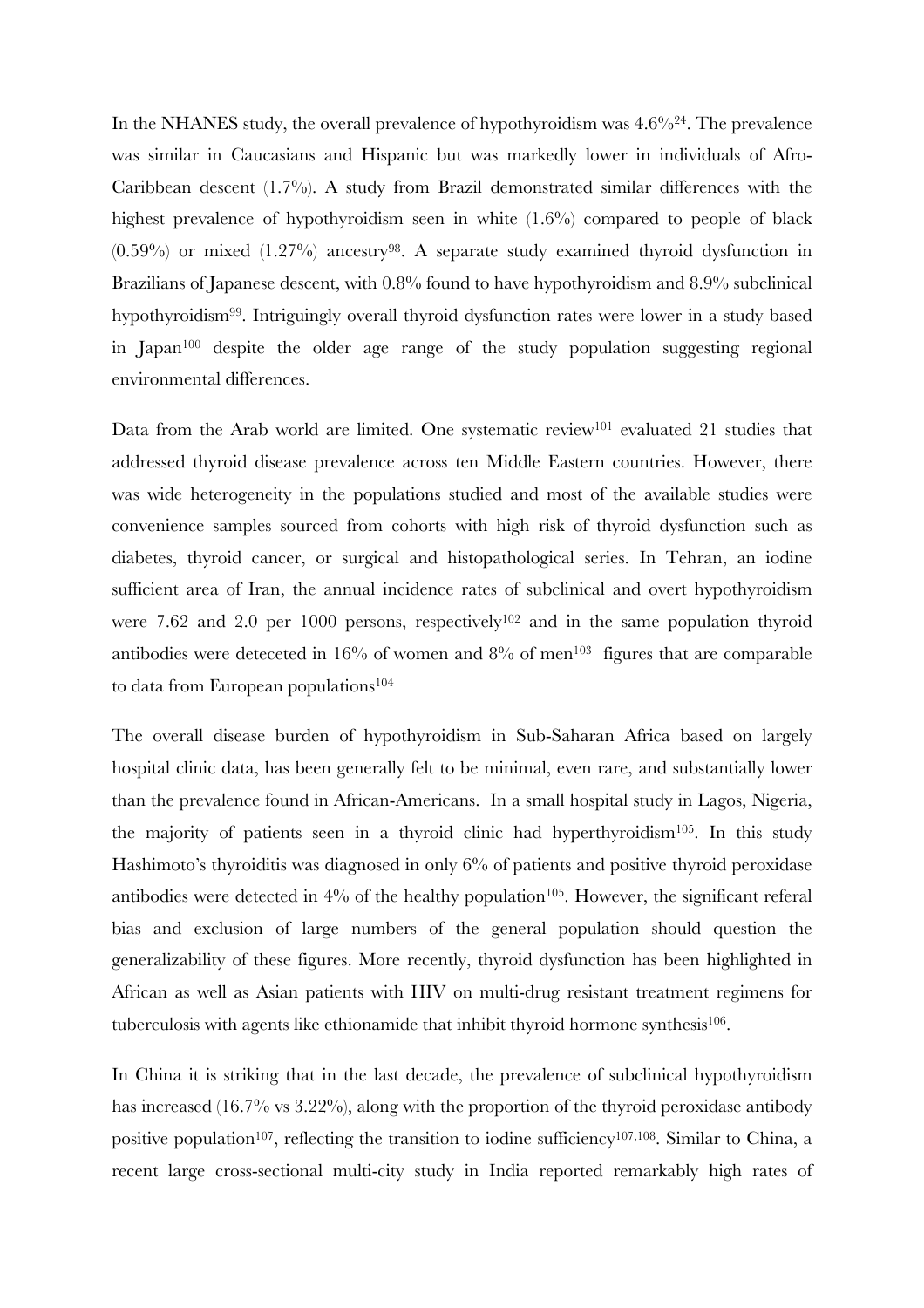hypothyroidism  $(10\%)$  although this included self-reported cases<sup>109</sup>. Furthermore, regional variations were seen with higher rates in inland compared to coastal regions<sup>109</sup>. There is now a growing appreciation in India that hypothyroidism represents a substantial health problem, despite extensive universal salt iodisation<sup>110</sup>. The prevalence appears to be substantially higher than in Europe and the USA and whilst genetic and iodine factors are likely to pay a substantial role other factors including high levels of endocrine disruptors have been postulated to have an impact<sup>110</sup>.

#### *Hypothyroidism in pregnancy*

In iodine sufficient areas the prevalence of hypothyroidism in pregnancy is around  $2\%$ . Optimal control of thyroid status is essential for both obstetric and offspring outcomes although precise treatment thresholds are at present unclear<sup>111</sup>. Correction of both overt hypothyroidism and hyperthyroidism dramatically reduces the risk of fetal loss and preterm birth<sup>112,113</sup>. Subclinical hypothyroidism before 20 weeks of pregnancy is associated with an increased risk of miscarriage<sup>114</sup> and isolated hypothyroxinemia (low FT4 normal TSH) is associated with adverse pregnancy outcomes including prematurity<sup>115</sup>. Randomised controlled trials in women with gestational subclinical hypothyroidism and isolated hypothyroxinemia however have failed to show benefits of levothyroxine therapy on offspring  $IO<sup>116,117</sup>$  or obstetric outcomes<sup>117</sup>. In these trials however levothyroxine was initiated from the end of the first trimester of pregnancy after the early critical phase of fetal brain development. Universal thyroid screening in pregnancy is therefore contentious although it has been shown to be cost-effective in analytical economic models<sup>118</sup>.

#### *Congenital Hypothyroidism (CH)*

Congenital hypothyroidism is one of the most common treatable cause of mental retardation<sup>119</sup>. Until recently congenital hypothyroidism was estimated to affect approximately 1 newborn in  $3500-4000$  births<sup>120</sup> but over the last decade several screening programs have reported an increase in prevalence. Analysis of data from the USA identified a near doubling of the incidence of CH in a 15 year period from 1987 at 1:3985 to 1:2273 in  $2002^{121}$ . A similar change has also been observed in New Zealand<sup>122</sup>. Some of this increase is due to changes in the ethnicity of the populations studied although lowering of the TSH cutoff has contributed. Despite the clear advantages of birth screening programs it is estimated that only approximately 29.3% of the world's birth population is screened for  $CH^{123}$ .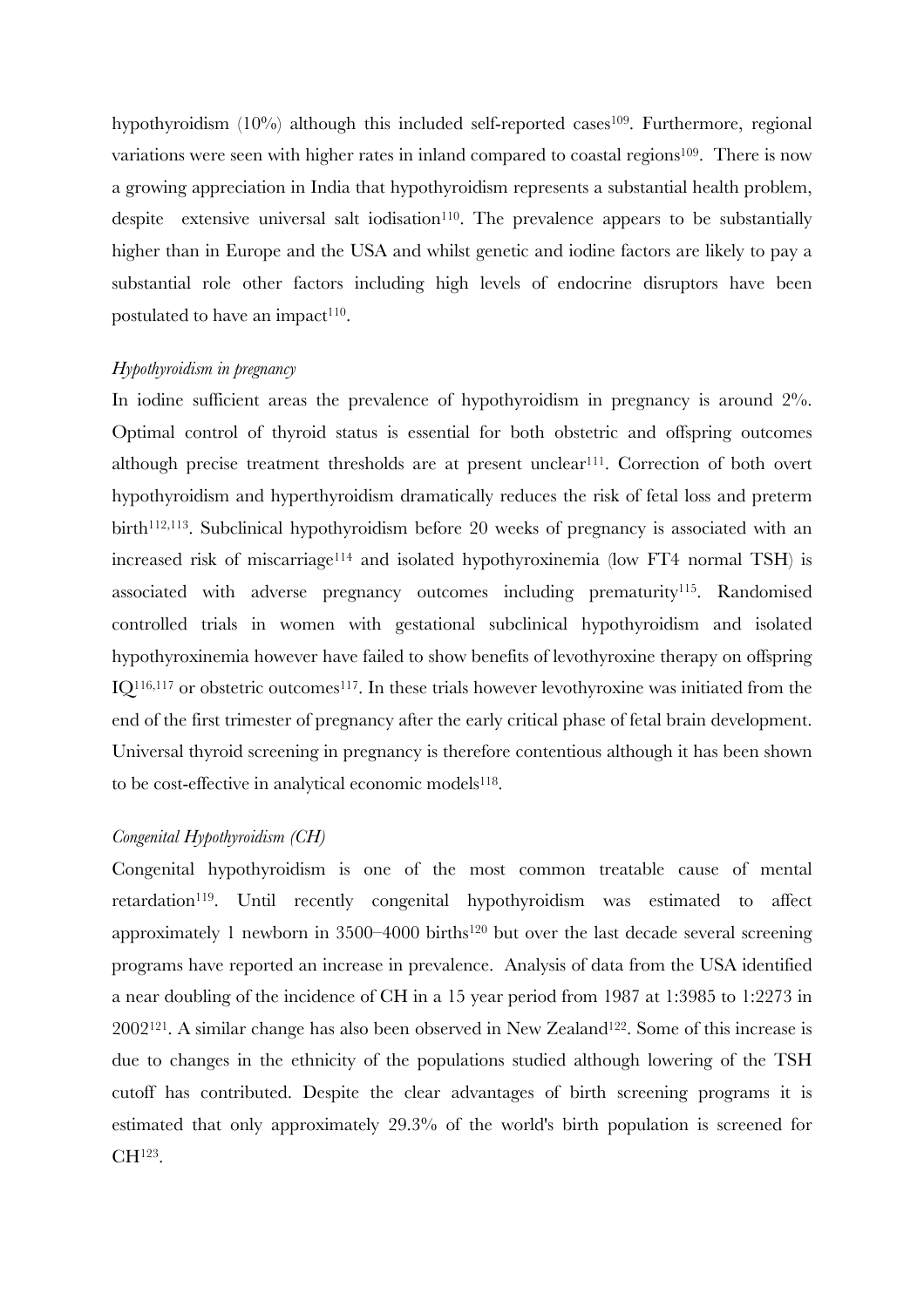#### *Drug induced hypothyroidism*

Several drugs are known to cause hypothyroidism until recently the most notable of which were lithium and amiodarone, and tyrosine kinase inhibitors. Lithium therapy causes overt hypothyroidism in between 5-15% of lithium-treated patients<sup>124</sup> and in one study of laboratory data the use of lithium increased the risk of hypothyroidism by more than two-fold (OR = 2.31 95%CI 2.05, 2.60 p $\leq 0.0001^{19}$ ). Amiodarone induced hypothyroidism is more common than amiodarone induced thyrotoxicosis in iodine sufficient areas<sup>125</sup>.

Immune checkpoint inhibitors have emerged as key treatments in managing advanced cancers have the ability to reactivate the immune system against cancer cells, but can also induce autoimmune side effects which have a preponderance for the thyroid axis<sup>126</sup>. These agents can be given singly or in combination. Whilst these may not substantially increase the incidence of thyroid disease, the complexity of these patients may result in a substantial addition to specialist thyroid clinics.

The key agents are anti-cytotoxic T- lymphocyte antigen 4 (CTLA-4 e.g. Ipilimumab) antiprogrammed cell death protein -1 (PD-1 e.g. Nivolumab and pembrolizumab) and anti-PD-1 ligand molecules (PD-L1 and PD-L2). They have been approved for a variety of cancers including melanoma, non small cell lung cancer, renal cell carcinoma, Hodgkin's lymphoma and head and neck cancers<sup>126</sup>.

These immune checkpoint inhibitors can result in primary or secondary hypothyroidism and primary hyperthyroidism. Secondary hypothyroidism is more common with anti CTLA-4 antibodies, where as primary hypothyroidism is seen more commonly with anti-PD-1 and anti-PD-L1 monoclonal antibodies<sup>126</sup>. A recent meta-analysis<sup>127</sup> of 38 randomized controlled trials comprising 7,551 patients used Ipilumumab (CTLA-4) as a baseline and identified that those who received combination therapy had the highest odds of hypothyroidism OR=3.81 (95%CI 2.10, 6.91), hyperthyroidism OR=4.27 (95%CI 2.05, 8.90) and hypophysitis OR=2.2 (95%CI 1.39, 3.60) . Those on PD-1 inhibitors also had a higher risk of developing hypothyroidism OR=1.89 (95%CI 1.17, 3.05) than those on Ipilumumab.

Alemtuzumab a novel treatment for multiple sclerosis has also been associated with a high prevalence of hypothyroidism128 . Tyrosine kinase inhibitors can result in an increased risk of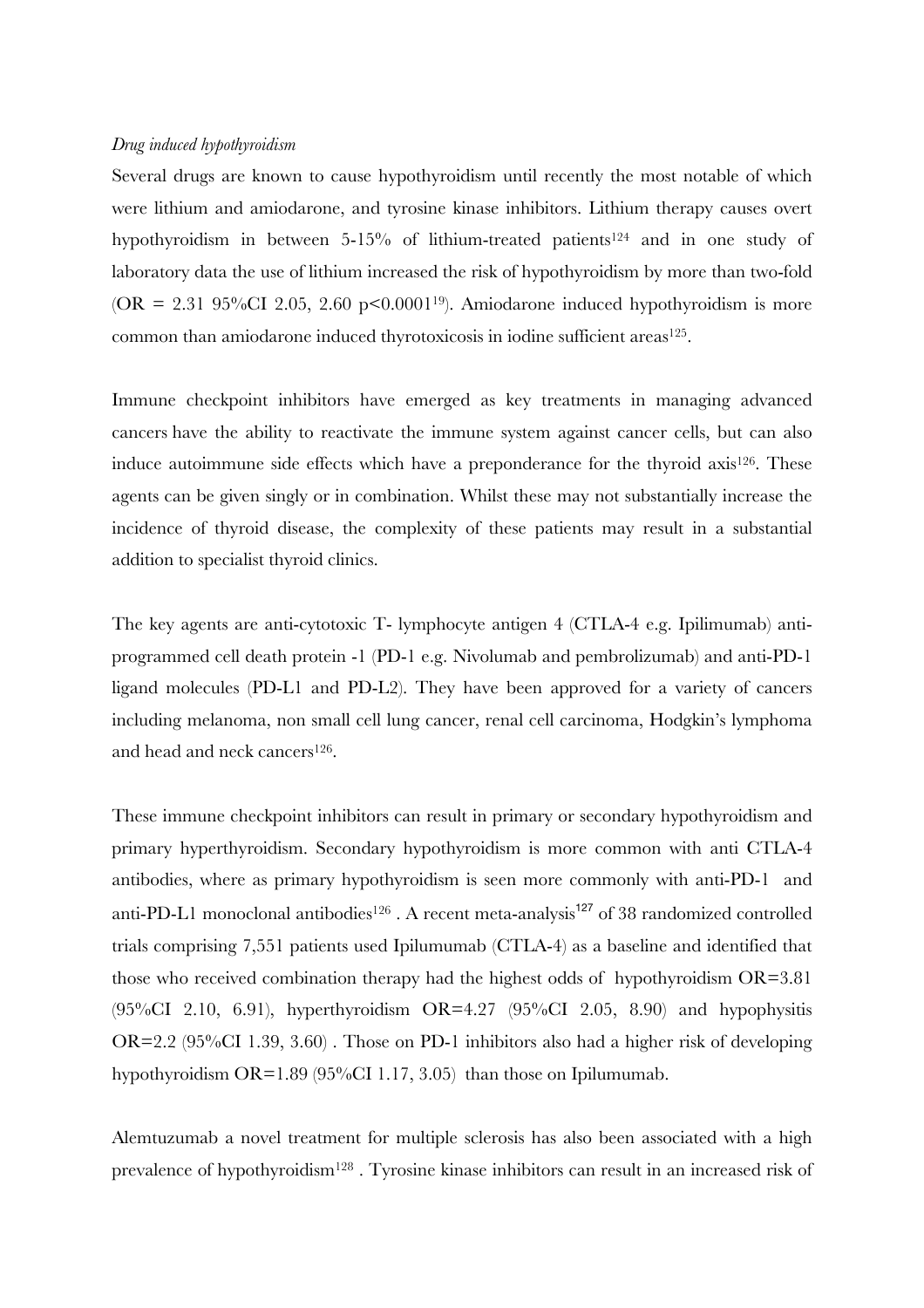hypothyroidism with 27% of treated patients requiring levothyroxine<sup>129</sup> during their treatment.

#### *Iodine induced hypothyroidism*

The underlying mechanism of iodine-induced hypothyroidism is not well understood, but is attributed to a failure of thyroid adaptive mechanisms to an acute iodide load (Wolff– Chaikoff effect). Common sources of excess iodine include supplementation, diet, iodinated contrast agents, and medication. Discussion of the impacts of iodine fortification on the epidemiology of hypothyroidism and hyperthyroidism is shown below.

# **Effect of iodine fortification on the prevalence and incidence of hypothyroidism and hyperthyroidism**

Over the last 25 years many countries across the globe have introduced universal salt iodisation programs which have seen a dramatic decline in the number of iodine deficient countries. As at 2016, 110 countries have now been classed as having optimal iodine intake while insufficient iodine intake persists in only 19 countries<sup>130</sup>. Iodine fortification of all foodgrade salt is now mandated in close to  $120$  countries<sup>131</sup>, although voluntary fortification programs do not allow for enforcement. Moreover, these initiatives require regular monitoring to ensure that fortification programmes meet changing demands, given the adverse outcomes of over or undersupply of iodine. In Europe, few countries have regular monitoring, but those engaged in regular studies are using heterogeneous methods and outcomes, which prohibit an appropriate comparison within meta-analyses.

**Table 4** summarizes some of the studies with longitudinal data that have surveyed the occurrence of thyroid dysfunction in relation to national iodisation programmes. These studies show variable trends that depend on pre-existing population iodine status, magnitude of iodisation and survey methodology. There is well documented evidence of an increase in the frequency of thyroid autoimmunity following iodisation programmes<sup>20,40,108,132</sup>. The mechanism of this phenomenon is complex but may be due to iodisation of thyroglobulin,<sup>133</sup> which enhances immunogenicity through altered epitope expression<sup>134</sup>. From fortification programs in Denmark, it is apparent that even a cautious iodisation programme is associated with an increase in TPO antibodies from 14.3% and 23.8%<sup>135</sup>. As a result, the incidence of overt hypothyroidism increased almost 20% from 38.3/100.000 per year at baseline to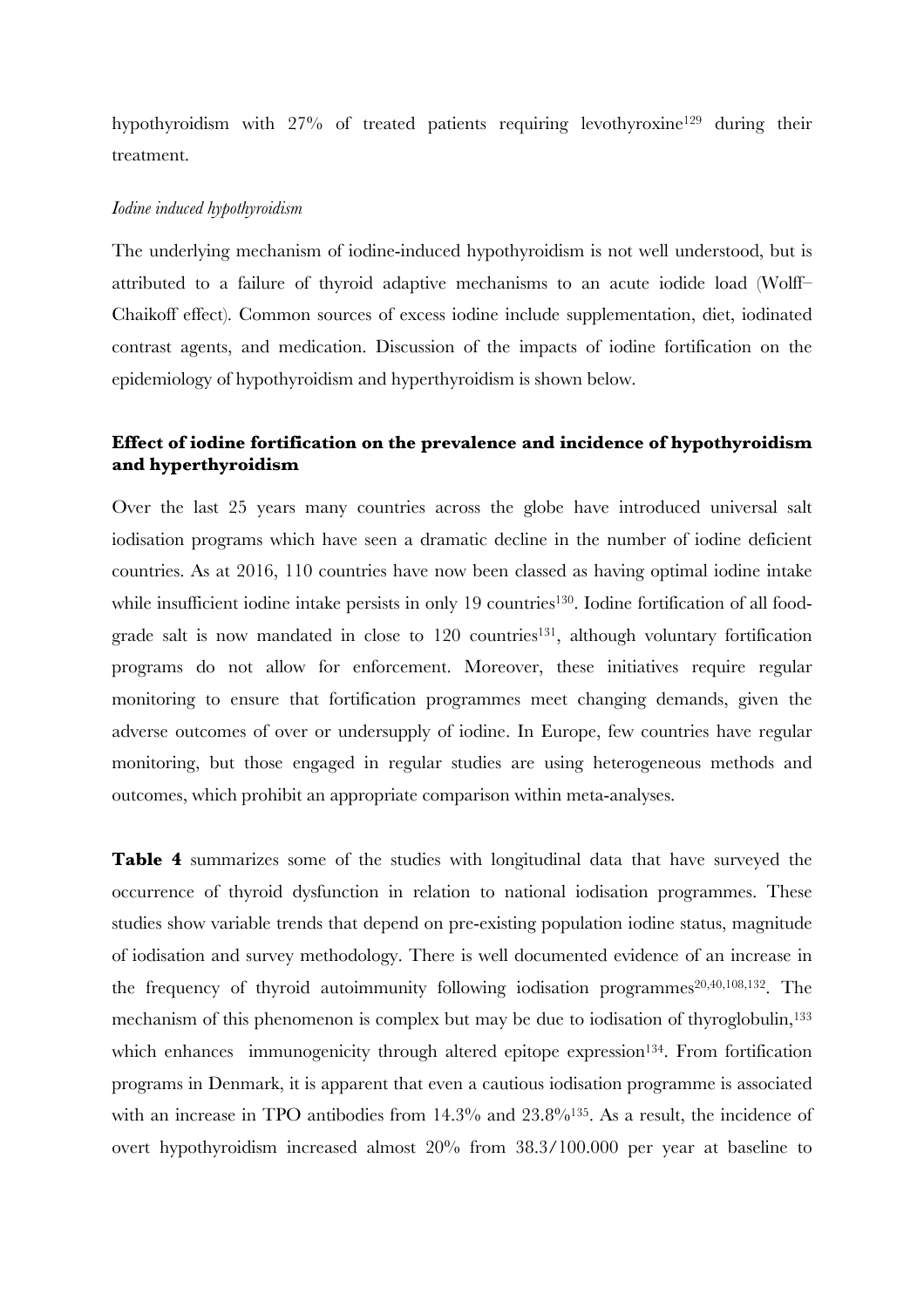47.2/100.000 per year, an increase which was most marked in young and middle-aged individuals in an area of moderate iodine deficiency<sup>136</sup>.

A study in Poland showed that hypothyroidism occurred more frequently after a mandatory iodine prophylaxis  $(2.1\%$  vs.  $1.4\%$  in females and  $0.3\%$  vs.  $0\%$  in males)<sup>137</sup>. In an elderly Icelandic population with relatively high iodine intake, the prevalence of high serum TSH concentrations (> 4mU/l) was 18% whereas in subjects residing in Jutland, Denmark, with low iodine intake, high serum TSH levels were prevalent in 3.8% of the subjects showing that ingestion of smaller quantities of iodine could impact thyroid function in a population at large<sup>138</sup>. Similar to these findings, the prevalence of non-autoimmune hypothyroidism was 12.1% in coastal areas of the Hokkaido Islands, Japan compared to 2.3% in non-coastal areas due to the high iodine intake from seaweed (kelp) consumption<sup>139</sup>. In a five year follow up study in China, the prevalence of subclinical hypothyroidism and thyroid autoimmunity was highest in areas with excessive iodine nutrition status<sup>108</sup>. However data from Tasmania<sup>140</sup>, Bangladesh<sup>141</sup> Sri-Lanka and Italy<sup>142</sup> did not show an increase in hypothyroidism following iodine fortification although a minimal rise in TSH was observed in Italy<sup>142</sup>.

One offshoot of iodisation is the risk of thyrotoxicosis secondary to excessive iodisation. A growing number of countries, 10 as at 2016, are now classed as having excessive iodine intake status. In the past, cases of iodine-induced thyrotoxicosis were observed following salt iodisation programmes or increases in dietary iodine intake<sup>143-146</sup>. Most notable of these occurred in the Tasmanian state of Australia<sup>145</sup>, in Harare, Zimbabwe<sup>144</sup>, and Kivu in Northern Zaire<sup>143</sup>. In these areas increases in cases of toxic nodular goitres were observed in the aftermath of iodisation with fatalities resulting from cardiovascular complications in some  $areas<sup>143</sup>$ . Susceptible population groups are typically elderly with longstanding nodular goitres. However, iodine induced thyrotoxicosis is transient and limited to instances of precipitous increases in iodine intake in areas of longstanding iodine deficiency or in urban migrants from iodine deficient areas<sup>40</sup>. A chronic state of excessive iodine nutrition has raised concerns in some sub-Saharan African countries<sup>9</sup> and excess iodine nutrition has been reported amongst refugees and displaced populations within the region who rely on iodised salt sourced from food aid from regional governments and international aid agencies<sup>147,148</sup>. While these important observations call for continued vigilance of iodine supplementation programmes they should not deter from the goals of eradication iodine deficiency.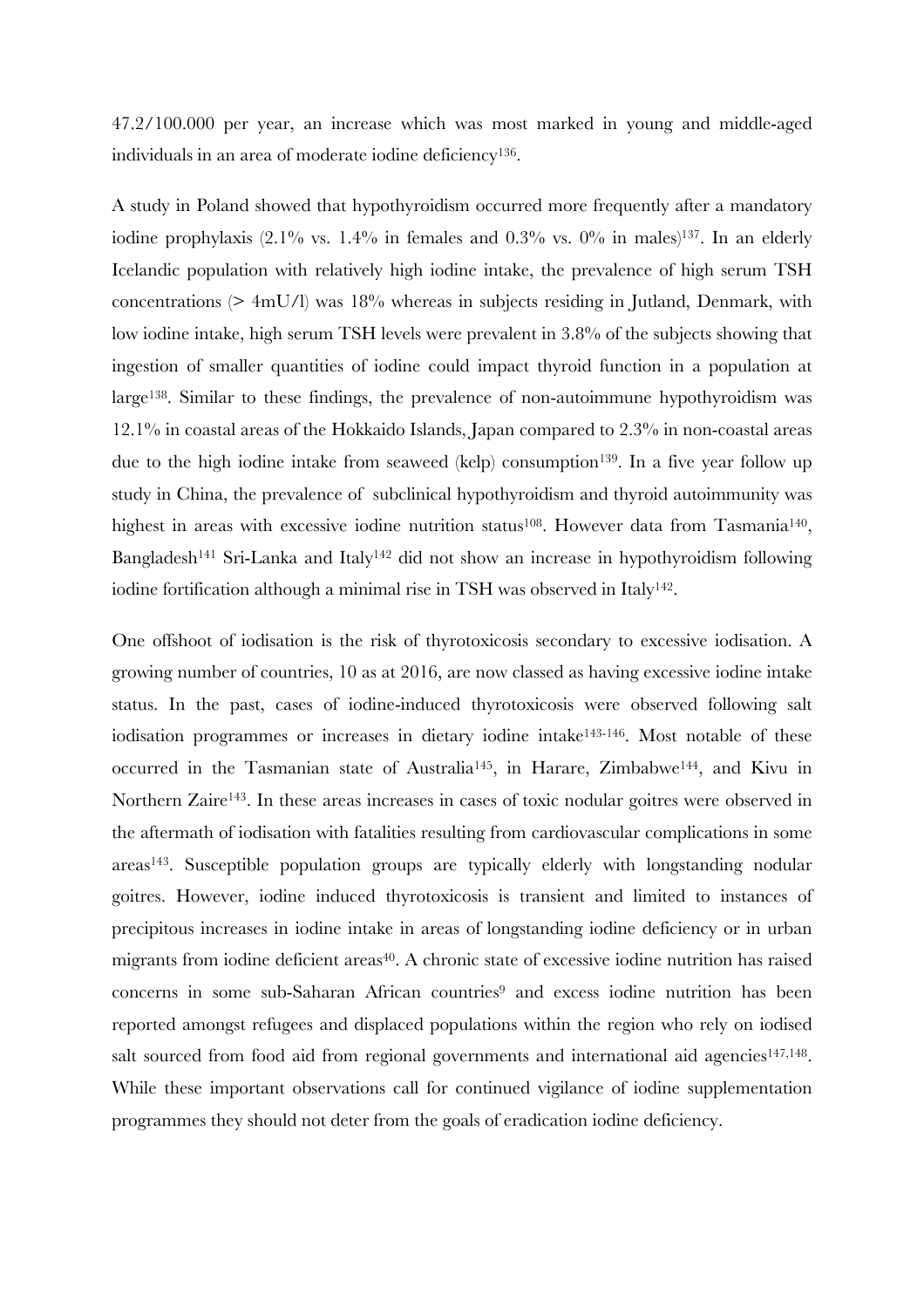#### **Conclusion**

This review has summarised the current epidemiology of hypothyroidism and hyperthyroidism and examined factors that affect disease prevalence. In iodine-sufficient areas, the majority of thyroid dysfunction is due to thyroid auto-immunity and data from Europe and other parts of the world has revealed the influence of variation in iodine status and the impact of iodine supplementation on the epidemiology of thyroid dysfunction<sup>9,23,82</sup>. Other factors that may impact on the epidemiology of thyroid disease is the increasingly widespread use of thyroid function testing<sup>93</sup> lowering of thresholds for treatment, and introduction of novel therapeutic agents with effects on thyroid function. Also, this work has demonstrated striking geographical and ethnic differences in thyroid disease epidemiology. In Africian-American populations the frequency of hypothyroidism appears to be lower than in Caucasians<sup>24</sup>. Careful re-analysis of NHANES indicates that non-Hispanic blacks had 54% lower risk of hypothyroidism than non-Hispanic whites, but had over a threefold higher risk of hyperthyroidism<sup>149</sup>. Data from Brazil shows a similar pattern with blacks having the lowest prevalence of hypothyroidism and those of dual heritage and whites having a higher prevalence (**Table 3**) <sup>98</sup>. In India striking regional variations in the prevalence of hypothyroidism has been reported raising the need for standardization of assay methods and regional and population specific reference ranges.

A greater understanding of the genetic variants responsible for variation in TSH and thyroid hormone levels is emerging, but only a small proportion  $\langle 10\% \rangle$  of the genetic architecture has been explained to date<sup>150,151</sup>. Variants have been identified which increase the risk of Graves' disease<sup>150,152</sup> and also TPO antibody positivity<sup>150</sup>. Greater understanding of the genetic architecture is required particularly in non-Caucasian populations. Analysis of differences in risk variants identified in different populations would provide enhanced insight into the variations in thyroid disease globally and may also explain borderline TSH abnormalities. Currently, many individuals with modest TSH abnormalities are started on treatment <sup>22</sup> but such individuals would have spontaneously reverted to normal without intervention<sup>153</sup>. A recent trial of thyroid hormone therapy for older adults with subclinical hypothyroidism, the TRUST trial<sup>154</sup>, identified that up to 60% of potentially eligible elderly individuals with an elevated TSH had returned to euthyroidism when reassessed for the trial. The clinical significance of subclinical thyroid dysfunction or of variations in thyroid hormones within the laboratory reference range remain contentious<sup>155-158</sup> and beyond the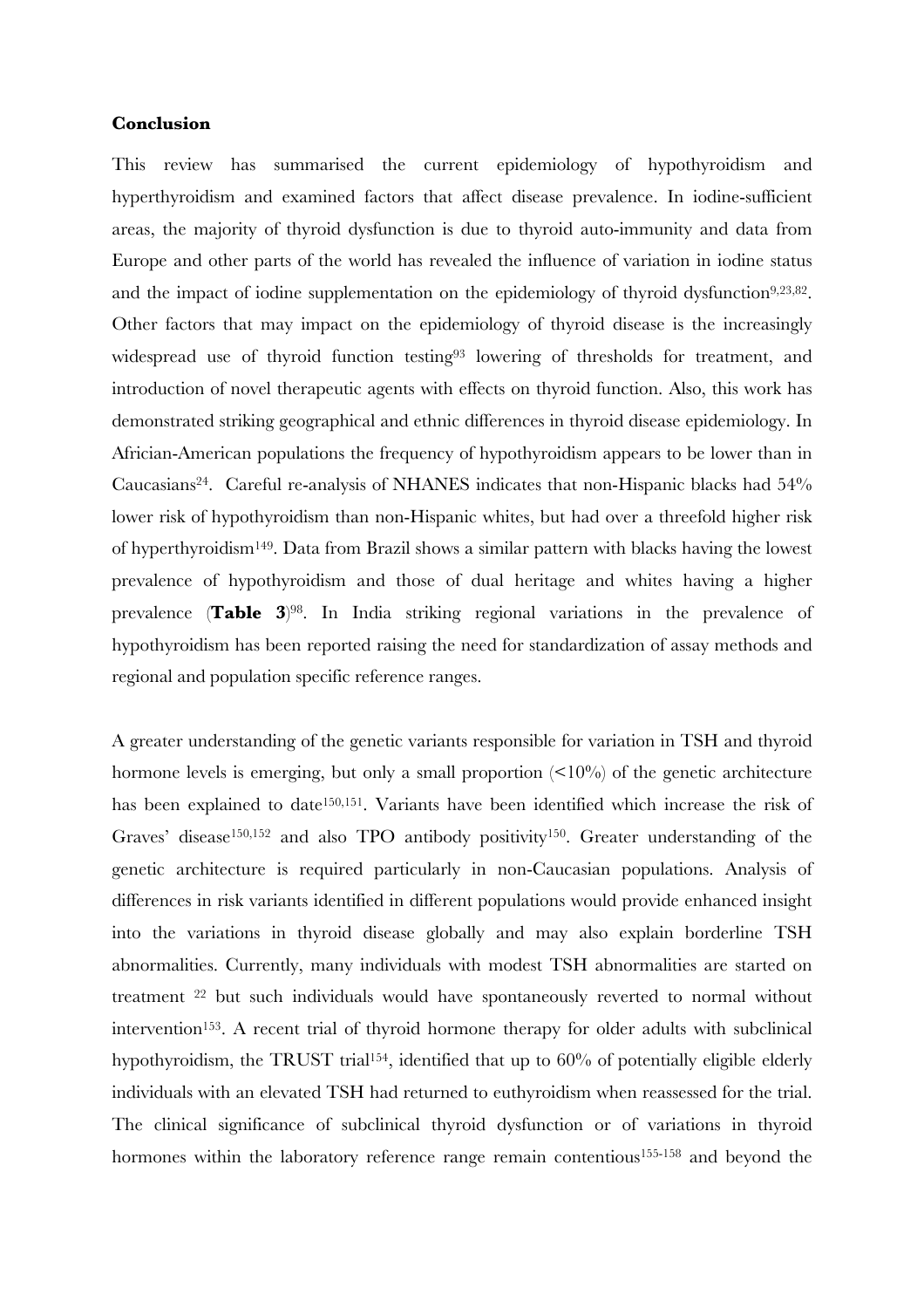scope of this review. However, genetic risk factor profiles may in future augment other risk factors in stratifying individuals with borderline TSH abnormalities<sup>151</sup>.

There is still considerable controversy as to whether healthy adults in iodine sufficient areas will benefit from screening for thyroid disease. Targeted screening for thyroid dysfunction in pregnancy is commonplace and universal thyroid screening in pregnancy continues to generate impassioned debate<sup>111</sup> The prevalence of unsuspected thyroid disease is low in developed countries but a substantial proportion of individuals will have evidence of minor thyroid dysfunction<sup>93</sup>. However, at present no appropriately powered prospective, randomized, controlled, double-blinded interventional trial of either levothyroxine therapy for subclinical hypothyroidism or anti-thyroid therapy for subclinical hyperthyroidism exists in the healthy general younger adult population although data are emerging for older individuals<sup>158</sup> .

It is striking that up to 50% of cases of subclinical hyperthyroidism have arisen from levothyroxine treatment especially as the threshold for treatment has fallen<sup>22</sup>. Whilst studies are urgently needed in the developed world on the incidence and prevalence of thyroid disease, studies are also needed on the consequences of current prescribing practice in the developed world with a greater clarification of treatment thresholds in pregnancy as well as the general population. Ongoing data capture of the prevalence and incidence of thyroid disease is still required in the developing world especially in areas where there are fluxes in population iodine nutrition. In the developed world, endeavours such as EUthyroid, a collaborative venture, promoting monitoring of iodine status and its consequences on thyroid disease epidemiology will be crucial. Such initiatives will need to be supported by appropriate randomised controlled trials in subclinical thyroid disease and in optimal management of hypothyroidism.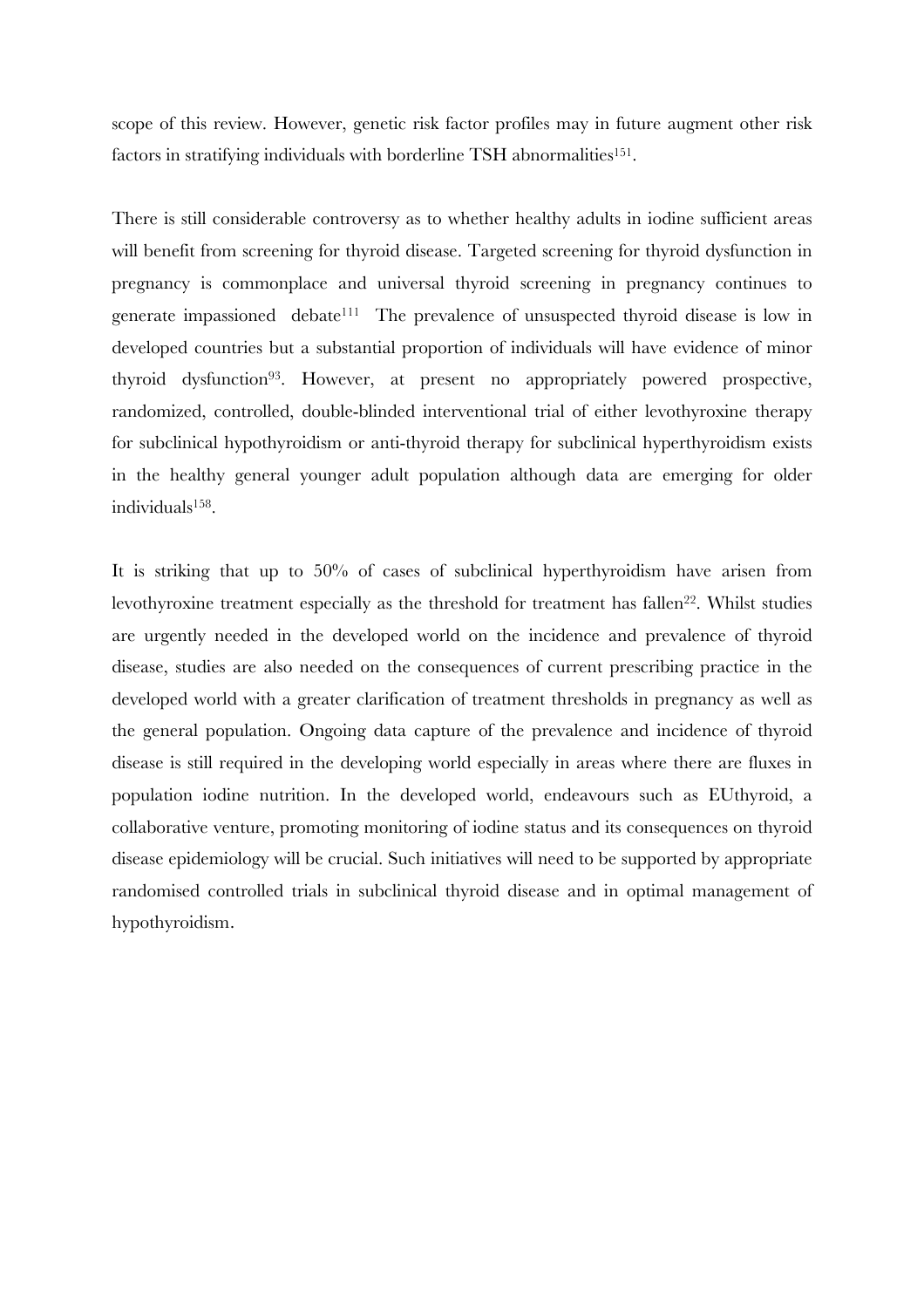# **Tables and Figures Legends**

| Table 1         | Risk factors for developing Hypothyroidism and Hyperthyroidism                                                 |  |  |  |  |  |  |  |  |  |
|-----------------|----------------------------------------------------------------------------------------------------------------|--|--|--|--|--|--|--|--|--|
| Table 2         | Incidence and Prevalence of Hyperthyroidism in Iodine Sufficient and Iodine<br><b>Deficient Countries</b>      |  |  |  |  |  |  |  |  |  |
| Table 3         | Incidence and Prevalence of Hyperthyroidism in Iodine Sufficient and Iodine<br><b>Deficient Countries</b>      |  |  |  |  |  |  |  |  |  |
| Table 4         | Longitudinal studies of iodine supplementation and frequency<br>of<br>hyperthyroidism and hypothyroidism       |  |  |  |  |  |  |  |  |  |
| <b>Figure 1</b> | Causes of Hypothyroidism and Hyperthyroidism                                                                   |  |  |  |  |  |  |  |  |  |
| <b>Figure 2</b> | Map of overt hypothyroidism prevalence (selective populations used when<br>representative data not available)  |  |  |  |  |  |  |  |  |  |
| <b>Figure 3</b> | Map of overt hyperthyroidism prevalence (selective populations used when<br>representative data not available) |  |  |  |  |  |  |  |  |  |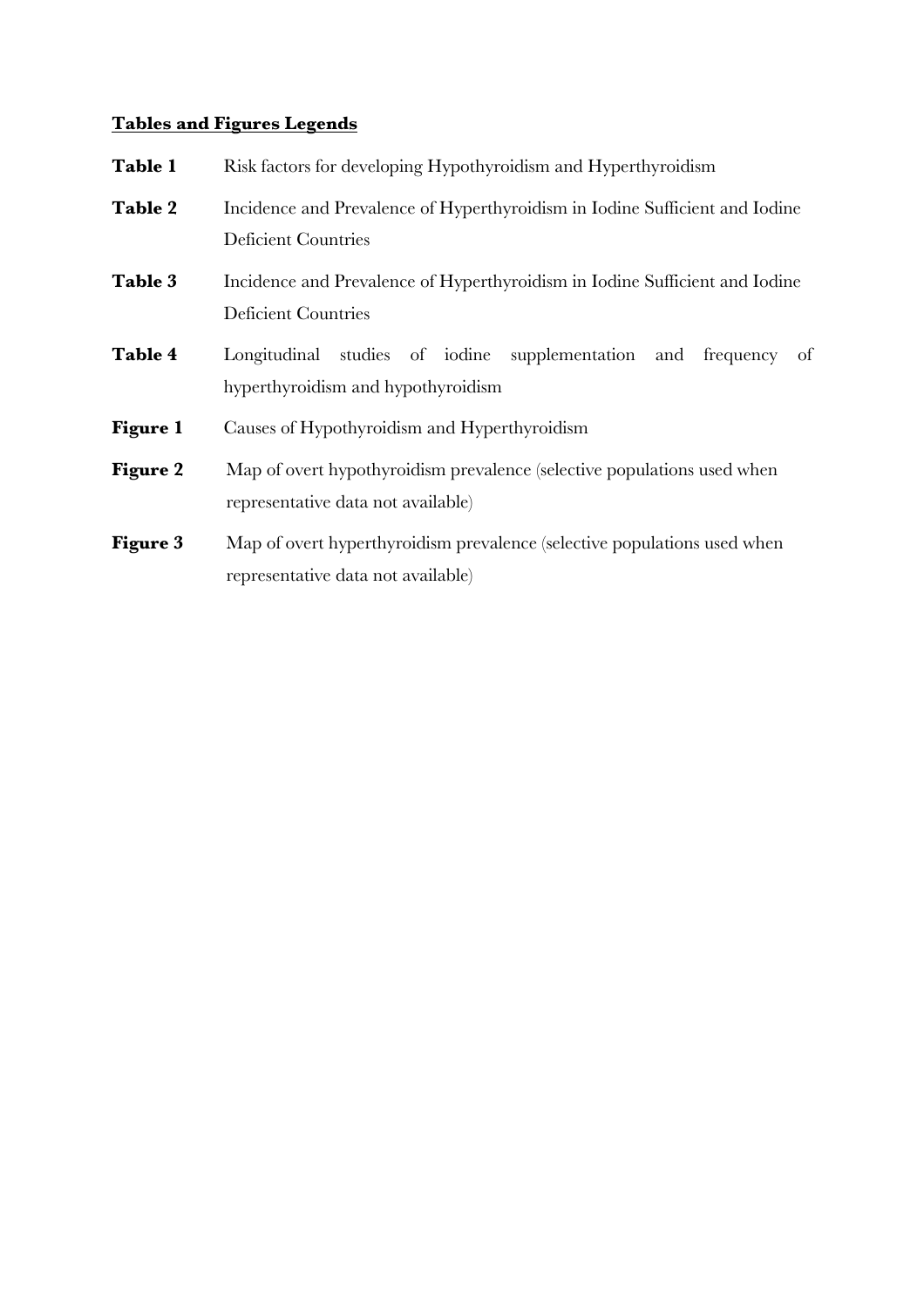| <b>Risk factor</b>                                    |             | Hypothyroidism Hyperthyroidism | Comment                                                                                                                                                                                                                                                                                                                                                                                                                                                                                                                                                                        |
|-------------------------------------------------------|-------------|--------------------------------|--------------------------------------------------------------------------------------------------------------------------------------------------------------------------------------------------------------------------------------------------------------------------------------------------------------------------------------------------------------------------------------------------------------------------------------------------------------------------------------------------------------------------------------------------------------------------------|
| Female Sex <sup>23</sup>                              | ┿           | ┿                              | Sex hormones and the skewed inactivation of the X<br>chromosome, are suspected to be triggers                                                                                                                                                                                                                                                                                                                                                                                                                                                                                  |
| Iodine deficiency                                     | $\mathbf +$ | $\ddot{}$                      | Severe iodine deficiency may cause hypothyroidism                                                                                                                                                                                                                                                                                                                                                                                                                                                                                                                              |
| Iodine excess                                         | $\ddot{}$   | $\ddot{}$                      | Excess iodine status may trigger hyperthyroidism typically<br>in elderly individuals with longstanding thyroid nodules                                                                                                                                                                                                                                                                                                                                                                                                                                                         |
| Transition from<br>iodine deficiency<br>to sufficency | $\ddot{}$   |                                | Transition from iodine deficiency to sufficiency was<br>associated with an increase in TPO antibodies from 14.3%<br>and $23.8\%$ in one study $135$ . As a result, the incidence of<br>overt hypothyroidism increased almost 20% from<br>38.3/100.000 per year at baseline to 47.2/100.000 per<br>year $^{136}$ .                                                                                                                                                                                                                                                              |
| Other<br>autoimmune<br>conditions                     | ┿           | $\ddot{}$                      | One study reported that another auto-immune disease was<br>present in almost 10% of patients with Graves' disease and<br>in 15% of patients with Hashimoto's thyroidits with<br>rheumatoid arthritis being the most common <sup>16</sup> .                                                                                                                                                                                                                                                                                                                                     |
| Genetic risk<br>factors                               |             |                                | Both Graves' disease and Hashimoto's thyroiditis have<br>genetic predispositions. Genome wide association data<br>have identified regions associated with TPO antibody<br>positivity <sup>159</sup> and thyroid disease <sup>159</sup> . <sup>160</sup> . Whole genome<br>sequence may reveal novel insights <sup>151</sup> .                                                                                                                                                                                                                                                  |
| Smoking                                               |             | $\mathbf +$                    | Current smoking increases the odds<br>of Graves'<br>hyperthyroidism almost 2 fold and increases the risk of<br>Graves' opthalmopathy almost 8 fold <sup>161</sup> . Smokers also<br>have a slower response<br>during antithyroid drug<br>treatment <sup>162</sup> .<br>Smoking<br>may<br>protect<br>against<br>hypothyroidism as smokers have a 30-45% reduction in<br>the odds of being TPO antibody positive 163,164. Current<br>smokers had a 50% lower prevalence of subclinical<br>hypothyroidism and a 40% lower prevalence of overt<br>hypothyroidism with smokers 165. |
| Alcohol                                               |             |                                | Moderate alcohol intake may be associated with a reduced<br>risk of hypothyroidism <sup>166</sup>                                                                                                                                                                                                                                                                                                                                                                                                                                                                              |
| Selenium<br>deficiency                                |             | ┿                              | One study reported that patients with newly diagnosed<br>Graves' disease and hypothyroidism had lower selenium<br>levels than the normal population, particularly in patients<br>with Graves' disease 15                                                                                                                                                                                                                                                                                                                                                                       |
| Drugs                                                 | $\ddot{}$   | $\ddot{}$                      | Examples include Amiodarone <sup>18</sup> , Lithium <sup>19</sup> , interferon<br>gamma                                                                                                                                                                                                                                                                                                                                                                                                                                                                                        |
| Infections                                            |             |                                | Infectious agents have been associated with both auto-<br>immune diseases and Graves' disease <sup>167</sup> . The most well<br>studied is Yersinia enterocolitica although retroviruses<br>have been identified a <sup>13,167</sup> .                                                                                                                                                                                                                                                                                                                                         |
| Syndromic<br>Conditions                               | $\mathbf +$ |                                | In Down's syndrome almost 25% of patients in a large<br>registry had thyroid disease, the commonest being primary<br>hypothyroidism <sup>17</sup> . The prevalence of hypothyroidism in<br>Turner's syndrome is approximately 13% <sup>160</sup> but the<br>incidence increases substantially by the third decade.                                                                                                                                                                                                                                                             |

# **Table 1 Risk factors for developing Hypothyroidism and Hyperthyroidism**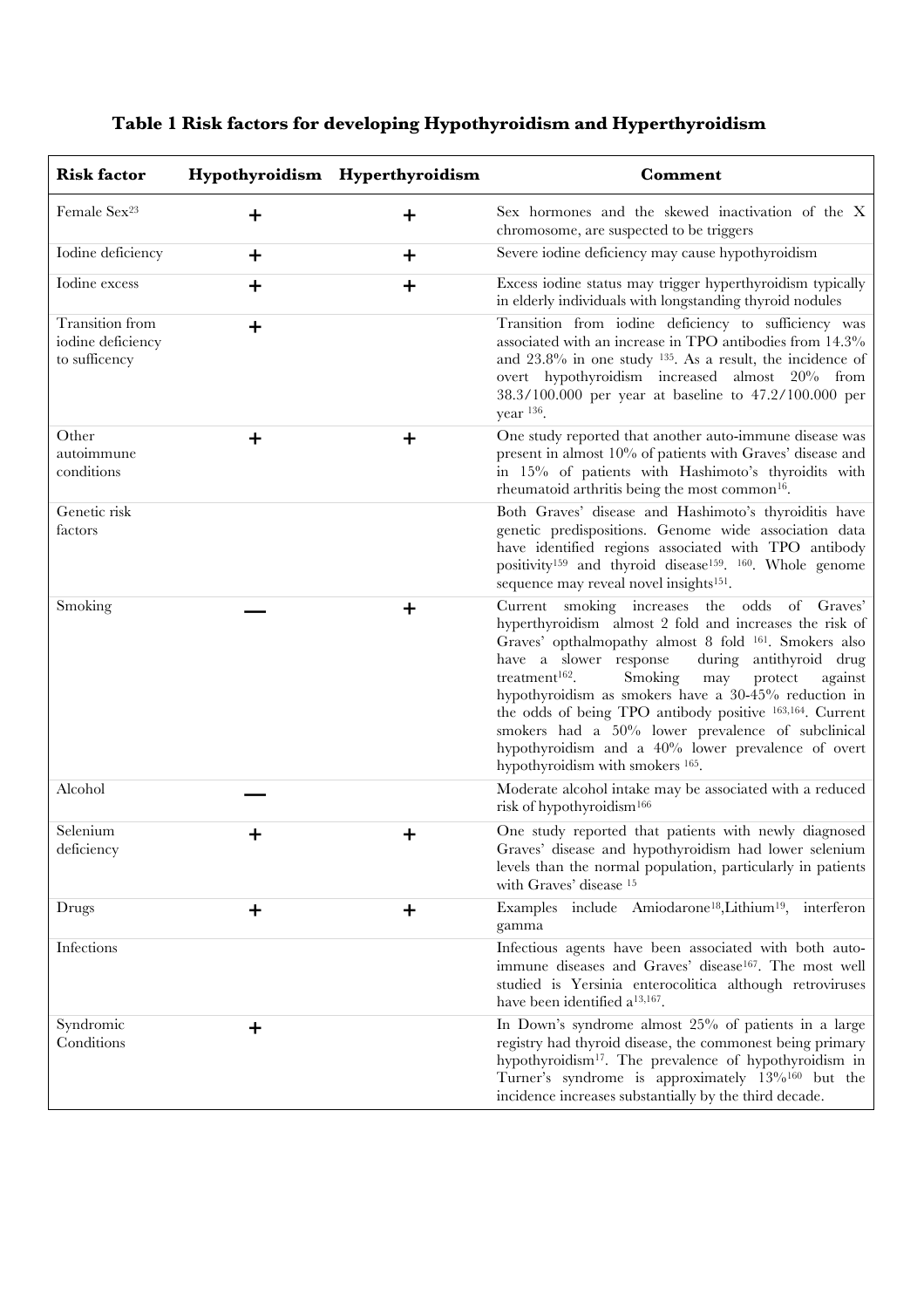| Author, country, publication                  | <b>Study date</b> | Sample no | Age,      | Female,<br>% | lodine           |      | Incidence per 10 <sup>5</sup> /year |              | Prevalence, % |      |              |  |
|-----------------------------------------------|-------------------|-----------|-----------|--------------|------------------|------|-------------------------------------|--------------|---------------|------|--------------|--|
| year                                          |                   |           | years     |              | intake/UIC       | M    | F                                   | <b>Total</b> | M             | F    | <b>Total</b> |  |
| <b>IODINE SUFFICIENT</b>                      |                   |           |           |              |                  |      |                                     |              |               |      |              |  |
| Tunbridge, UK, 1977 <sup>25</sup>             | 1972-1974         | 2,779     | $>18$     | 54           | 811 nmol/24h     |      |                                     |              | 0.2           | 1.9  | 1.1          |  |
| Mogensen, Denmark, 1980 <sup>168</sup>        | 1972-1974         | 439,756   | >0        | 50           |                  | 8.7  | 46.5                                | 27.6         |               |      |              |  |
| Berglund, Sweden, 1990 <sup>169</sup>         | 1970-1974         | 258,000   | >0        | 52           |                  | 10.1 | 40.6                                | 25.8         |               |      |              |  |
| Konno, Japan, 1993 <sup>32</sup>              | 1990-1991         | 4,110     | Adult     | 29           |                  |      |                                     |              | 0.3           | 0.5  | 0.3          |  |
| Galofre, Spain, 1994 <sup>170</sup>           | 1990-1992         | 103,098   | $15 - 85$ | 57           |                  | 6.5  | 89.1                                | 52.4         |               |      |              |  |
| Berglund, Sweden, 1996 <sup>28</sup>          | 1988-1990         | 231,774   | >0        | 53           |                  | 10.9 | 72.0                                | 43           |               |      |              |  |
| Vanderpump, UK, 1995 <sup>27</sup>            | 1975-1994         | 1,877     | 38-93     | 56           | 102 $\mu$ g/g cr | 0    | 80                                  | 53           | 0.2           | 3.9  | 2.5          |  |
| Bjoro, Norway, 2000 <sup>31</sup>             | 1995-1997         | 94,009    | >20       | 50           |                  |      |                                     |              | 0.1           | 0.3  | 0.2          |  |
| Canaris, USA, 200095                          | 1995              | 24,337    | $>18$     | 56           |                  |      |                                     |              |               |      | 0.1          |  |
| Hollowell, USA, 2002 <sup>24</sup>            | 1988-1994         | 13,344    | $>12$     |              | 145 µg/l         |      |                                     |              |               |      | 0.2          |  |
| Volzke, Germany, 2003 <sup>1/1</sup>          | 1997-2001         | 3,941     | 20-79     | 48           | $12 \mu g/dL$    |      |                                     |              |               |      | 0.4          |  |
| Flynn, UK, 200496                             | 1993-1997         | 369,885   | >0        |              |                  | 14   | 77                                  | 46           |               |      | 0.6          |  |
| O' Leary 2006 <sup>172</sup>                  | 1981              | 2,115     | 16-89     | 25015        |                  |      | 16-89                               |              | 0.1           | 0.2  | 50 0.1       |  |
| Leese, UK, 2007 <sup>173</sup>                | 1994-2001         | 388,750   | >0        | 52           |                  | 14   | 87                                  |              | 0.2           | 1.3  | 0.8          |  |
| Lucas, Spain, 2010 <sup>174</sup>             | 2002              | 1,124     | 18-74     | 56           | 150 µg/l         |      |                                     |              | 0.2           | 0.2  | 0.2          |  |
| Asvold, Norway, 2012 <sup>93</sup>            | 1995-2008         | 15,106    | >20       | 67           |                  | 49.6 | 97.3                                | 81.6         |               |      |              |  |
| Delshad, Iran, 2012 <sup>175</sup>            | 1999-2005         | 1,999     | $>20$     | 61           |                  | 21   | 140                                 |              |               |      |              |  |
| Unnikrishnan, India, 2013+ <sup>109</sup>     | 2011              | 5376      | 18-100    | 53.7         |                  |      |                                     |              | 0.62          | 0.72 | 0.67         |  |
| Sriphrapradang, Thailand, 2014 <sup>176</sup> | 2009              | 2545      | $\geq 14$ | 46           |                  |      |                                     |              |               |      | 0.94         |  |
| Nystrom, Sweden, 2013 <sup>29</sup>           | 2003-2005         | 631, 239  | >0        |              | 125 µg/l         |      |                                     | 27.6         |               |      |              |  |
| Valdes, Spain, 201797                         | 2009-2010         | 4,554     | 18-93     | 58           | $117$ µg/l       |      |                                     |              |               |      | 0.4          |  |
| <b>IODINE DEFICIENT</b>                       |                   |           |           |              |                  |      |                                     |              |               |      |              |  |
| Kalk, South Africa, 1981 <sup>43</sup>        | 1974-1984         | 1,246,294 | $>15$     | 48           |                  | 0.7  | 8.8                                 | 5.5          |               |      |              |  |
| Aghini-Lombardi, Italy, 1999 <sup>37</sup>    | 1995              | 992       | $>15$     | 58           | $55\mu$ g/l      |      |                                     |              | 2.9           | 3.0  | 2.9          |  |
| Knudsen, 1999, Denmark <sup>104</sup>         | 1993-1994         | 2,613     | $41 - 71$ | 49           | 70µg/l           |      |                                     |              | $\pmb{0}$     | 1.2  | 0.6          |  |

# **Table 2: Incidence and prevalence of hyperthyroidism in iodine sufficient and iodine deficient countries**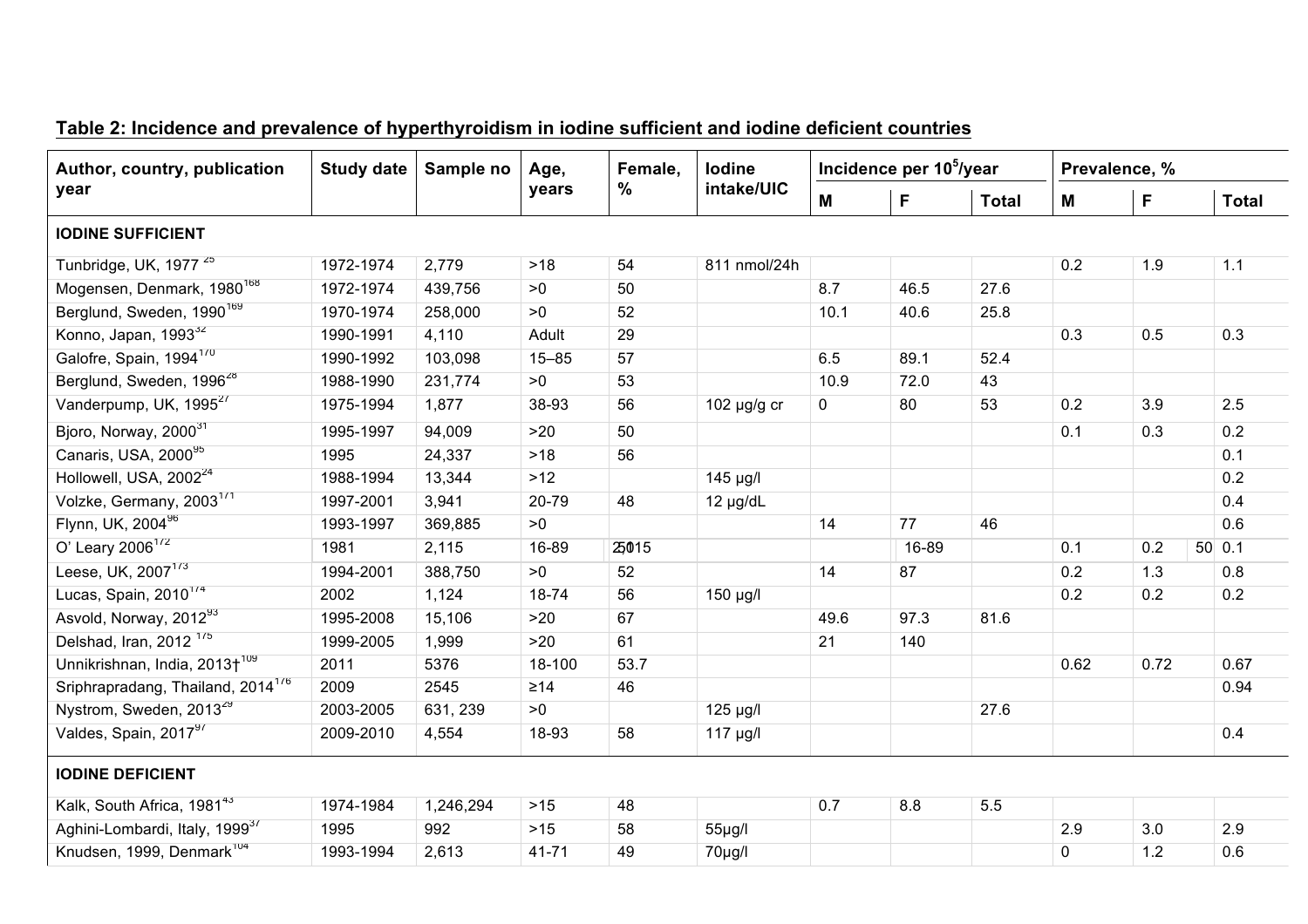| Knudsen, 2000, Denmark <sup>30</sup>          | 1997-1998 | 2,293   | 18-65 | 79 | $45\mug/l$  |      |       |      |     |     | 0.4 |
|-----------------------------------------------|-----------|---------|-------|----|-------------|------|-------|------|-----|-----|-----|
| Knudsen, 2000, Denmark <sup>30</sup>          | 1997-1998 | 2,067   | 18-65 | 79 | $61\mu g/l$ |      |       |      |     |     | 0.8 |
| Hoogendoorn, 2006, Netherlands <sup>177</sup> | 2002-2003 | 5,167   | >18   | 54 |             |      |       |      | 0.2 | 0.6 | 0.4 |
| Laurberg, 2006, Denmark <sup>36</sup>         | 1997-1998 | 310,124 | 18-65 | 50 | 68µg/l      | 36   | 149.1 | 92.9 |     |     |     |
| Laurberg, 2006, Denmark <sup>36</sup>         | 1997-1998 | 225,707 | 18-65 | 53 | $53\mu$ g/l | 26.8 | 101.7 | 65.4 |     |     |     |

Data is for cases of overt hyperthyroidism except where otherwise stated. Iodine status is based on reported status by authors; spaces are left blank where there is no data on incidence or prevalence or where the data is unclear from the report. †same study population, studied at 5 and 11 year intervals post iodizaton. †Study from 8 cities with a wide mix of iodine status ranging from sufficient to deficient. Studies in specific population groups such as children, pregnant women, specificied co-

morbid states, and unstable iodine nutrition are excluded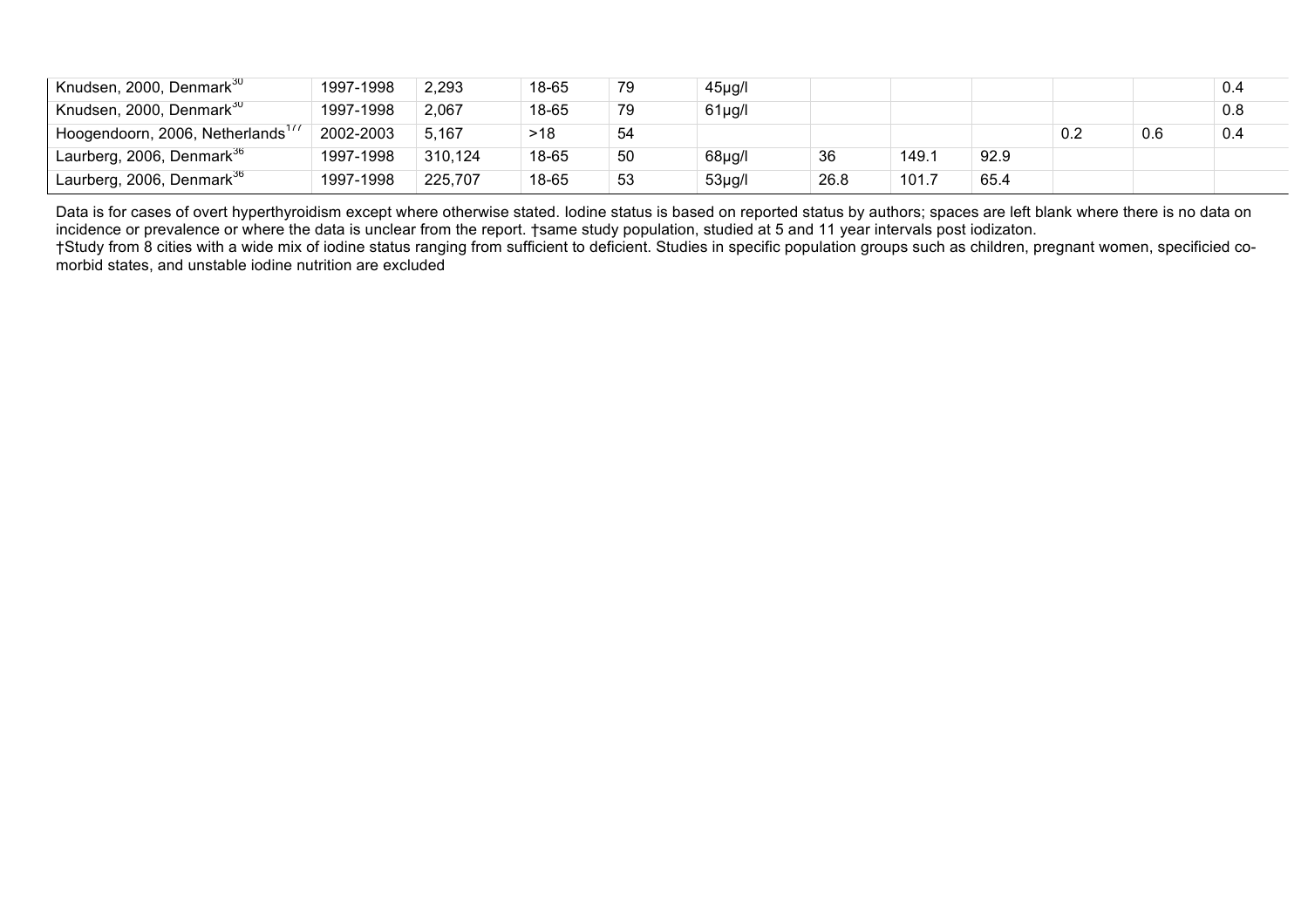| Author, country, publication                   | <b>Study</b> | <b>Sample</b> | Age, years      | Female,<br>$\%$ | <b>lodine</b><br>intake/UIC | Incidence per 10 <sup>5</sup> /year |       |              | Prevalence, % |      |              |
|------------------------------------------------|--------------|---------------|-----------------|-----------------|-----------------------------|-------------------------------------|-------|--------------|---------------|------|--------------|
| year                                           | date         | no            |                 |                 |                             | M                                   | F     | <b>Total</b> | M             | F    | <b>Total</b> |
| <b>IODINE SUFFICIENT</b>                       |              |               |                 |                 |                             |                                     |       |              |               |      |              |
| Tunbridge, UK, 1977 <sup>25</sup>              | 1972-1974    | 2,779         | >18             | 54              | 811 nmol/24h                |                                     |       |              | 0.1           | 1.4  | 1.8          |
| Konno, Japan, 1993 <sup>32</sup>               | 1990-1991    | 4,110         | Adult           | 29              |                             |                                     |       |              | 0.68          | 3.13 |              |
| Galofre, Spain, 1994 <sup>170</sup>            | 1990-1992    | 103,098       | $15 - 85$       | 57              |                             | 10.9                                | 73.4  | 45.6         |               |      |              |
| Vanderpump, UK, 1995 <sup>27</sup>             | 1975-1994    | 1,877         | 38-93           | 56              | 102µg/g-cr                  | 60                                  | 350   | 243          | 1.3           | 9.3  | 5.8          |
| Bjoro, Norway, 2000 <sup>31</sup>              | 1995-1997    | 94,009        | >20             | 50              |                             |                                     |       |              | 0.4           | 0.8  | 0.7          |
| Canaris, USA, 200095                           | 1995         | 24,337        | $>18$           | 56              |                             |                                     |       |              |               |      | 0.4          |
| Hollowell, USA, 2002 <sup>24</sup>             | 1988-1994    | 13,344        | $>12$           |                 | 145 µg/l                    |                                     |       |              |               |      | 0.3          |
| Volzke, Germany, 2003 <sup>171</sup>           | 1997-2001    | 3,941         | 20-79           | 48              | $12\mu$ g/dL                |                                     |       |              |               |      | 0.7          |
| Flynn, UK, 200496                              | 1993-1997    | 369,885       | >0              |                 |                             | 88                                  | 498   | 297          |               |      | 3.0          |
| O' Leary Australia 2006 <sup>172</sup>         | 1981         | 2,115         | 16-89           | 50              |                             |                                     |       |              | 0.37          | 0.65 | 0.54         |
| Teng†, China, 2006 (total) <sup>108</sup>      | 1999         | 3761 (total)  | $\geq 18$       | 69              |                             |                                     |       |              |               |      |              |
| Teng†, China, 2006 (excess) <sup>108</sup>     | 1999         | 1074          | $\geq 18$       |                 |                             |                                     |       |              |               |      | 2.0          |
| Teng†, China, 2006 (sufficient) <sup>108</sup> | 1999         | 1584          | $\geq 18$       |                 |                             |                                     |       |              |               |      | 0.9          |
| Sichieri, Brazil, 2007 (White) <sup>98</sup>   | 2004-2005    | 1200          | $\geq 35$       | 100             |                             |                                     |       |              |               | 1.6  |              |
| Sichieri, Brazil, 2007 (Mixed) <sup>98</sup>   | 2004-2005    |               |                 |                 |                             |                                     |       |              |               | 1.27 |              |
| Sichieri, Brazil, 2007 (Black) <sup>98</sup>   | 2004-2005    |               |                 |                 |                             |                                     |       |              |               | 0.59 |              |
| Leese, UK, 2007 <sup>173</sup>                 | 1994-2001    | 388,750       | >0              | 52              |                             | 101.0                               | 457.0 |              | 1.0           | 5.5  | 3.0          |
| Kasagi, Japan, 2009 <sup>100</sup>             | 2005-2006    | 1818          | $51.3 + (-9.0)$ | 56              |                             |                                     |       |              | 0.16          | 0.50 | 0.66         |
| Lucas, Spain, 2010 <sup>174</sup>              | 2002         | 1,124         | 18-74           | 56              | 150 µg/l                    |                                     |       |              | 0             | 0.5  | 0.2          |
| Sgarbi, Brazil, 2010 <sup>99</sup>             | 1999-2000    | 1110          | $>30$           | 53              |                             |                                     |       |              | 0.4           | 0.4  | 0.8          |
| Asvold, Norway, 2012 <sup>93</sup>             | 1995-2008    | 15,106        | >20             | 67              |                             | 113                                 | 317   | 249          |               |      |              |
| Marwaha, India, 2012 <sup>178</sup>            | 2007-2010    | 4402          | 18-90           | 63              |                             |                                     |       |              |               |      | 4.2          |
| Delshad, Iran, 2012 <sup>1/5</sup>             | 1999-2005    | 1,999         | >20             | 61              |                             | 21                                  | 28    |              |               |      |              |
| Unnikrishnan, India, 2013+ <sup>109</sup>      | 2011         | 5376          | 18-100          | 54              |                             |                                     |       |              |               |      | 10.95        |
| Sriphrapradang, Thailand, 2013 <sup>1/6</sup>  | 2009         | 2545          | $\geq 14$       |                 |                             |                                     |       |              |               |      | 0.74         |

# **Table 3: Incidence and prevalence of hypothyroidism in iodine sufficient and iodine deficient countries**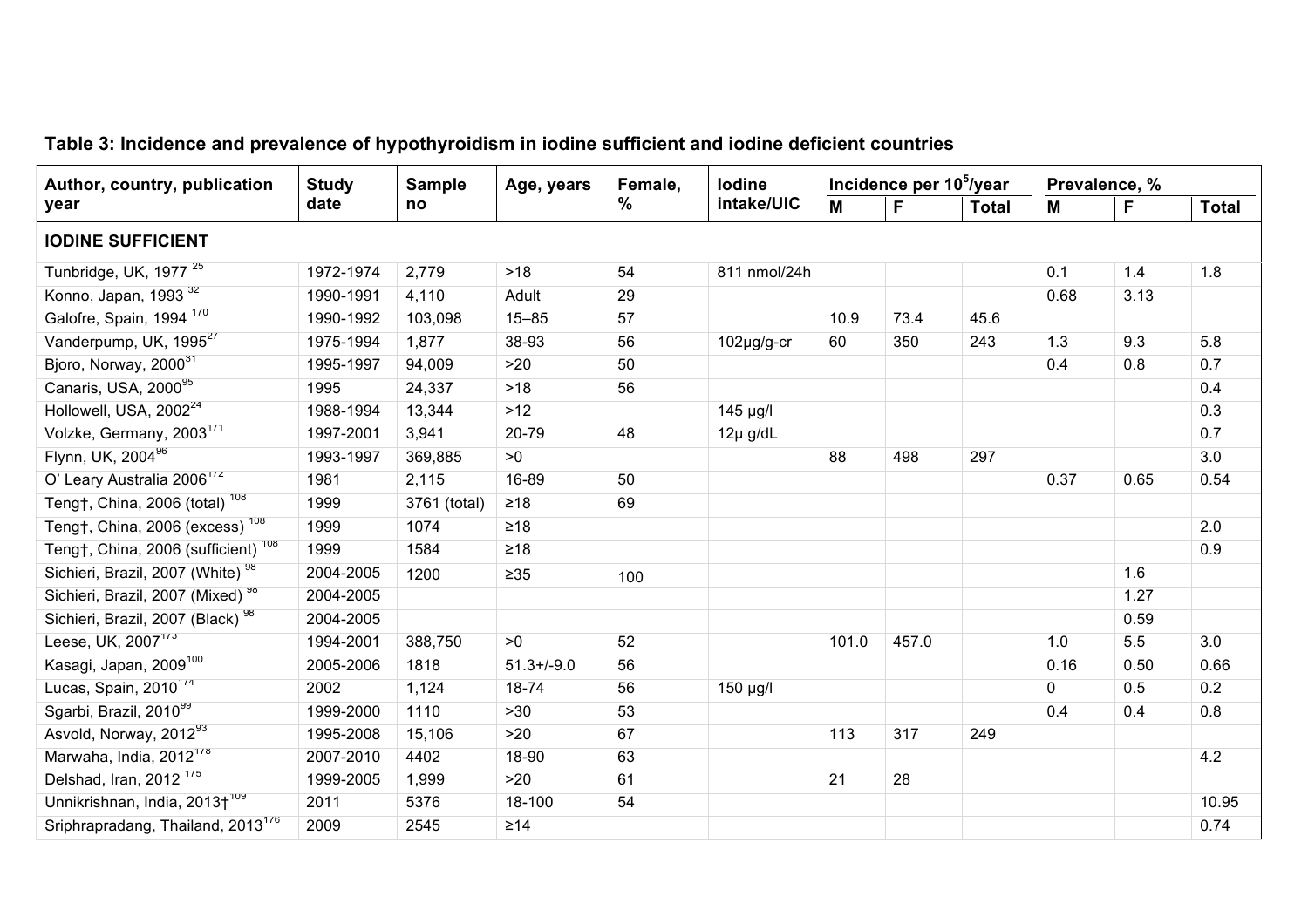| <b>IODINE DEFICIENT</b>                          |           |         |       |    |              |      |      |      |      |      |      |
|--------------------------------------------------|-----------|---------|-------|----|--------------|------|------|------|------|------|------|
| Laurberg, Denmark, 1999 <sup>179</sup>           | 24 months | 569,108 | >0    | 51 | 60 µg/day    | 3.6  | 22.9 | 13.5 |      |      |      |
| Aghini-Lombardi, Italy, 1999 <sup>37</sup>       | 1995      | 992     | >15   | 58 | $55 \mu g/l$ |      |      |      | 0    | 0.3  | 0.2  |
| Knudsen, 1999, Denmark <sup>104</sup>            | 1993-1994 | 2,613   | 41-71 | 49 | $70 \mu g/l$ |      |      |      | 0.2  | 0.5  | 0.3  |
| Knudsen, 2000, Denmark <sup>30</sup>             | 1997-1998 | 2,293   | 18-65 | 79 | $45 \mu g/l$ |      |      |      |      |      | 0.2  |
| Knudsen, 2000, Denmark <sup>30</sup>             | 1997-1998 | 2,067   | 18-65 | 79 | $61 \mu g/l$ |      |      |      |      |      | 0.6  |
| Hoogendoorn, 2006,<br>Netherlands <sup>177</sup> | 2002-2003 | 5,167   | >18   | 54 |              |      |      |      | 0.2  | 0.6  | 0.4  |
| Laurberg, 2006, Denmark <sup>36</sup>            | 1997-1998 | 310,124 | 18-65 | 50 | $68 \mu g/l$ | 9.4  | 43.5 | 26.5 |      |      |      |
| Laurberg, 2006, Denmark <sup>36</sup>            | 1997-1998 | 225,707 | 18-65 | 53 | $53 \mu g/l$ | 17.3 | 60.6 | 40.1 |      |      |      |
| Teng†, China, 2006 (deficient) <sup>108</sup>    | 1999      | 1103    | ≥18   |    |              |      |      |      |      |      | 0.3  |
| Du, China, 2014 (mildly deficient) 38            |           | 667     | $≥18$ | 71 |              |      |      |      | 0.15 | 0.90 | 1.05 |

Data is for cases of overt hypothyroidism except where otherwise stated. Iodine status is based on reported status by authors; spaces are left blank where there is no data on incidence or prevalence or where the data is unclear from the report. †same study population, studied at 5 and 11 year intervals post iodizaton.†Data from 8 cities with a wide mix of iodine status from sufficient to deficient. Studies in specific population groups such as children, pregnant women, specificied co-morbid states, and unstable iodine nutrition are excluded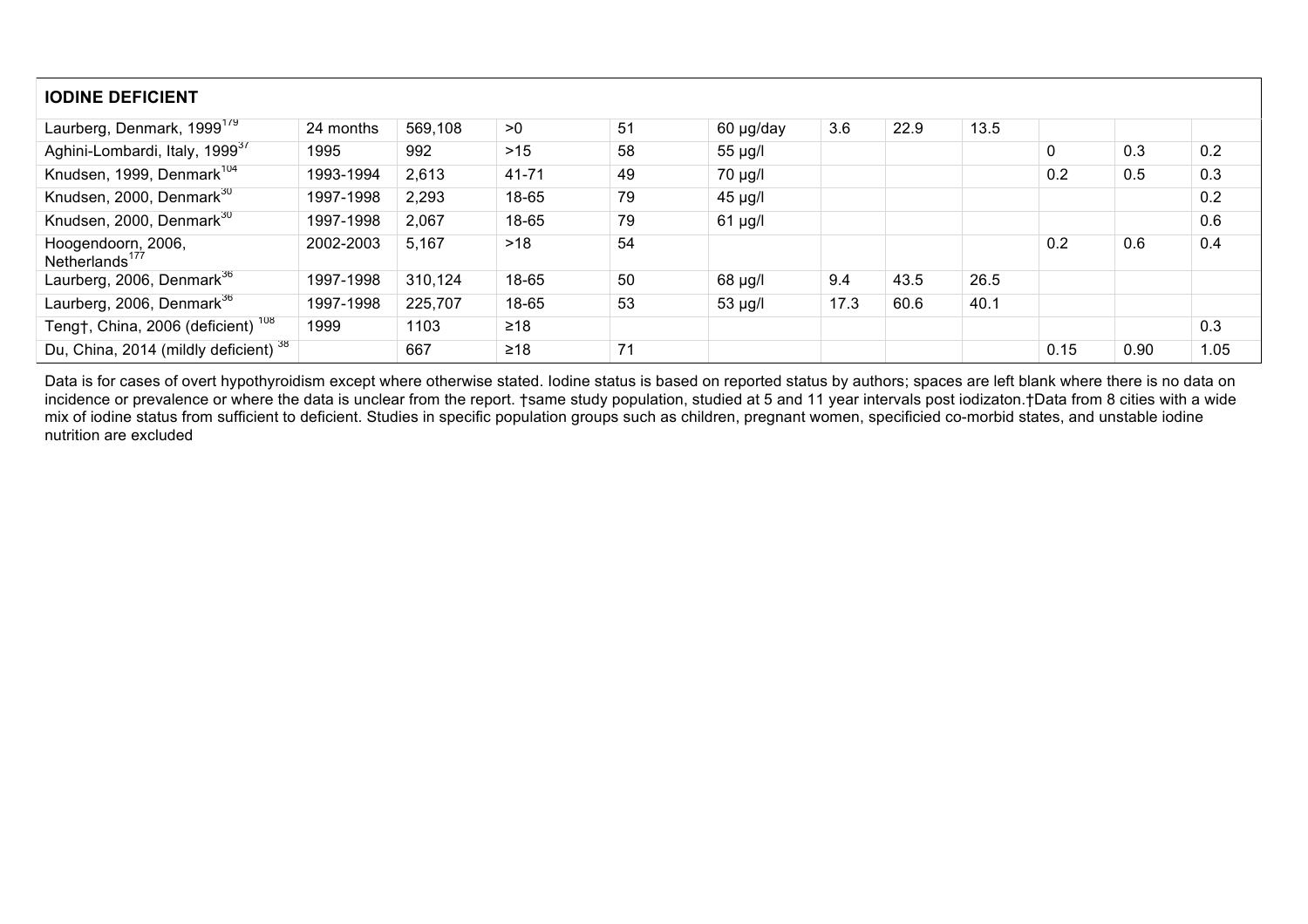|                                                                    | <b>Sample</b>          | Age,                    | Female,                | <b>lodisation</b>    | Form of                                | MUI,             | Hypothyroidism           |                               | <b>Hyperthyroidism</b>                                                                                                     |                                           |
|--------------------------------------------------------------------|------------------------|-------------------------|------------------------|----------------------|----------------------------------------|------------------|--------------------------|-------------------------------|----------------------------------------------------------------------------------------------------------------------------|-------------------------------------------|
| Author, year, Country                                              | number                 | years                   | $\%$                   | year                 | iodisation                             | mcg/L            | Pre-<br>iodine           | Post-<br>iodine               | Pre-<br>iodine<br>$3.10/10^{5}$<br>$28/10^{5}$<br>$23/10^{5}$<br>$35/10^{5}$<br>4.8%<br>88/10 <sup>5</sup><br>2.1%<br>2.5% | Post-<br>iodine                           |
| Galofre, 1994, Spain <sup>180</sup>                                | 103,098                | 15-85                   | 57                     | 1985                 | KI 60 mg/kg salt                       |                  |                          |                               |                                                                                                                            | $7.68/10^5$                               |
| Yang, 2002, China <sup>181</sup><br>Panshan<br>Zhangwu<br>Huanghua | 1103<br>1584<br>1074   | 14-88<br>14-95<br>14-79 | 65<br>69<br>66         | 1996<br>1996<br>1996 | <b>USI</b><br><b>USI</b><br><b>USI</b> | 84<br>243<br>651 | —                        |                               |                                                                                                                            | $81/10^{5}$<br>$36/10^{5}$<br>$37/10^{5}$ |
| Teng, 2006, China <sup>108</sup><br>Panshan<br>Zhangwu<br>Huanghua | 884<br>1270<br>1074    | 19-80<br>19-84<br>19-83 | 68<br>70<br>69         | 1996<br>1996<br>1996 | <b>USI</b><br><b>USI</b><br><b>USI</b> | 88<br>214<br>634 |                          | 1.2%<br>3.8%<br>8.1%          |                                                                                                                            | 5.3%<br>5.9%<br>2.3%                      |
| Golkowski, 2007, Poland <sup>182</sup>                             | 1424                   | $16+$                   | 66                     | 1997                 | KI 30 mg/kg salt                       | 112              | —                        | $\overbrace{\phantom{aaaaa}}$ |                                                                                                                            | 6.5%                                      |
| Pedersen, 2007, Denmark <sup>136</sup><br>Aalborg<br>Copenhagen    | 310124<br>225707       | >0<br>>0                | <b>NS</b><br><b>NS</b> | 1998<br>1998         | 8-13 ppm<br>8-13 ppm                   | 53<br>68         | $30/10^{5}$<br>$52/10^5$ | $40/10^{5}$<br>$57/10^5$      |                                                                                                                            |                                           |
| Heydarian, 2007, Iran <sup>183</sup>                               | 1891                   | >20                     |                        | 1994                 | KI 40 mg/kg salt                       |                  | 328/10 <sup>5</sup>      | $25.2/10^5$                   |                                                                                                                            | $63/10^{5}$                               |
| Cerqueira, 2011, Denmark <sup>184</sup>                            | 5,300,000              |                         |                        |                      |                                        |                  |                          |                               |                                                                                                                            |                                           |
| Western region<br>Eastern region                                   | 2,920,000<br>2,380,000 | >0<br>>0                | <b>NS</b><br><b>NS</b> | 1998<br>1998         | 8-13 ppm<br>8-13 ppm                   | 53<br>68         | $72/10^5$<br>$87/10^{5}$ | $126/10^{5}$<br>$163/10^{5}$  |                                                                                                                            |                                           |
| A-Lombardi, 2013, Italy <sup>185</sup>                             | 2289                   | >1                      | 64                     | 2005                 | KI 30 mg/kg salt                       | 55               | 2.8%                     | 5.0%                          |                                                                                                                            | 1.6%                                      |
| Tammaro, 2016, Italy <sup>142</sup>                                | 7976                   |                         | 85                     | 2005                 |                                        |                  |                          |                               |                                                                                                                            | 2.1%                                      |
| Hong, 2017, Australia <sup>140</sup>                               | 389910                 | $45 + 20$               | 59                     | 2001                 | lodised bread                          | 75               |                          | 60% fall*                     |                                                                                                                            | 62% fall*                                 |

# **Table 4: Longitudinal studies of iodine supplementation and frequency of hyperthyroidism and hypothyroidism**

Prevalence figures are in % and incidence rates are in cases/10<sup>5</sup>, Figures represent overt and subclinical thyroid dysfunction. Age is in range or mean + standard deviation. KI, potassium iodide, USI, universal salt iodisation, ppm, parts per million, NS, not stated, MUI, median urinary iodine concentration at onset of programme. \*fall in the incidence of overt thyroid dysfunction from 1995-2013.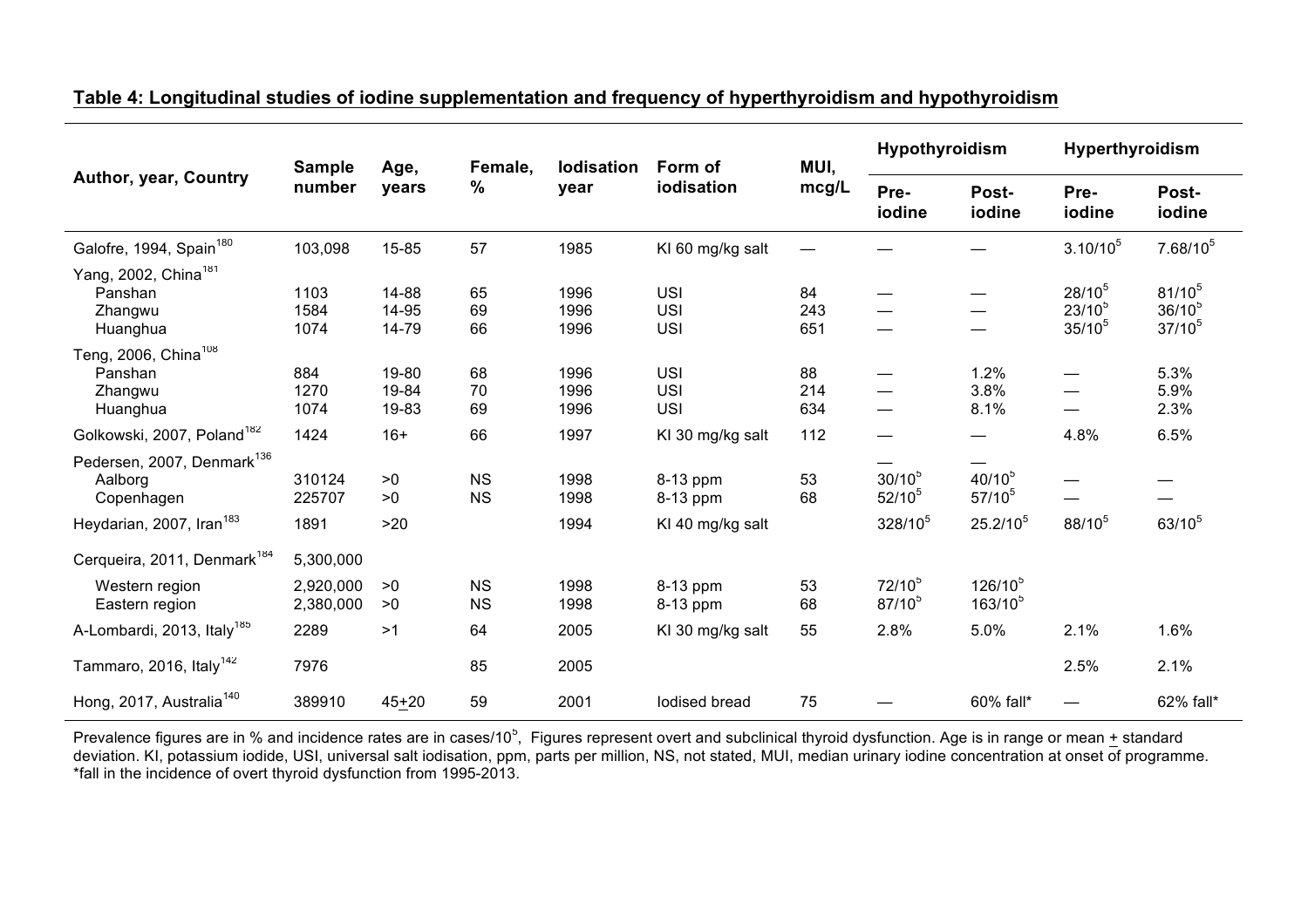# **Figure 1 Causes of Hypothyroidism and Hyperthyroidism**

## **Hypothyroidism**

# **Primary**

- Chronic auto-immune (Hashimoto thyroiditis)
- Iodine status severe iodine deficiency or mild to severe iodine excess
- Iatrogenic radioiodine or surgery (usually to treat hyperthyroidism, goitre or thyroid cancer)
- Genetic (including variations causing congential hypothyroidism)
- Pharmacological including amiodarone, lithium, monoclonal antibodies, anti-epileptic (Na Valproate), tyrosine kinase inhibitors), immune checkpoint inhibitors
- Transient thyroidits post-partum, viral (De Quervain's syndrome),
- Thyroid infiltration infectious, malignant (primary thyroid or metatstatic) other autoimmune condtions such as sarcoidosis

# **Secondary (central)**

- Hypothalmic failure/dysfunction
- Pituitary (macroadenoma/ apoplexy)
- Resistance to TSH or TRH
- Pharmacological (e.g.dopamine, somatostatins)

# **Extra-thyroidal**

- Consumptive hypothyroidism
- Tissue specific secondary to genetic mutations (e.g. *THR*α, *THR*β and  $MCT9$

# **Hyperthyroidism**

## **Primary**

- Increased stimulation secondary to TSH receptor antibodies (Graves' disease), excess HCG secretion (hyperemesis gravidarum and trophoblastic tumours such as choriocarcinoma or hydatidiform mole)
- Autonomous thyroid function -(toxic multinodular goitre, solitary toxic nodule, familial non-auto immune hyperthyroidism
- Excess release of stored thyroid hormone - autoimmune (silent or postpartum thyroiditis) infective (viral - De Quervain thyroiditis, bacterial or fungal), pharmacological (amiodarone interferon α), radiation
- Exposure to excess iodine known as the Jod Basedow effect (from excess iodine intake including radiographic contrast)

# **Secondary (central)**

• Inappropriate TSH secretion (TSH secreting pituitary adenoma, pituitary resistance to thyroid hormone)

# **Extra-thyroidal**

- Excess intake of thyroid hormone (iatrogenic or factictious)
- Ectopic thyroid hormone secretion (Struma ovarii; functional thyroid cancer metastases)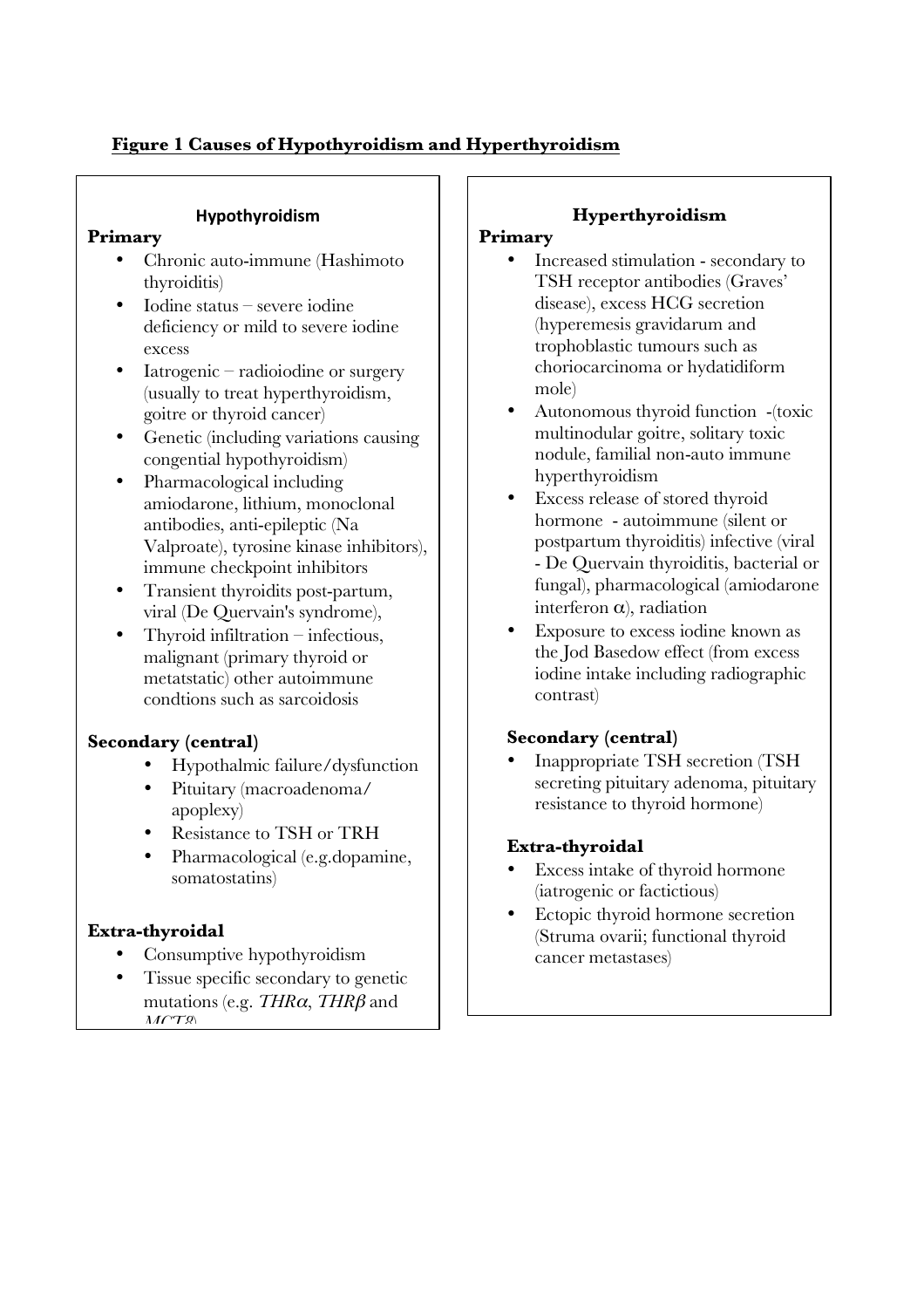# **References**

- 1 Dumont, J. et al. Ontogeny, Anatomy, Metabolism and Physiology of the Thyroid. *Thyroid Disease Manager. Available at: http://www/. thyroidmanager. org/chapter/ontogeny-anatomy-metabolismand-physiology-of-the-thyroid* (2011).
- 2 De Leo, S., Lee, S. Y. & Braverman, L. E. Hyperthyroidism. *Lancet* 388, 906-918, doi:10.1016/s0140-6736(16)00278-6 (2016).
- 3 Chaker, L., Bianco, A. C., Jonklaas, J. & Peeters, R. P. Hypothyroidism. *Lancet*, doi:10.1016/s0140-6736(17)30703-1 (2017).
- 4 Rice, S. P., Boregowda, K., Williams, M. T., Morris, G. C. & Okosieme, O. E. A Welshsparing dysphasia. *Lancet* **382**, 1608, doi:10.1016/s0140-6736(13)61837-1 (2013).
- 5 Taylor, P. N. et al. Weekly Intramuscular Injection of Levothyroxine following Myxoedema: A Practical Solution to an Old Crisis. *Case reports in endocrinology* 2015, 169194, doi:10.1155/2015/169194 (2015).
- 6 Persani, L. Clinical review: Central hypothyroidism: pathogenic, diagnostic, and therapeutic challenges. *J Clin Endocrinol Metab* 97, 3068-3078, doi:10.1210/jc.2012-1616 (2012).
- 7 Hadlow, N. C. *et al.* The relationship between TSH and free T4 in a large population is complex and nonlinear and differs by age and sex. *J Clin Endocrinol Metab* 98, 2936-2943, doi:10.1210/jc.2012-4223 (2013).
- 8 Pearce, S. H. et al. 2013 ETA Guideline: Management of Subclinical Hypothyroidism. *Eur Thyroid J* **2**, 215-228, doi:10.1159/000356507 (2013).
- 9 Zimmermann, M. B. Iodine deficiency. *Endocr Rev* **30**, 376-408, doi:10.1210/er.2009- 0011 (2009).
- 10 Vanderpump, M. P. The epidemiology of thyroid disease. *British medical bulletin* 99, 39-51, doi:10.1093/bmb/ldr030 (2011).
- 11 De Groot, L. *et al.* Management of Thyroid Dysfunction during Pregnancy and Postpartum: An Endocrine Society Clinical Practice Guideline. *J Clin Endocrinol Metab* **97**, 2543-2565, doi:10.1210/jc.2011-2803 (2012).
- 12 Wiersinga, W. M. Smoking and thyroid. *Clin Endocrinol (Oxf)* **79**, 145-151, doi:10.1111/cen.12222 (2013).
- 13 Wiersinga, W. M. Clinical Relevance of Environmental Factors in the Pathogenesis of Autoimmune Thyroid Disease. *Endocrinology and metabolism (Seoul, Korea)* 31, 213-222, doi:10.3803/EnM.2016.31.2.213 (2016).
- 14 Preau, L., Fini, J. B., Morvan-Dubois, G. & Demeneix, B. Thyroid hormone signaling during early neurogenesis and its significance as a vulnerable window for endocrine disruption. *Biochimica et biophysica acta* **1849**, 112-121, doi:10.1016/j.bbagrm.2014.06.015 (2015).
- 15 Bulow Pedersen, I. et al. Serum selenium is low in newly diagnosed Graves' disease: a population-based study. *Clin Endocrinol (Oxf)* **79**, 584-590, doi:10.1111/cen.12185 (2013).
- 16 Boelaert, K. et al. Prevalence and relative risk of other autoimmune diseases in subjects with autoimmune thyroid disease. Am J Med 123, 183.e181-189, doi:10.1016/j.amjmed.2009.06.030 (2010).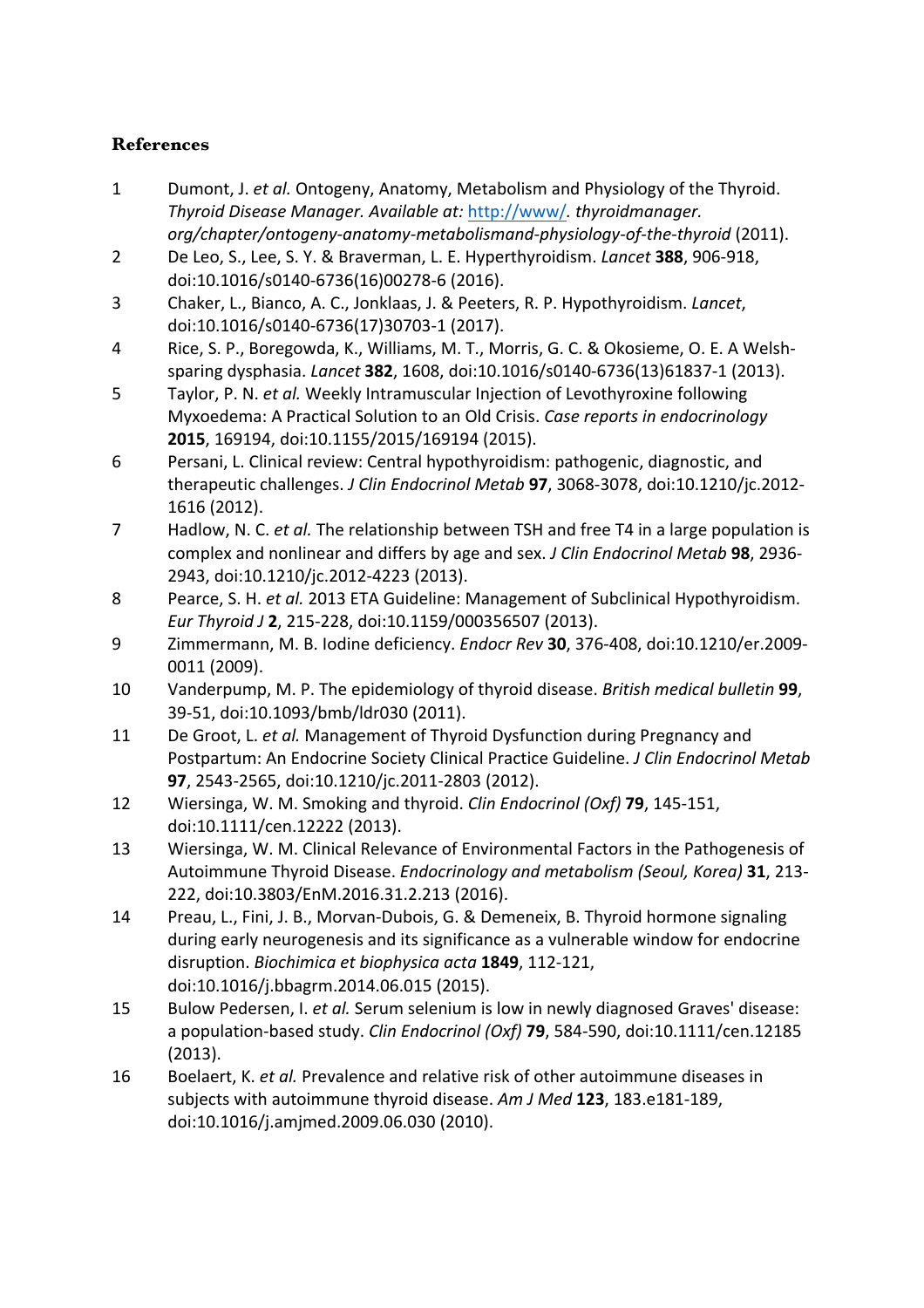- 17 Pierce, M. J., LaFranchi, S. H. & Pinter, J. D. Characterization of Thyroid Abnormalities in a Large Cohort of Children with Down Syndrome. Hormone research in paediatrics **87**, 170-178, doi:10.1159/000457952 (2017).
- 18 Bartalena, L. et al. Diagnosis and management of amiodarone-induced thyrotoxicosis in Europe: results of an international survey among members of the European Thyroid Association. *Clinical Endocrinology* **61**, 494-502 (2004).
- 19 Shine, B., McKnight, R. F., Leaver, L. & Geddes, J. R. Long-term effects of lithium on renal, thyroid, and parathyroid function: a retrospective analysis of laboratory data. Lancet 386, 461-468, doi:10.1016/s0140-6736(14)61842-0 (2015).
- 20 Laurberg, P. et al. Iodine intake as a determinant of thyroid disorders in populations. *Best practice & research. Clinical endocrinology & metabolism* **24**, 13-27, doi:10.1016/j.beem.2009.08.013 (2010).
- 21 Bould, H. et al. Investigation of thyroid dysfunction is more likely in patients with high psychological morbidity. *Fam Pract* 29, 163-167, doi:10.1093/fampra/cmr059 (2012).
- 22 Taylor, P. N. *et al.* Falling threshold for treatment of borderline elevated thyrotropin levels-balancing benefits and risks: evidence from a large community-based study. JAMA Intern Med 174, 32-39, doi:10.1001/jamainternmed.2013.11312 (2014).
- 23 Garmendia Madariaga, A., Santos Palacios, S., Guillen-Grima, F. & Galofre, J. C. The incidence and prevalence of thyroid dysfunction in Europe: a meta-analysis. *J Clin Endocrinol Metab* **99**, 923-931, doi:10.1210/jc.2013-2409 (2014).
- 24 Hollowell, J. G. et al. Serum TSH, T(4), and thyroid antibodies in the United States population (1988 to 1994): National Health and Nutrition Examination Survey (NHANES III). *J Clin Endocrinol Metab* **87**, 489-499 (2002).
- 25 Tunbridge, W. M. *et al.* The spectrum of thyroid disease in a community: the Whickham survey. *Clin Endocrinol* (Oxf) 7, 481-493 (1977).
- 26 Furszyfer, J., Kurland, L. T., McConahey, W. M. & Elveback, L. R. Graves' disease in Olmsted County, Minnesota, 1935 through 1967. Mayo Clinic proceedings 45, 636-644 (1970).
- 27 Vanderpump, M. P. et al. The incidence of thyroid disorders in the community: a twenty-year follow-up of the Whickham Survey. *Clin Endocrinol (Oxf)* 43, 55-68 (1995).
- 28 Berglund, J., Ericsson, U. B. & Hallengren, B. Increased incidence of thyrotoxicosis in Malmo during the years 1988-1990 as compared to the years 1970-1974. *Journal of internal medicine* **239**, 57-62 (1996).
- 29 Nystrom, H. F., Jansson, S. & Berg, G. Incidence rate and clinical features of hyperthyroidism in a long-term iodine sufficient area of Sweden (Gothenburg) 2003-2005. *Clin Endocrinol (Oxf)* **78**, 768-776, doi:10.1111/cen.12060 (2013).
- 30 Knudsen, N. *et al.* Comparative study of thyroid function and types of thyroid dysfunction in two areas in Denmark with slightly different iodine status. *European journal of endocrinology* / European Federation of Endocrine Societies 143, 485-491 (2000).
- 31 Bjoro, T. *et al.* Prevalence of thyroid disease, thyroid dysfunction and thyroid peroxidase antibodies in a large, unselected population. The Health Study of Nord-Trondelag (HUNT). *European journal of endocrinology / European Federation of Endocrine Societies* **143**, 639-647 (2000).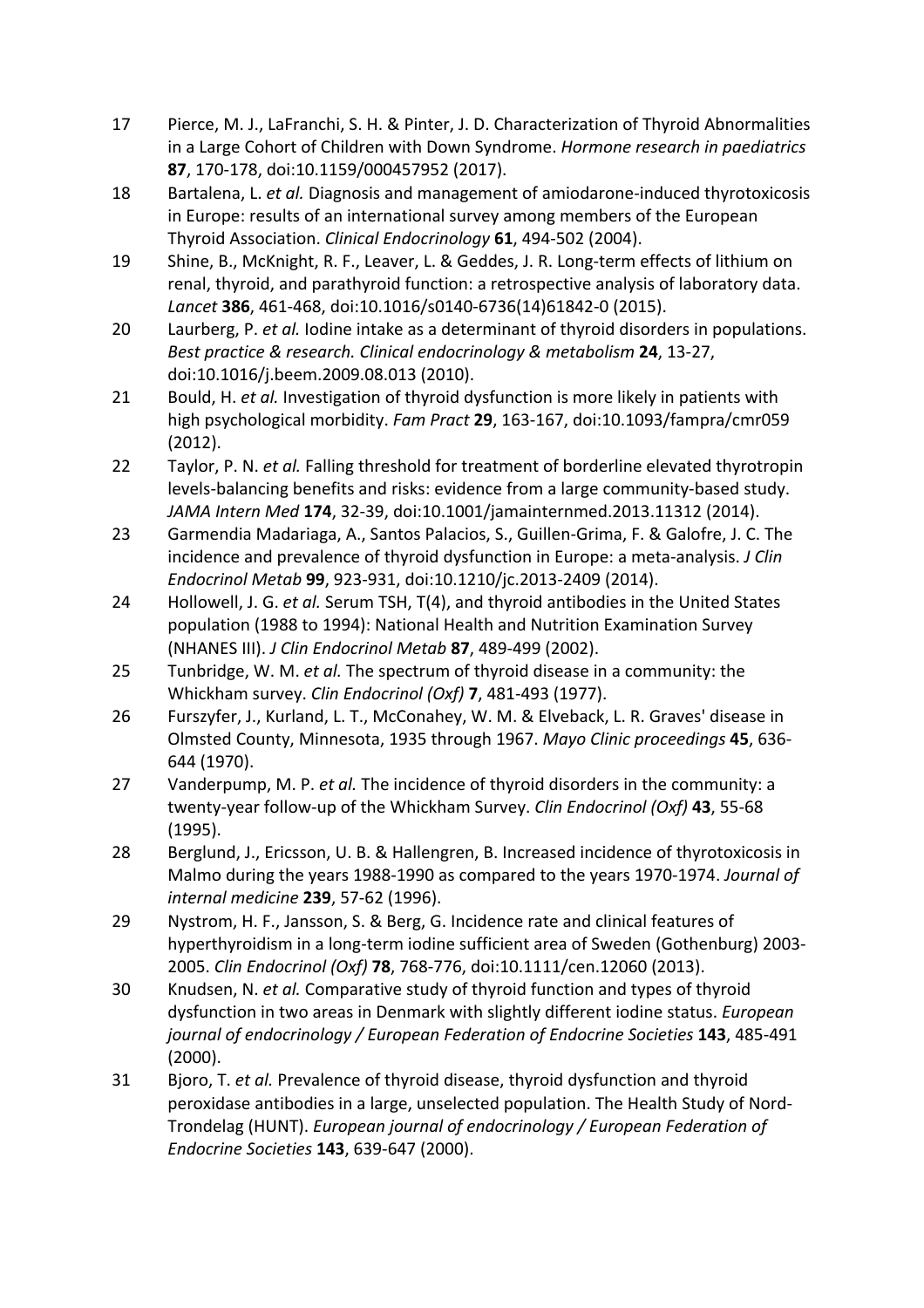- 32 Konno, N. *et al.* Screening for thyroid diseases in an iodine sufficient area with sensitive thyrotrophin assays, and serum thyroid autoantibody and urinary iodide determinations. *Clin Endocrinol (Oxf)* **38**, 273-281 (1993).
- 33 Walsh, J. P. Managing thyroid disease in general practice. The Medical journal of *Australia* **205**, 179-184 (2016).
- 34 Gopinath, B. *et al.* Five-year incidence and progression of thyroid dysfunction in an older population. Internal medicine journal **40**, 642-649, doi:10.1111/j.1445-5994.2009.02156.x (2010).
- 35 Laurberg, P., Pedersen, K. M., Vestergaard, H. & Sigurdsson, G. High incidence of multinodular toxic goitre in the elderly population in a low iodine intake area vs. high incidence of Graves' disease in the young in a high iodine intake area: comparative surveys of thyrotoxicosis epidemiology in East-Jutland Denmark and Iceland. *Journal of internal medicine* **229**, 415-420 (1991).
- 36 Laurberg, P. et al. The Danish investigation on iodine intake and thyroid disease, DanThyr: status and perspectives. *European journal of endocrinology* / *European Federation of Endocrine Societies* **155**, 219-228, doi:10.1530/eje.1.02210 (2006).
- 37 Aghini-Lombardi, F. et al. The spectrum of thyroid disorders in an iodine-deficient community: the Pescopagano survey. *J Clin Endocrinol Metab* 84, 561-566 (1999).
- 38 Du, Y. *et al.* Iodine deficiency and excess coexist in china and induce thyroid dysfunction and disease: a cross-sectional study. *PloS one* **9**, e111937, doi:10.1371/journal.pone.0111937 (2014).
- 39 Tan, L. *et al.* Prevalence of thyroid dysfunction with adequate and excessive iodine intake in Hebei Province, People's Republic of China. *Public health nutrition* 18, 1692-1697, doi:10.1017/s1368980014002237 (2015).
- 40 Okosieme, O. E. Impact of iodination on thyroid pathology in Africa. *Journal of the Royal Society of Medicine* **99**, 396-401, doi:10.1258/jrsm.99.8.396 (2006).
- 41 Ogbera, A. O. & Kuku, S. F. Epidemiology of thyroid diseases in Africa. *Indian Journal of Endocrinology and Metabolism* 15, S82-S88, doi:10.4103/2230-8210.83331 (2011).
- 42 Muller, G. M., Levitt, N. S. & Louw, S. J. Thyroid dysfunction in the elderly. *South African medical journal = Suid-Afrikaanse tydskrif vir geneeskunde* **87**, 1119-1123 (1997).
- 43 Kalk, W. J. Thyrotoxicosis in urban black Africans: a rising incidence. *East African medical journal* **58**, 109-116 (1981).
- 44 Sarfo-Kantanka, O., Sarfo, F. S., Ansah, E. O. & Kyei, I. Spectrum of Endocrine Disorders in Central Ghana. *International Journal of Endocrinology* 2017, 7, doi:10.1155/2017/5470731 (2017).
- 45 Sarfo-Kantanka, O., Kyei, I., Sarfo, F. S. & Ansah, E. O. Thyroid Disorders in Central Ghana: The Influence of 20 Years of Iodization. *Journal of thyroid research* 2017, 8, doi:10.1155/2017/7843972 (2017).
- 46 Ogbera, A. O., Fasanmade, O. & Adediran, O. Pattern of thyroid disorders in the southwestern region of Nigeria. *Ethnicity and Disease* 17 (2007).
- 47 Tellez, M., Cooper, J. & Edmonds, C. Graves' ophthalmopathy in relation to cigarette smoking and ethnic origin. *Clin Endocrinol (Oxf)* **36**, 291-294 (1992).
- 48 Okinaka, S. *et al.* The association of periodic paralysis and hyperthyroidism in Japan. *J* Clin Endocrinol Metab 17, 1454-1459, doi:10.1210/jcem-17-12-1454 (1957).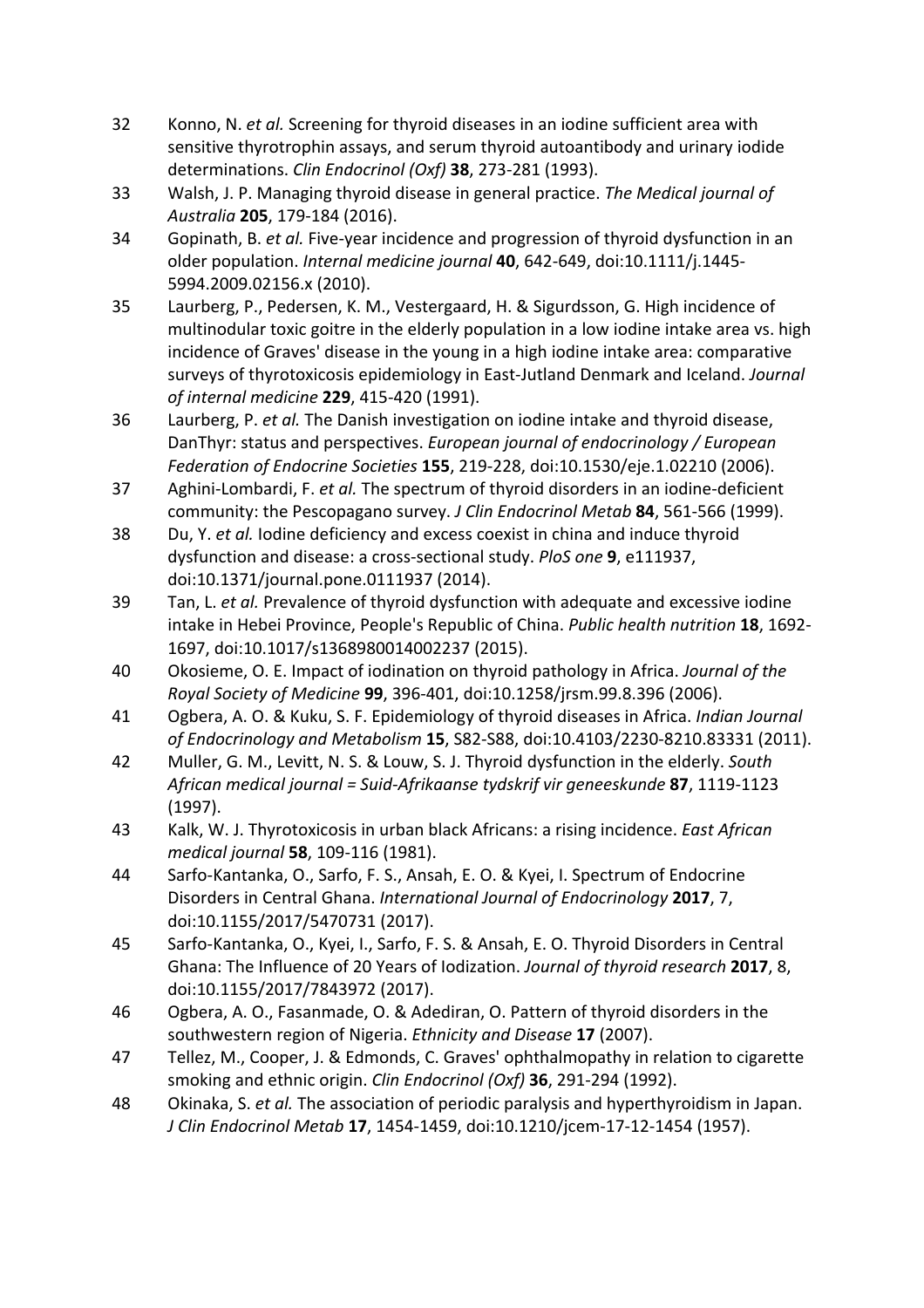- 49 Kelley, D. E., Gharib, H., Kennedy, F. P., Duda, R. J., Jr. & McManis, P. G. Thyrotoxic periodic paralysis. Report of 10 cases and review of electromyographic findings. Arch *Intern Med* **149**, 2597-2600 (1989).
- 50 Tamai, H. et al. HLA and thyrotoxic periodic paralysis in Japanese patients. *J Clin Endocrinol Metab* **64**, 1075-1078, doi:10.1210/jcem-64-5-1075 (1987).
- 51 Bartalena, L. *et al.* The phenotype of newly diagnosed Graves' disease in Italy in recent years is milder than in the past: results of a large observational longitudinal study. *J Endocrinol Invest* **39**, 1445-1451, doi:10.1007/s40618-016-0516-7 (2016).
- 52 Bartalena, L. & Fatourechi, V. Extrathyroidal manifestations of Graves' disease: a 2014 update. *J Endocrinol Invest* 37, 691-700, doi:10.1007/s40618-014-0097-2 (2014).
- 53 Perros, P. et al. PREGO (presentation of Graves' orbitopathy) study: changes in referral patterns to European Group On Graves' Orbitopathy (EUGOGO) centres over the period from 2000 to 2012. The British journal of ophthalmology **99**, 1531-1535, doi:10.1136/bjophthalmol-2015-306733 (2015).
- 54 Vitti, P., Rago, T., Tonacchera, M. & Pinchera, A. Toxic multinodular goiter in the elderly. *J Endocrinol Invest* **25**, 16-18 (2002).
- 55 Horst, W., Rosler, H., Schneider, C. & Labhart, A. 306 cases of toxic adenoma: clinical aspects, findings in radioiodine diagnostics, radiochromatography and histology; results of 131-I and surgical treatment. *Journal of nuclear medicine : official publication, Society of Nuclear Medicine* **8**, 515-528 (1967).
- 56 Pearce, E. N., Farwell, A. P. & Braverman, L. E. Thyroiditis. N Engl J Med 348, 2646-2655, doi:10.1056/NEJMra021194 (2003).
- 57 Nikolai, T. F., Brosseau, J., Kettrick, M. A., Roberts, R. & Beltaos, E. Lymphocytic thyroiditis with spontaneously resolving hyperthyroidism (silent thyroiditis). Arch *Intern Med* **140**, 478-482 (1980).
- 58 Ross, D. S. Syndromes of thyrotoxicosis with low radioactive iodine uptake. *Endocrinology and metabolism clinics of North America* 27, 169-185 (1998).
- 59 Fatourechi, V., Aniszewski, J. P., Fatourechi, G. Z., Atkinson, E. J. & Jacobsen, S. J. Clinical features and outcome of subacute thyroiditis in an incidence cohort: Olmsted County, Minnesota, study. *J Clin Endocrinol Metab* 88, 2100-2105, doi:10.1210/jc.2002-021799 (2003).
- 60 Schwartz, F., Bergmann, N., Zerahn, B. & Faber, J. Incidence rate of symptomatic painless thyroiditis presenting with thyrotoxicosis in Denmark as evaluated by consecutive thyroid scintigraphies. *Scandinavian journal of clinical and laboratory investigation* **73**, 240-244, doi:10.3109/00365513.2013.769623 (2013).
- 61 Vitug, A. C. & Goldman, J. M. Silent (painless) thyroiditis. Evidence of a geographic variation in frequency. Arch Intern Med 145, 473-475 (1985).
- 62 Schneeberg, N. G. Silent thyroiditis. Archives of internal medicine **143**, 2214 (1983).
- 63 Martino, E., Bartalena, L., Bogazzi, F. & Braverman, L. E. Vol. 22 240-254 (2001).
- 64 Bogazzi, F., Tomisti, L., Bartalena, L., Aghini-Lombardi, F. & Martino, E. Amiodarone and the thyroid: a 2012 update. *J Endocrinol Invest*, doi:10.3275/8298 (2012).
- 65 Zosin, I. & Balas, M. Amiodarone-induced thyroid dysfunction in an iodine-replete area: epidemiological and clinical data. *Endokrynologia Polska* 63, 2-9 (2012).
- 66 Tsang, W. & Houlden, R. L. Amiodarone-induced thyrotoxicosis: A review. *The Canadian Journal of Cardiology* **25**, 421-424 (2009).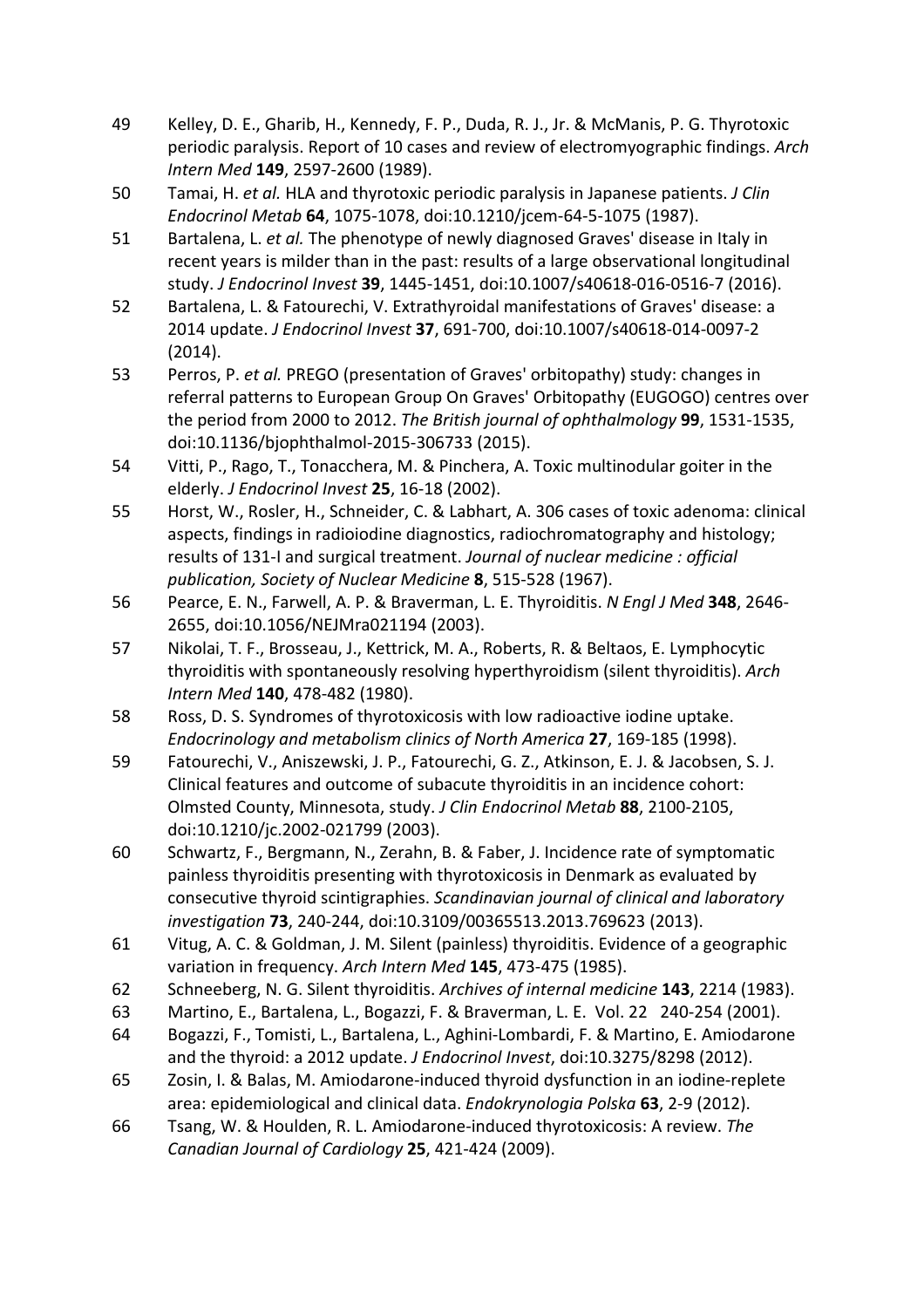- 67 Uchida, T. et al. Prevalence of Amiodarone-Induced Thyrotoxicosis and Associated Risk Factors in Japanese Patients. International Journal of Endocrinology 2014, 534904, doi:10.1155/2014/534904 (2014).
- 68 Carle, A., Andersen, S. L., Boelaert, K. & Laurberg, P. MANAGEMENT OF ENDOCRINE DISEASE: Subclinical thyrotoxicosis: prevalence, causes and choice of therapy. *Eur J Endocrinol* **176**, R325-r337, doi:10.1530/eje-16-0276 (2017).
- 69 Vadiveloo, T., Donnan, P. T., Cochrane, L. & Leese, G. P. The Thyroid Epidemiology, Audit, and Research Study (TEARS): the natural history of endogenous subclinical hyperthyroidism. *J Clin Endocrinol Metab* **96**, E1-8, doi:10.1210/jc.2010-0854 (2011).
- 70 Das, G. et al. Serum thyrotrophin at baseline predicts the natural course of subclinical hyperthyroidism. *Clin Endocrinol (Oxf)* 77, 146-151, doi:10.1111/j.1365-2265.2012.04345.x (2012).
- 71 Rosario, P. W. Natural history of subclinical hyperthyroidism in elderly patients with TSH between 0.1 and 0.4 mIU/l: a prospective study. *Clin Endocrinol (Oxf)* **72**, 685-688, doi:10.1111/j.1365-2265.2009.03696.x (2010).
- 72 Stanbury, J. B. *et al.* Iodine-induced hyperthyroidism: occurrence and epidemiology. *Thyroid* **8**, 83-100, doi:10.1089/thy.1998.8.83 (1998).
- 73 Roti, E. & Uberti, E. D. Iodine excess and hyperthyroidism. Thyroid 11, 493-500 (2001).
- 74 Lee, S. Y. et al. A review: Radiographic iodinated contrast media-induced thyroid dysfunction. *J Clin Endocrinol Metab* **100**, 376-383, doi:10.1210/jc.2014-3292 (2015).
- 75 Korelitz, J. J. et al. Prevalence of thyrotoxicosis, antithyroid medication use, and complications among pregnant women in the United States. *Thyroid* 23, 758-765, doi:10.1089/thy.2012.0488 (2013).
- 76 Andersen, S. L., Olsen, J., Carle, A. & Laurberg, P. Hyperthyroidism incidence fluctuates widely in and around pregnancy and is at variance with some other autoimmune diseases: a Danish population-based study. *J Clin Endocrinol Metab* 100, 1164-1171, doi:10.1210/jc.2014-3588 (2015).
- 77 Okosieme, O. E. & Lazarus, J. H. Important considerations in the management of Graves' disease in pregnant women. *Expert review of clinical immunology* 11, 947-957, doi:10.1586/1744666x.2015.1054375 (2015).
- 78 Taylor, P. N. & Vaidya, B. Side effects of anti-thyroid drugs and their impact on the choice of treatment for thyrotoxicosis in pregnancy. *European Thyroid Journal* 1, 176-185 (2012).
- 79 Vaidya, B., Williams, G. R., Abraham, P. & Pearce, S. H. Radioiodine treatment for benign thyroid disorders: results of a nationwide survey of UK endocrinologists. *Clin Endocrinol (Oxf)* **68**, 814-820, doi:10.1111/j.1365-2265.2007.03097.x (2008).
- 80 Agboola-Abu, C. F. & Kuku, S. F. Experience in the use of radioactive iodine therapy for hyperthyroidism in Nigerian patients. A study of twenty-two patients. West *African journal of medicine* **22**, 324-328 (2003).
- 81 Bath, S. C., Steer, C. D., Golding, J., Emmett, P. & Rayman, M. P. Effect of inadequate iodine status in UK pregnant women on cognitive outcomes in their children: results from the Avon Longitudinal Study of Parents and Children (ALSPAC). *Lancet* 382, 331-337, doi:10.1016/s0140-6736(13)60436-5 (2013).
- 82 Taylor, P. N., Okosieme, O. E., Dayan, C. M. & Lazarus, J. H. Therapy of endocrine disease: Impact of iodine supplementation in mild-to-moderate iodine deficiency: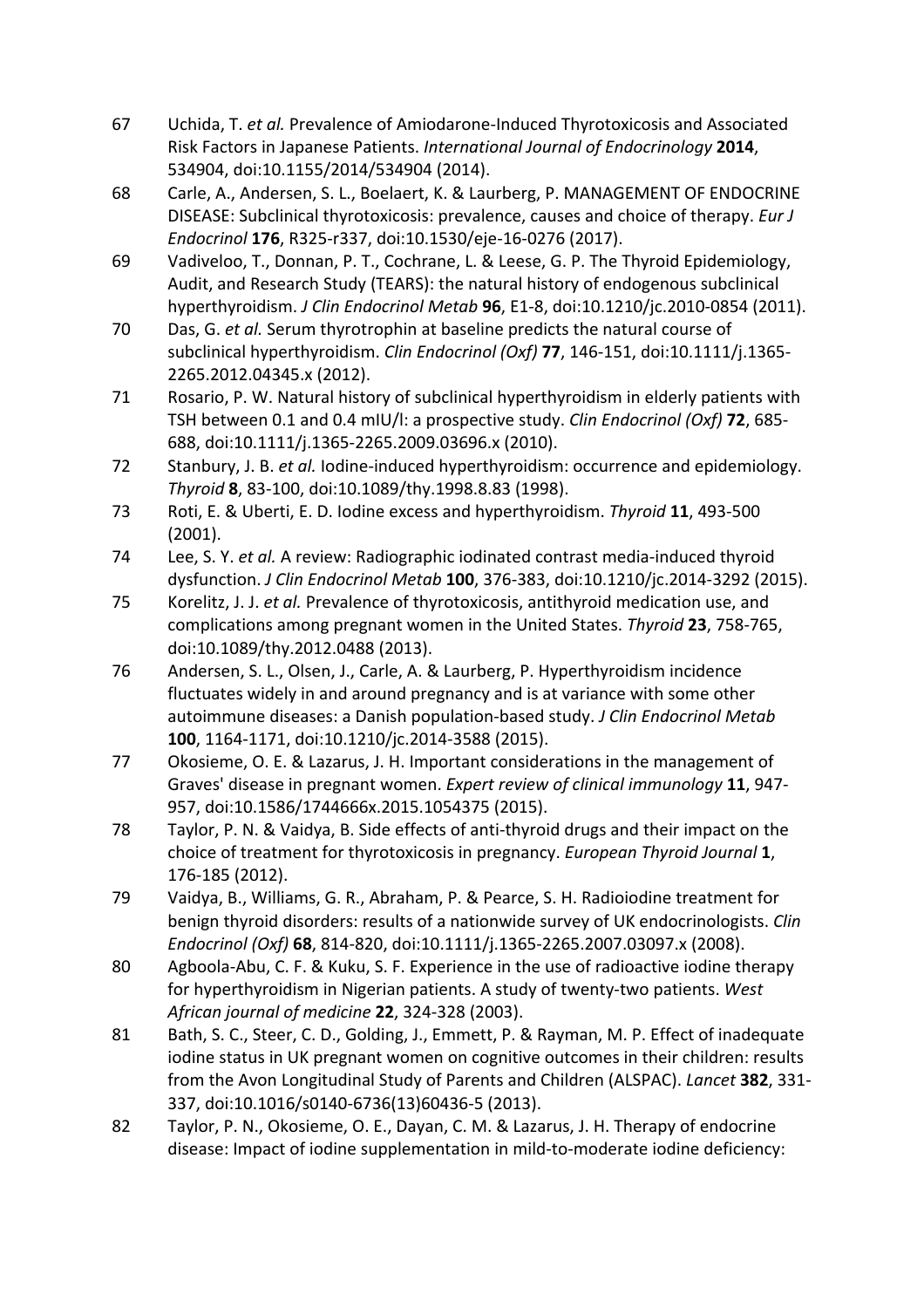systematic review and meta-analysis. *European journal of endocrinology / European Federation of Endocrine Societies* **170**, R1-R15, doi:10.1530/eje-13-0651 (2014).

- 83 Vanderpump, M. P. et al. lodine status of UK schoolgirls: a cross-sectional survey. Lancet 377, 2007-2012, doi:10.1016/s0140-6736(11)60693-4 (2011).
- 84 Bath, S., Walter, A., Taylor, A. & Rayman, M. Iodine status of UK women of childbearing age. *Journal of Human Nutrition and Dietetics* **21**, 379-380, doi:10.1111/j.1365-277X.2008.00881\_9.x (2008).
- 85 Pearce, E. N. *et al.* Perchlorate and thiocyanate exposure and thyroid function in first-trimester pregnant women. *J Clin Endocrinol Metab* 95, 3207-3215, doi:10.1210/jc.2010-0014 (2010).
- 86 Lazarus, J. H. & Smyth, P. P. Iodine deficiency in the UK and Ireland. *Lancet* 372, 888, doi:10.1016/s0140-6736(08)61390-2 (2008).
- 87 Delange, F. Iodine deficiency in Europe anno 2002. Thyroid International **5**, 3-18 (2002).
- 88 Mazzarella, C. et al. Iodine status assessment in Campania (Italy) as determined by urinary iodine excretion. *Nutrition (Burbank, Los Angeles County, Calif.)* 25, 926-929, doi:10.1016/j.nut.2009.01.020 (2009).
- 89 Vitti, P., Delange, F., Pinchera, A., Zimmermann, M. & Dunn, J. T. Europe is iodine deficient. *Lancet* **361**, 1226, doi:10.1016/s0140-6736(03)12935-2 (2003).
- 90 Pearce, E. N., Andersson, M. & Zimmermann, M. B. Global iodine nutrition: where do we stand in 2013? *Thyroid* 23, 523-528, doi:10.1089/thy.2013.0128 (2013).
- 91 Parle, J. V., Franklyn, J. A., Cross, K. W., Jones, S. C. & Sheppard, M. C. Prevalence and follow-up of abnormal thyrotrophin (TSH) concentrations in the elderly in the United Kingdom. *Clin Endocrinol* **34**, 77-83 (1991).
- 92 Gussekloo, J. et al. Thyroid status, disability and cognitive function, and survival in old age. *Jama* **292**, 2591-2599 (2004).
- 93 Asvold, B. O., Vatten, L. J. & Bjoro, T. Changes in the prevalence of hypothyroidism: the HUNT Study in Norway. *European journal of endocrinology / European Federation of Endocrine Societies* **169**, 613-620, doi:10.1530/eje-13-0459 (2013).
- 94 McGrogan, A., Seaman, H. E., Wright, J. W. & de Vries, C. S. The incidence of autoimmune thyroid disease: a systematic review of the literature. *Clin Endocrinol (Oxf)* **69**, 687-696, doi:10.1111/j.1365-2265.2008.03338.x (2008).
- 95 Canaris, G. J., Manowitz, N. R., Mayor, G. & Ridgway, E. C. The Colorado thyroid disease prevalence study. Arch Intern Med 160, 526-534 (2000).
- 96 Flynn, R. W., MacDonald, T. M., Morris, A. D., Jung, R. T. & Leese, G. P. The thyroid epidemiology, audit, and research study: thyroid dysfunction in the general population. *J Clin Endocrinol Metab* 89, 3879-3884 (2004).
- 97 Valdes, S. *et al.* Population-Based National Prevalence of Thyroid Dysfunction in Spain and Associated Factors: Di@bet.es Study. Thyroid 27, 156-166, doi:10.1089/thy.2016.0353 (2017).
- 98 Sichieri, R. *et al.* Low prevalence of hypothyroidism among black and Mulatto people in a population-based study of Brazilian women. *Clin Endocrinol (Oxf)* 66, 803-807, doi:10.1111/j.1365-2265.2007.02816.x (2007).
- 99 Sgarbi, J. A., Matsumura, L. K., Kasamatsu, T. S., Ferreira, S. R. & Maciel, R. M. Subclinical thyroid dysfunctions are independent risk factors for mortality in a 7.5year follow-up: the Japanese-Brazilian thyroid study. *Eur J Endocrinol* 162, 569-577, doi:10.1530/eje-09-0845 (2010).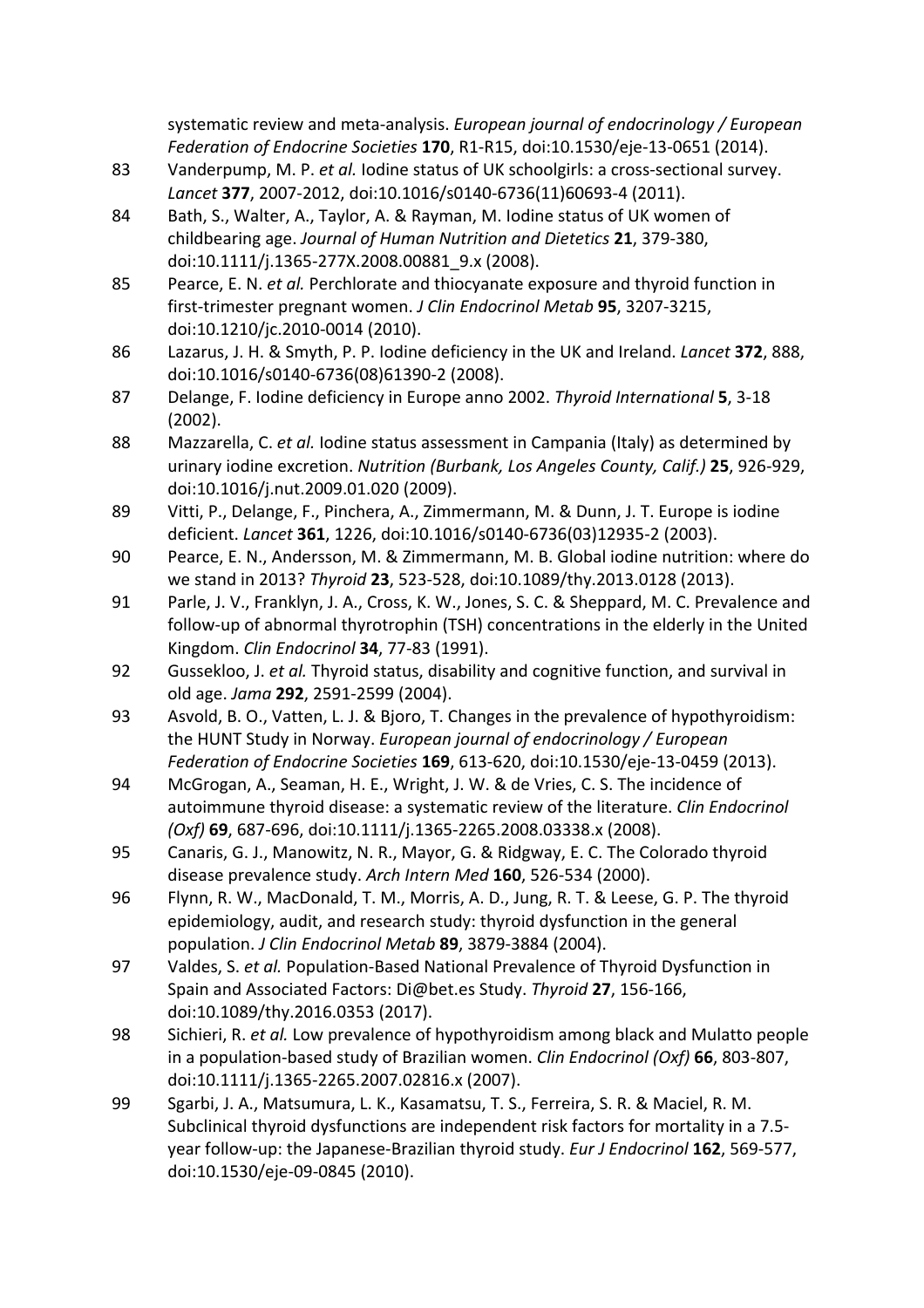- 100 Kasagi, K. *et al.* Thyroid function in Japanese adults as assessed by a general health checkup system in relation with thyroid-related antibodies and other clinical parameters. *Thyroid* 19, 937-944, doi:10.1089/thy.2009.0205 (2009).
- 101 Nwad Saad Al Shahrani et al. The epidemiology of thyroid diseases in the Arab world: A systematic review. Journal of Public Health and Epidemiology 8, 17-26 (2016).
- 102 Amouzegar, A. *et al.* Natural Course of Euthyroidism and Clues for Early Diagnosis of Thyroid Dysfunction: Tehran Thyroid Study. *Thyroid* **27**, 616-625, doi:10.1089/thy.2016.0409 (2017).
- 103 Amouzegar, A. *et al.* The Prevalence, Incidence and Natural Course of Positive Antithyroperoxidase Antibodies in a Population-Based Study: Tehran Thyroid Study. *PloS one* **12**, e0169283, doi:10.1371/journal.pone.0169283 (2017).
- 104 Knudsen, N., Jorgensen, T., Rasmussen, S., Christiansen, E. & Perrild, H. The prevalence of thyroid dysfunction in a population with borderline iodine deficiency. *Clin Endocrinol (Oxf)* **51**, 361-367 (1999).
- 105 Okosieme, O. E., Taylor, R. C., Ohwovoriole, A. E., Parkes, A. B. & Lazarus, J. H. Prevalence of thyroid antibodies in Nigerian patients. *QJM* 100, 107-112, doi:10.1093/qjmed/hcl137 (2007).
- 106 Satti, H. *et al.* High rate of hypothyroidism among patients treated for multidrugresistant tuberculosis in Lesotho. The international journal of tuberculosis and lung disease : the official journal of the International Union against Tuberculosis and Lung *Disease* **16**, 468-472, doi:10.5588/ijtld.11.0615 (2012).
- 107 Shan, Z. et al. Iodine Status and Prevalence of Thyroid Disorders After Introduction of Mandatory Universal Salt Iodization for 16 Years in China: A Cross-Sectional Study in 10 Cities. *Thyroid* **26**, 1125-1130, doi:10.1089/thy.2015.0613 (2016).
- 108 Teng, W. *et al.* Effect of iodine intake on thyroid diseases in China. The New England *journal of medicine* **354**, 2783-2793, doi:10.1056/NEJMoa054022 (2006).
- 109 Unnikrishnan, A. G. et al. Prevalence of hypothyroidism in adults: An epidemiological study in eight cities of India. *Indian J Endocrinol Metab* 17, 647-652, doi:10.4103/2230-8210.113755 (2013).
- 110 Bagcchi, S. Hypothyroidism in India: more to be done. The lancet. Diabetes & *endocrinology* **2**, 778, doi:10.1016/s2213-8587(14)70208-6 (2014).
- 111 Taylor, P. N., Okosieme, O. E., Premawardhana, L. & Lazarus, J. H. Should all women be screened for thyroid dysfunction in pregnancy? *Women's health (London, England*) **11**, 295-307, doi:10.2217/whe.15.7 (2015).
- 112 Krassas, G. E., Poppe, K. & Glinoer, D. Thyroid Function and Human Reproductive Health. *Endocrine Reviews* 31, 702-755, doi:10.1210/er.2009-0041 (2010).
- 113 Stagnaro-Green, A. *et al.* Guidelines of the American Thyroid Association for the Diagnosis and Management of Thyroid Disease During Pregnancy and Postpartum. *Thyroid* **21**, 1081-1125, doi:10.1089/thy.2011.0087 (2011).
- 114 Zhang, Y., Wang, H., Pan, X., Teng, W. & Shan, Z. Patients with subclinical hypothyroidism before 20 weeks of pregnancy have a higher risk of miscarriage: A systematic review and meta-analysis. *PloS one* 12, e0175708, doi:10.1371/journal.pone.0175708 (2017).
- 115 Korevaar, T. I. *et al.* Hypothyroxinemia and TPO-antibody positivity are risk factors for premature delivery: the generation R study. *J Clin Endocrinol Metab* 98, 4382-4390, doi:10.1210/jc.2013-2855 (2013).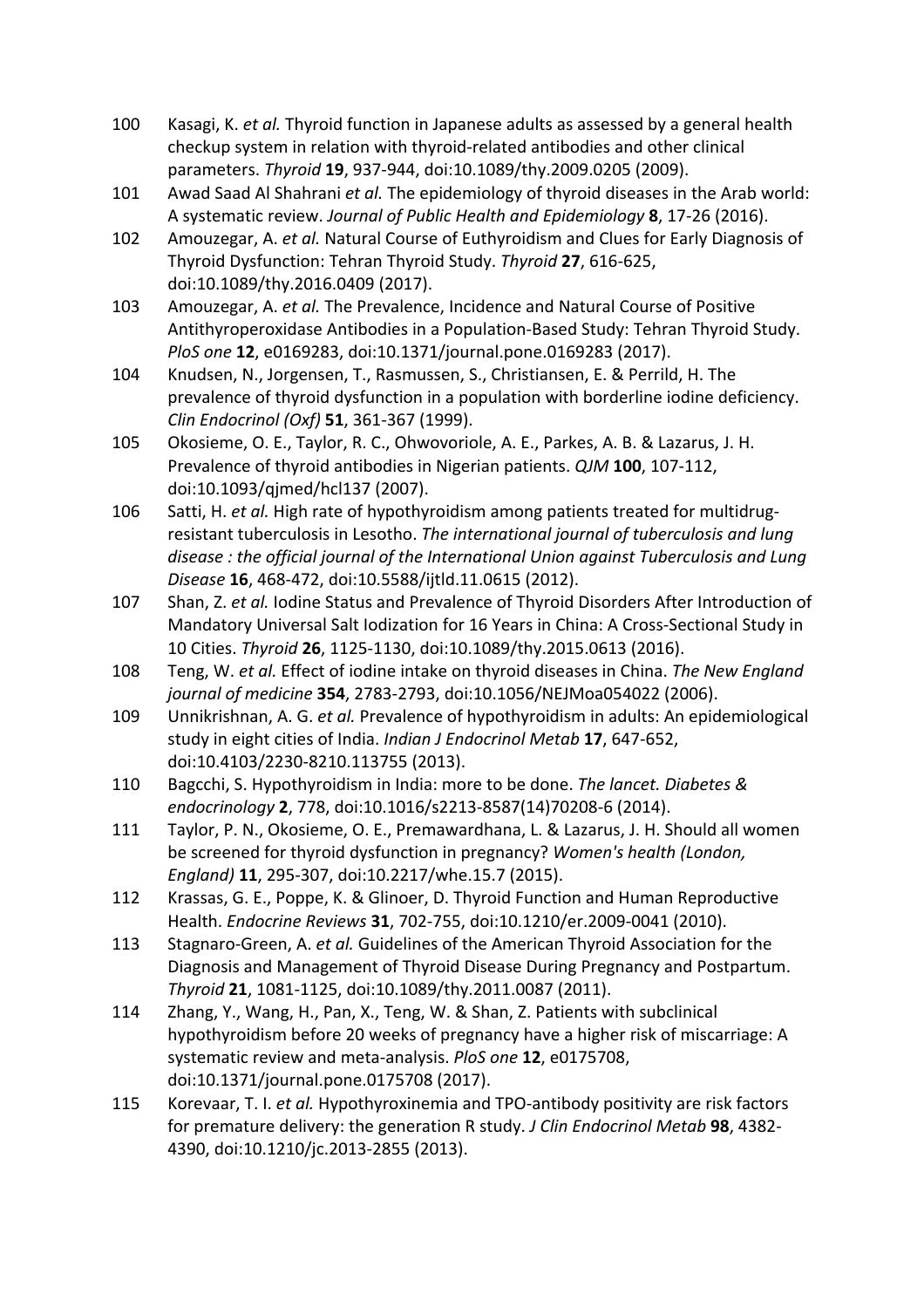- 116 Lazarus, J. H. *et al.* Antenatal thyroid screening and childhood cognitive function. N *Engl J Med* **366**, 493-501, doi:10.1056/NEJMoa1106104 (2012).
- 117 Casey, B. M. et al. Treatment of Subclinical Hypothyroidism or Hypothyroxinemia in Pregnancy. *New England Journal of Medicine* **376**, 815-825, doi:10.1056/NEJMoa1606205 (2017).
- 118 Dosiou, C. et al. Cost-effectiveness of universal and risk-based screening for autoimmune thyroid disease in pregnant women. *J Clin Endocrinol Metab* 97, 1536-1546, doi:10.1210/jc.2011-2884 (2012).
- 119 Gruters, A. & Krude, H. Update on the management of congenital hypothyroidism. *Horm Res* **68 Suppl 5**, 107-111, doi:10.1159/000110591 (2007).
- 120 Fisher, D. A. Second International Conference on Neonatal Thyroid Screening: progress report. The Journal of pediatrics **102**, 653-654 (1983).
- 121 Harris, K. B. & Pass, K. A. Increase in congenital hypothyroidism in New York State and in the United States. *Molecular genetics and metabolism* 91, 268-277, doi:10.1016/j.ymgme.2007.03.012 (2007).
- 122 Albert, B. B. *et al.* Etiology of increasing incidence of congenital hypothyroidism in New Zealand from 1993-2010. *J Clin Endocrinol Metab* **97**, 3155-3160, doi:10.1210/jc.2012-1562 (2012).
- 123 Ford, G. & LaFranchi, S. H. Screening for congenital hypothyroidism: A worldwide view of strategies. *Best Practice & Research Clinical Endocrinology & Metabolism* **28**, 175-187, doi:http://dx.doi.org/10.1016/j.beem.2013.05.008 (2014).
- 124 Gittoes, N. J. L. & Franklyn, J. A. Drug-Induced Thyroid Disorders. *Drug Safety* **13**, 46- 55, doi:10.2165/00002018-199513010-00006 (1995).
- 125 Martino, E. et al. Environmental iodine intake and thyroid dysfunction during chronic amiodarone therapy. Ann Intern Med 101, 28-34 (1984).
- 126 Cukier, P., Santini, F. C., Scaranti, M. & Hoff, A. O. Endocrine side effects of cancer immunotherapy. *Endocrine-related cancer* 24, T331-t347, doi:10.1530/erc-17-0358 (2017).
- 127 Barroso-Sousa, R., Barry, W. T., Garrido-Castro, A. C. & et al. Incidence of endocrine dysfunction following the use of different immune checkpoint inhibitor regimens: A systematic review and meta-analysis. JAMA Oncology, doi:10.1001/jamaoncol.2017.3064 (2017).
- 128 Mahzari, M., Arnaout, A. & Freedman, M. S. Alemtuzumab Induced Thyroid Disease in Multiple Sclerosis: A Review and Approach to Management. *The Canadian journal of neurological sciences. Le journal canadien des sciences neurologiques* **42**, 284-291, doi:10.1017/cjn.2015.48 (2015).
- 129 Wolter, P. et al. The clinical implications of sunitinib-induced hypothyroidism: a prospective evaluation. British journal of cancer 99, 448-454, doi:10.1038/sj.bjc.6604497 (2008).
- 130 Network, I. G. in *2016 Annual report* (2016).
- 131 Dasgupta, P. K., Liu, Y. & Dyke, J. V. Iodine nutrition: iodine content of iodized salt in the United States. *Environmental science & technology* **42**, 1315-1323 (2008).
- 132 Premawardhana, L. D. *et al.* Increased prevalence of thyroglobulin antibodies in Sri Lankan schoolgirls--is iodine the cause? *Eur J Endocrinol* **143**, 185-188 (2000).
- 133 Sundick, R. S., Bagchi, N. & Brown, T. R. The role of iodine in thyroid autoimmunity: from chickens to humans: a review. Autoimmunity 13, 61-68 (1992).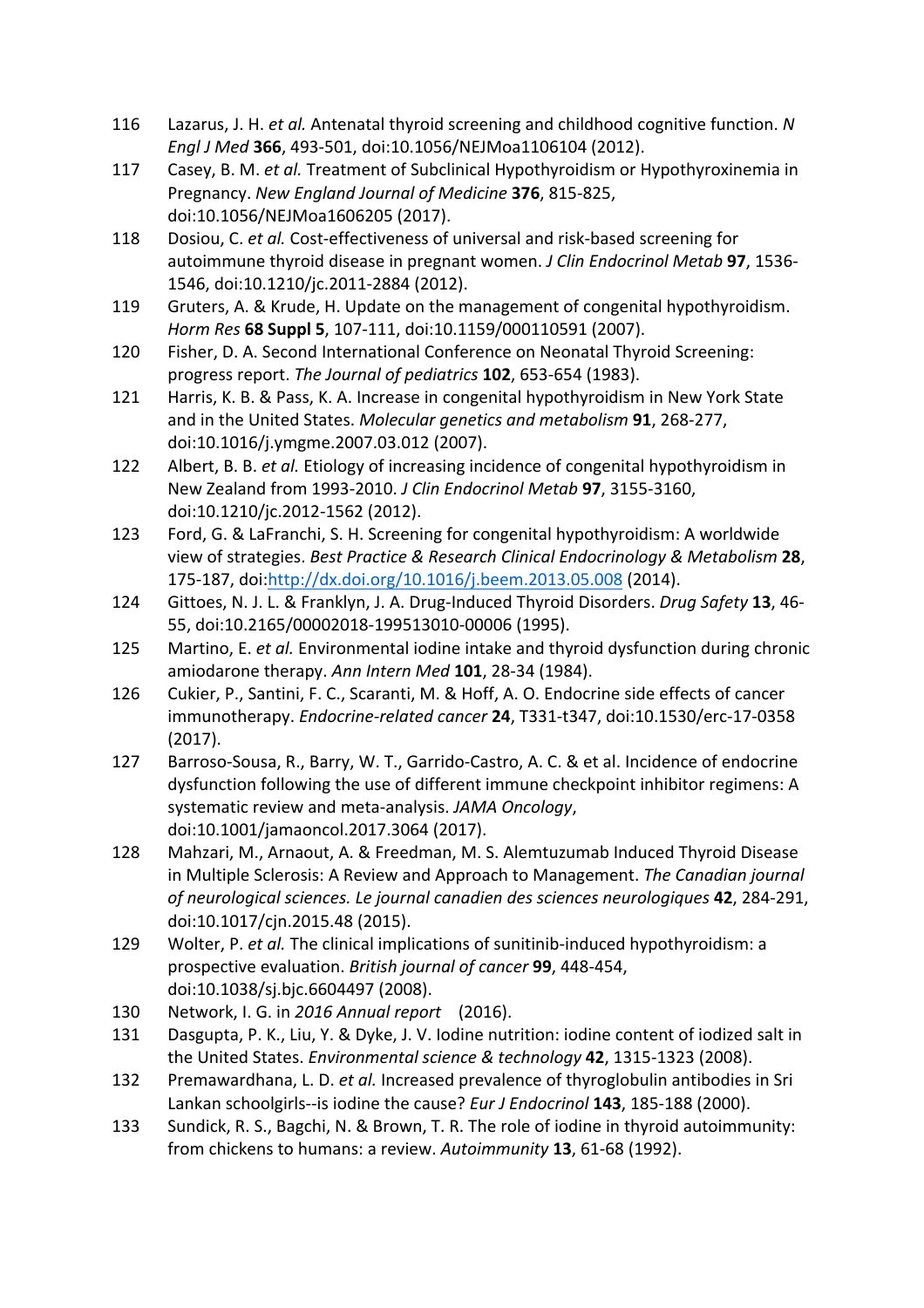- 134 Okosieme, O. E. *et al.* Thyroglobulin epitope recognition in a post iodinesupplemented Sri Lankan population. *Clin Endocrinol (Oxf)* 59, 190-197 (2003).
- 135 Bulow Pedersen, I. et al. A cautious iodization program bringing iodine intake to a low recommended level is associated with an increase in the prevalence of thyroid autoantibodies in the population. *Clin Endocrinol (Oxf)*, doi:10.1111/j.1365-2265.2011.04008.x (2011).
- 136 Pedersen, I. B. *et al.* An increased incidence of overt hypothyroidism after iodine fortification of salt in Denmark: a prospective population study. *J Clin Endocrinol Metab* **92**, 3122-3127, doi:10.1210/jc.2007-0732 (2007).
- 137 Buziak-Bereza, M., Golkowski, F. & Szybinski, Z. [Disturbances of thyroid function in adult population of the city of Cracow followed up for ten years observation]. *Przeglad lekarski* **62**, 676-679 (2005).
- 138 Laurberg, P. et al. Iodine intake and the pattern of thyroid disorders: a comparative epidemiological study of thyroid abnormalities in the elderly in Iceland and in Jutland, Denmark. *J Clin Endocrinol Metab* **83**, 765-769, doi:10.1210/jcem.83.3.4624 (1998).
- 139 Konno, N., Makita, H., Yuri, K., Iizuka, N. & Kawasaki, K. Association between dietary iodine intake and prevalence of subclinical hypothyroidism in the coastal regions of Japan. *J Clin Endocrinol Metab* **78**, 393-397, doi:10.1210/jcem.78.2.8106628 (1994).
- 140 Hong, A., Stokes, B., Otahal, P., Owens, D. & Burgess, J. R. Temporal trends in thyroid-stimulating hormone (TSH) and thyroid peroxidase antibody (ATPO) testing across two phases of iodine fortification in Tasmania (1995-2013). *Clin Endocrinol (Oxf)* **87**, 386-393, doi:10.1111/cen.13371 (2017).
- 141 Parveen, S., Latif, S. A., Kamal, M. M. & Uddin, M. M. Effects of long term iodized table salt consumption on serum T3, T4 and TSH in an iodine deficient area of Bangladesh. Mymensingh medical journal : MMJ 16, 57-60 (2007).
- 142 Tammaro, A., Pigliacelli, F., Fumarola, A. & Persechino, S. Trends of thyroid function and autoimmunity to 5 years after the introduction of mandatory iodization in Italy. *European annals of allergy and clinical immunology* **48**, 77-81 (2016).
- 143 Bourdoux, P. P., Ermans, A. M., Mukalay wa Mukalay, A., Filetti, S. & Vigneri, R. Iodine-induced thyrotoxicosis in Kivu, Zaire. *Lancet* 347, 552-553 (1996).
- 144 Todd, C. H. *et al.* in *Lancet* Vol. 346 1563-1564 (1995).
- 145 Connolly, R. J. An increase in thyrotoxicosis in southern Tasmania after an increase in dietary iodine. The Medical journal of Australia 1, 1268-1271 (1971).
- 146 Elnagar, B. *et al.* The effects of different doses of oral iodized oil on goiter size, urinary iodine, and thyroid-related hormones. *J Clin Endocrinol Metab* 80, 891-897, doi:10.1210/jcem.80.3.7883848 (1995).
- 147 Okosieme, O. E. Iodisation in displaced African populations. *Lancet* 373, 214, doi:10.1016/S0140-6736(09)60069-6 (2009).
- 148 Aakre, I. *et al.* Development of thyroid dysfunction among women with excessive iodine intake--A 3-year follow-up. *J Trace Elem Med Biol* 31, 61-66, doi:10.1016/j.jtemb.2015.03.004 (2015).
- 149 Aoki, Y. *et al.* Serum TSH and total T4 in the United States population and their association with participant characteristics: National Health and Nutrition Examination Survey (NHANES 1999-2002). *Thyroid* **17**, 1211-1223, doi:10.1089/thy.2006.0235 (2007).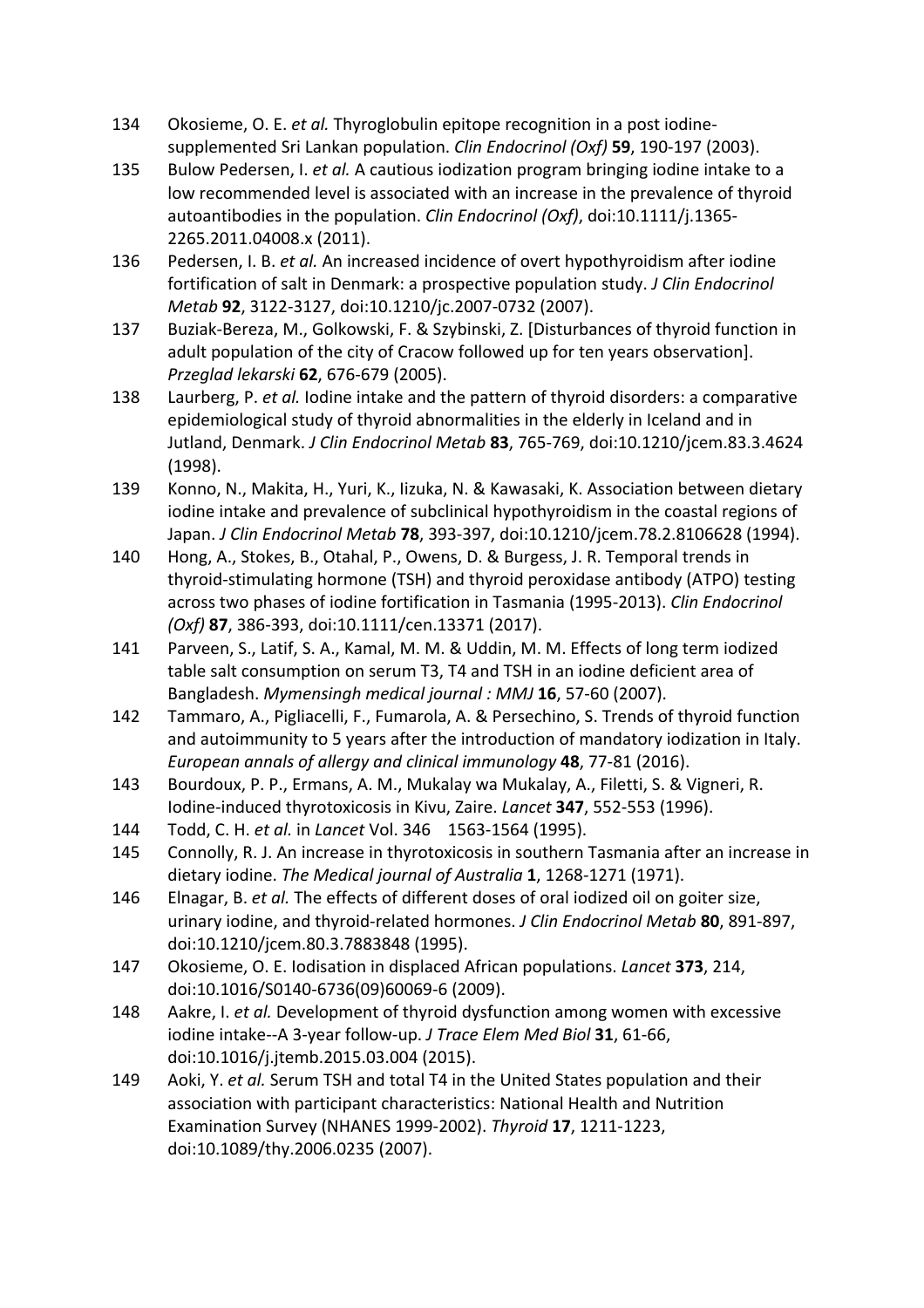- 150 Medici, M. et al. Identification of novel genetic Loci associated with thyroid peroxidase antibodies and clinical thyroid disease. *PLoS Genet* 10, e1004123, doi:10.1371/journal.pgen.1004123 (2014).
- 151 Taylor, P. N. et al. Whole genome sequence based analysis of thyroid function. *Nature Communications (in press)* (2015).
- 152 Kus, A. *et al.* The association of thyroid peroxidase antibody risk loci with susceptibility to and phenotype of Graves' disease. *Clin Endocrinol (Oxf)* 83, 556-562, doi:10.1111/cen.12640 (2015).
- 153 Meyerovitch, J. et al. Vol. 167 1533-1538 (2007).
- 154 Stott, D. J. et al. Thyroid Hormone Therapy for Older Adults with Subclinical Hypothyroidism. *New England Journal of Medicine* **376**, 2534-2544, doi:10.1056/NEJMoa1603825 (2017).
- 155 Collet, T. H. et al. Thyroid antibody status, subclinical hypothyroidism, and the risk of coronary heart disease: an individual participant data analysis. *J Clin Endocrinol Metab* 99, 3353-3362, doi:10.1210/jc.2014-1250 (2014).
- 156 Cooper, D. S. & Biondi, B. Subclinical thyroid disease. *Lancet* **379**, 1142-1154, doi:10.1016/s0140-6736(11)60276-6 (2012).
- 157 Taylor, P. N., Razvi, S., Pearce, S. H. & Dayan, C. M. Clinical review: A review of the clinical consequences of variation in thyroid function within the reference range. *J Clin Endocrinol Metab* **98**, 3562-3571, doi:10.1210/jc.2013-1315 (2013).
- 158 Rieben, C. et al. Subclinical Thyroid Dysfunction and the Risk of Cognitive Decline: a Meta-Analysis of Prospective Cohort Studies. *J Clin Endocrinol Metab* 101, 4945-4954, doi:10.1210/jc.2016-2129 (2016).
- 159 Schultheiss, U. T. *et al.* A genetic risk score for thyroid peroxidase antibodies associates with clinical thyroid disease in community-based populations. *J Clin Endocrinol Metab* **100**, E799-807, doi:10.1210/jc.2014-4352 (2015).
- 160 Marinò, M., Latrofa, F., Menconi, F., Chiovato, L. & Vitti, P. Role of genetic and nongenetic factors in the etiology of Graves' disease. Journal of Endocrinological *Investigation* **38**, 283-294, doi:10.1007/s40618-014-0214-2 (2015).
- 161 Prummel, M. F. & Wiersinga, W. M. Smoking and risk of Graves' disease. *Jama* **269**, 479-482 (1993).
- 162 Nyirenda, M. J., Taylor, P. N., Stoddart, M., Beckett, G. J. & Toft, A. D. Thyroidstimulating hormone-receptor antibody and thyroid hormone concentrations in smokers vs nonsmokers with Graves disease treated with carbimazole. *JAMA* 301, 162-164, doi:10.1001/jama.2008.931 (2009).
- 163 Strieder, T. G., Prummel, M. F., Tijssen, J. G., Endert, E. & Wiersinga, W. M. Risk factors for and prevalence of thyroid disorders in a cross-sectional study among healthy female relatives of patients with autoimmune thyroid disease. *Clin Endocrinol (Oxf)* **59**, 396-401 (2003).
- 164 Belin, R. M., Astor, B. C., Powe, N. R. & Ladenson, P. W. Smoke exposure is associated with a lower prevalence of serum thyroid autoantibodies and thyrotropin concentration elevation and a higher prevalence of mild thyrotropin concentration suppression in the third National Health and Nutrition Examination Survey (NHANES III). *J Clin Endocrinol Metab* **89**, 6077-6086 (2004).
- 165 Asvold, B. O., Bjoro, T., Nilsen, T. I. & Vatten, L. J. Tobacco smoking and thyroid function: a population-based study. Arch Intern Med 167, 1428-1432 (2007).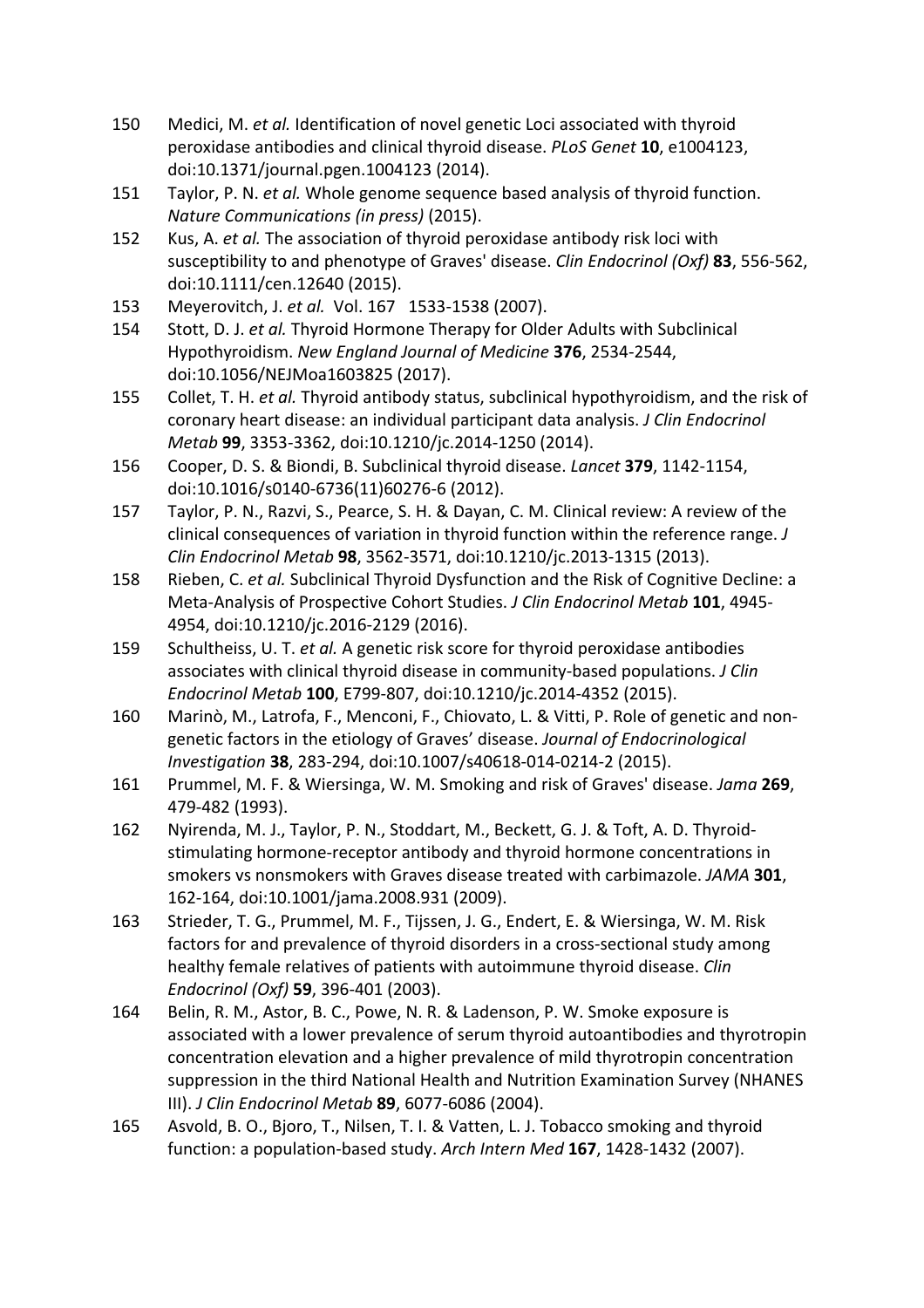- 166 Carlé, A. *et al.* Moderate alcohol consumption may protect against overt autoimmune hypothyroidism: a population-based case-control study. *European Journal of Endocrinology* **167**, 483-490, doi:10.1530/eje-12-0356 (2012).
- 167 Tomer, Y. & Davies, T. F. Infection, thyroid disease, and autoimmunity. *Endocr Rev* 14, 107-120, doi:10.1210/edrv-14-1-107 (1993).
- 168 Mogensen, E. F. & Green, A. The epidemiology of thyrotoxicosis in Denmark. Incidence and geographical variation in the Funen region 1972-1974. Acta medica *Scandinavica* **208**, 183-186 (1980).
- 169 Berglund, J., Christensen, S. B. & Hallengren, B. Total and age-specific incidence of Graves' thyrotoxicosis, toxic nodular goitre and solitary toxic adenoma in Malmo 1970-74. *Journal of internal medicine* **227**, 137-141 (1990).
- 170 Galofre, J. C. *et al.* Incidence of different forms of thyroid dysfunction and its degrees in an iodine sufficient area. *Thyroidology* 6, 49-54 (1994).
- 171 Volzke, H. *et al.* The prevalence of undiagnosed thyroid disorders in a previously iodine-deficient area. *Thyroid* **13**, 803-810, doi:10.1089/105072503768499680 (2003).
- 172 O'Leary, P. C. *et al.* Investigations of thyroid hormones and antibodies based on a community health survey: the Busselton thyroid study. *Clin Endocrinol (Oxf)* 64, 97-104 (2006).
- 173 Leese, G. P. *et al.* Increasing prevalence and incidence of thyroid disease in Tayside, Scotland: the Thyroid Epidemiology Audit and Research Study (TEARS). *Clin Endocrinol (Oxf)* **68**, 311-316 (2008).
- 174 Lucas, A. *et al.* Undiagnosed thyroid dysfunction, thyroid antibodies, and iodine excretion in a Mediterranean population. *Endocrine* **38**, 391-396, doi:10.1007/s12020-010-9397-2 (2010).
- 175 Delshad, H., Mehran, L., Tohidi, M., Assadi, M. & Azizi, F. The incidence of thyroid function abnormalities and natural course of subclinical thyroid disorders, Tehran, I.R. Iran. *J Endocrinol Invest* **35**, 516-521, doi:10.3275/7968 (2012).
- 176 Sriphrapradang, C. et al. Reference ranges of serum TSH, FT4 and thyroid autoantibodies in the Thai population: the national health examination survey. *Clin Endocrinol (Oxf)* **80**, 751-756, doi:10.1111/cen.12371 (2014).
- 177 Hoogendoorn, E. H. *et al.* Thyroid function and prevalence of anti-thyroperoxidase antibodies in a population with borderline sufficient iodine intake: influences of age and sex. *Clinical chemistry* **52**, 104-111, doi:10.1373/clinchem.2005.055194 (2006).
- 178 Marwaha, R. K. et al. The evolution of thyroid function with puberty. *Clin Endocrinol (Oxf)* **76**, 899-904, doi:10.1111/j.1365-2265.2011.04305.x (2012).
- 179 Laurberg, P., Bulow Pedersen, I., Pedersen, K. M. & Vestergaard, H. Low incidence rate of overt hypothyroidism compared with hyperthyroidism in an area with moderately low iodine intake. *Thyroid* 9, 33-38, doi:10.1089/thy.1999.9.33 (1999).
- 180 Galofre, J. C., Fernandez-Calvet, L., Rios, M. & Garcia-Mayor, R. V. Increased incidence of thyrotoxicosis after iodine supplementation in an iodine sufficient area. *J* Endocrinol Invest 17, 23-27, doi:10.1007/bf03344958 (1994).
- 181 Yang, F. *et al.* Epidemiological survey on the relationship between different iodine intakes and the prevalence of hyperthyroidism. *European journal of endocrinology* / *European Federation of Endocrine Societies* **146**, 613-618 (2002).